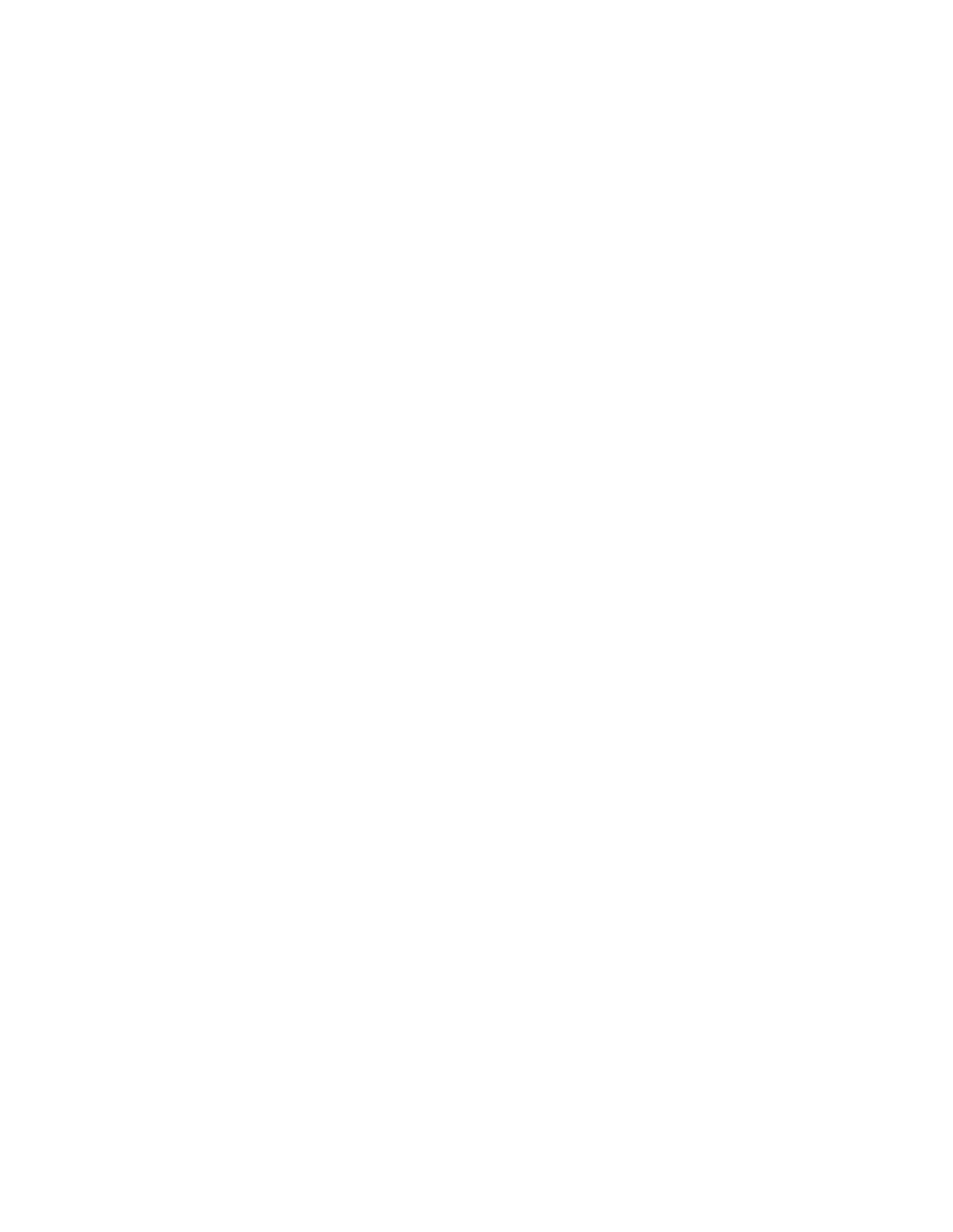# **Contents**

| 1. |                                                |                                                                                                                                                                                                            |  |  |  |
|----|------------------------------------------------|------------------------------------------------------------------------------------------------------------------------------------------------------------------------------------------------------------|--|--|--|
|    | 1.1                                            |                                                                                                                                                                                                            |  |  |  |
| 2. |                                                |                                                                                                                                                                                                            |  |  |  |
| 3. |                                                |                                                                                                                                                                                                            |  |  |  |
|    | 3.1<br>3.2                                     |                                                                                                                                                                                                            |  |  |  |
| 4. |                                                |                                                                                                                                                                                                            |  |  |  |
|    | 4.1<br>4.2<br>4.3<br>4.4                       | Service Delivery Costs-Receiving Province/Territory. 7<br>Maintenance and Service Expenditures - Originating Province/Territory 7<br>Maintenance and Service Expenditures - Receiving Province/Territory 8 |  |  |  |
| 5. |                                                | First Nations, Inuit and Métis Child Welfare Organizations 9                                                                                                                                               |  |  |  |
| 6. |                                                |                                                                                                                                                                                                            |  |  |  |
|    | 6.1<br>6.2<br>6.3                              | Involvement of Provincial and Territorial Directors of Child Welfare. 10                                                                                                                                   |  |  |  |
| 7. |                                                |                                                                                                                                                                                                            |  |  |  |
|    | 7.1<br>7.2<br>7.3<br>7.4<br>7.5                |                                                                                                                                                                                                            |  |  |  |
| 8. |                                                |                                                                                                                                                                                                            |  |  |  |
|    | 8.1<br>8.2<br>8.2.1<br>8.2.2<br>8.2.3<br>8.2.4 | Placement in a Temporary Residential Treatment                                                                                                                                                             |  |  |  |
|    |                                                |                                                                                                                                                                                                            |  |  |  |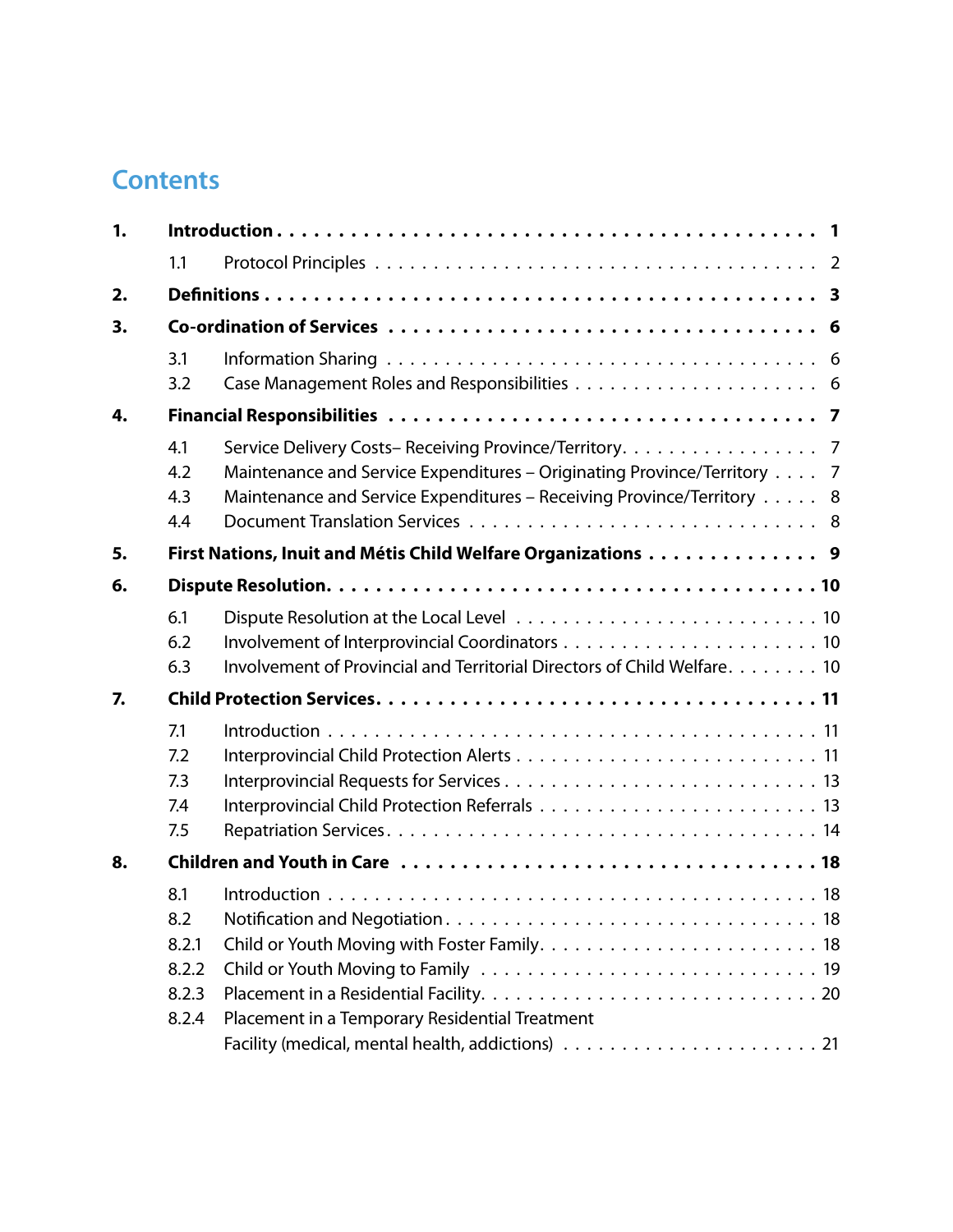|     | 8.3  |                                             |
|-----|------|---------------------------------------------|
|     | 8.4  |                                             |
|     | 8.5  |                                             |
|     | 8.6  |                                             |
|     | 8.7  | Services to Young Persons who were formerly |
|     |      |                                             |
| 9.  |      |                                             |
|     | 9.1  |                                             |
| 10. |      |                                             |
|     | 10.1 |                                             |
|     | 10.2 |                                             |
|     | 10.3 |                                             |
|     | 10.4 |                                             |
|     | 10.5 |                                             |
|     | 10.6 |                                             |
| 11. |      |                                             |
|     |      |                                             |
|     | 11.1 | Working with Provinces/Territories that are |
|     |      |                                             |
|     | 11.2 |                                             |
|     | 11.3 |                                             |
|     | 11.4 |                                             |
|     | 11.5 |                                             |
|     | 11.6 |                                             |
|     | 11.7 |                                             |
|     | 11.8 |                                             |
|     | 11.9 |                                             |
|     |      |                                             |
|     |      |                                             |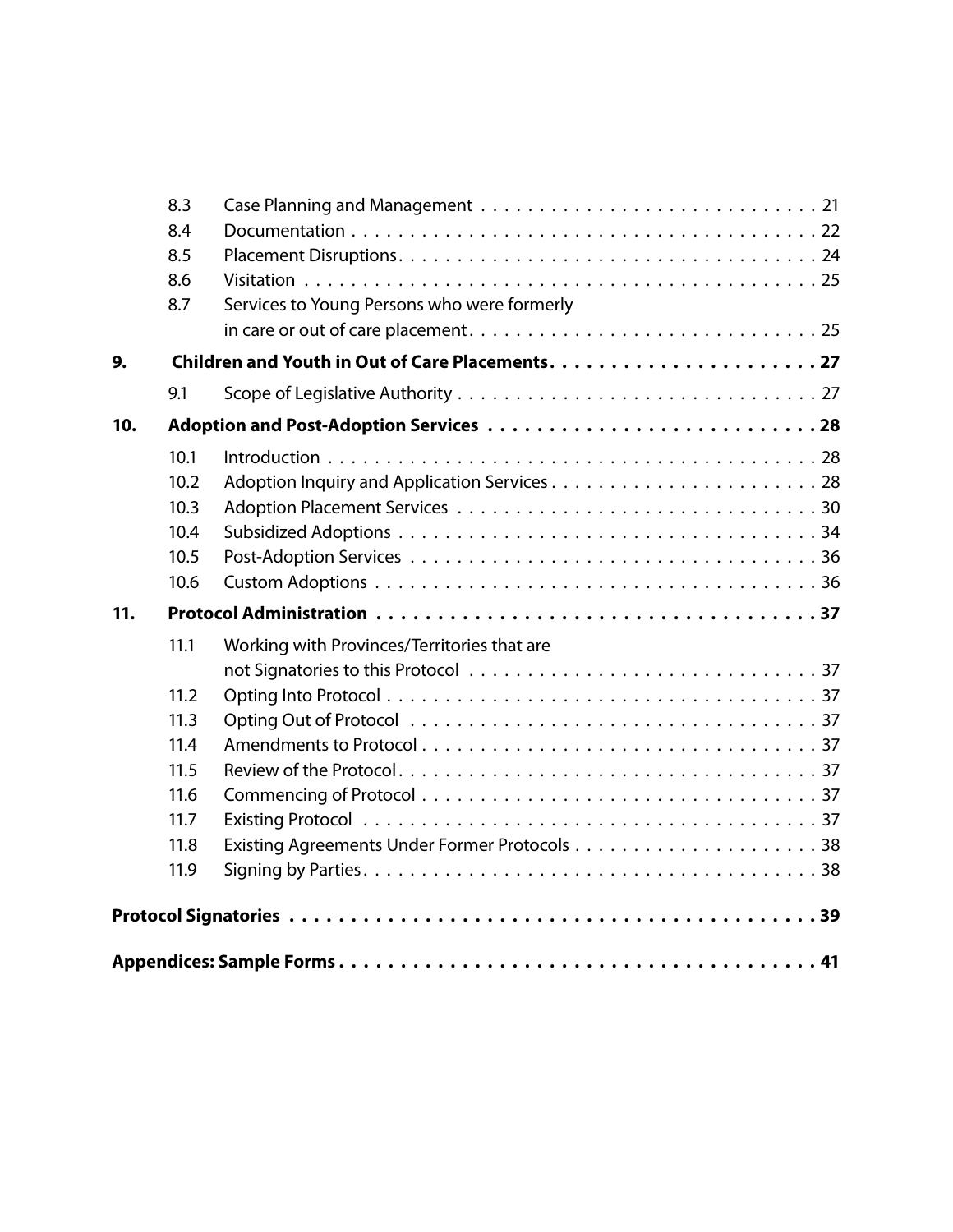# **Provincial/Territorial Protocol on Children, Youth and Families Moving between Provinces and Territories**

# **1. Introduction**

The purpose of the *Provincial/Territorial Protocol on Children and Families Moving between Provinces and Territories* (Protocol) is to outline the roles and responsibilities of statutory child welfare organizations (including government ministries, agencies, boards and societies and may include First Nations, Inuit and Métis child welfare organizations) when working together to provide child welfare services to children and families moving between provinces and territories (PTs). In this document these entities will be referred to as "the child welfare organizations".

The Protocol applies to a wide variety of legislation, policies, governance structures, and service delivery models throughout Canada. To accommodate these variations, it is necessary for this document to be written using generic terminology and should be interpreted in a way that is consistent with the principles described in Section 1.1, Protocol Principles. The Protocol is mandatory for all PTs that are signatories; however, if there is a conflict between the Protocol and the legislation or policies within a PT, the latter shall prevail.

The Protocol covers child protection, children and youth in care, children and youth in out of care placements, and, adoption services. Within these service areas the Protocol addresses:

- coordinating services, including information sharing and case management;
- financial responsibilities; and
- dispute resolution.

Sections 1-6 are general sections that apply to all services and will assist PTs in understanding the terms used and their respective roles and responsibilities when cases are shared. The nature and scope of the services to which the Protocol applies are specifically outlined in Sections 7-10. Section 11 addresses Protocol administration and forms are appended which will assist to operationalize the Protocol.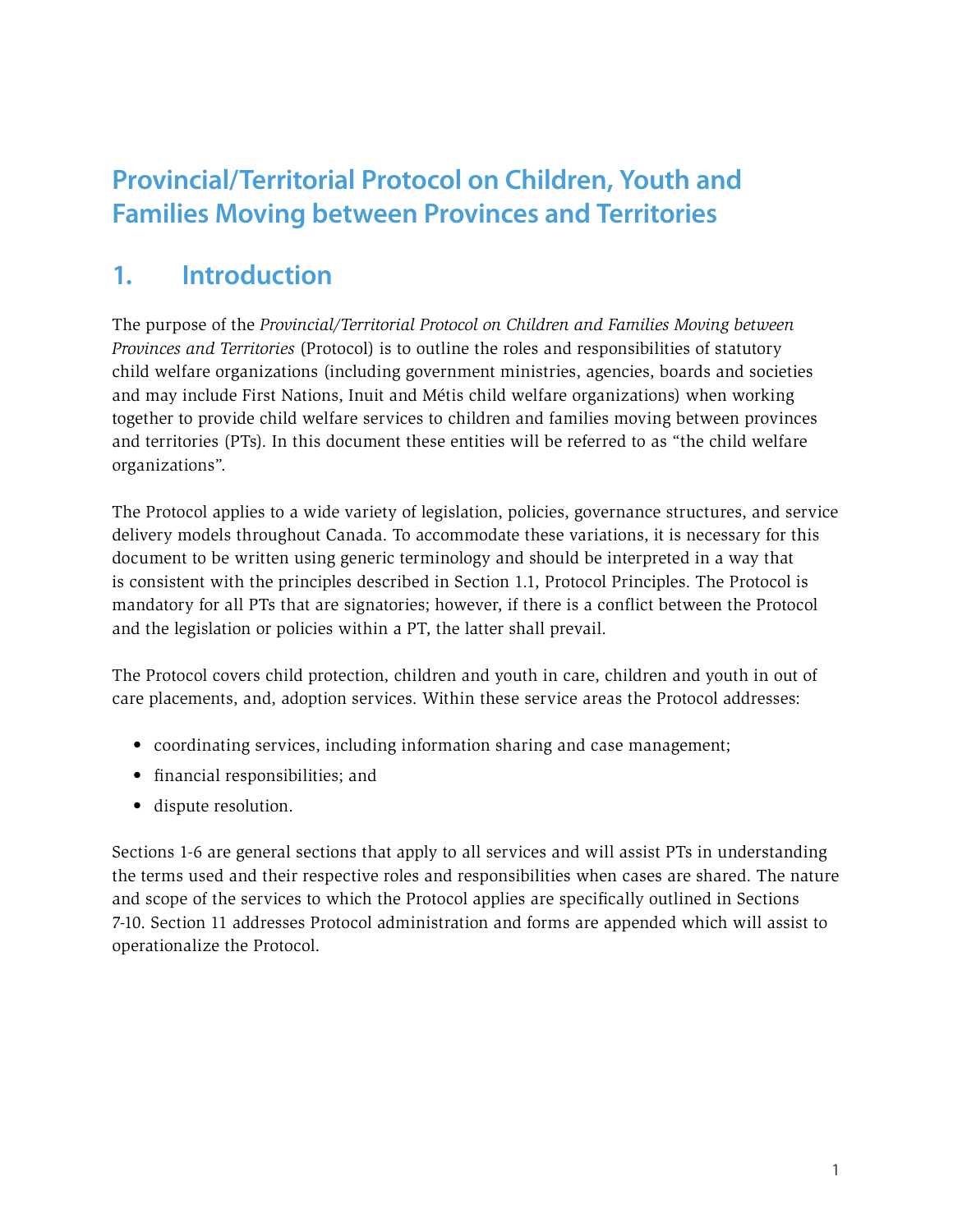The Protocol reflects the commitment of the signatory provinces and territories to:

- promote and support all PTs in meeting their statutory responsibilities under their child welfare legislation;
- support the ongoing operation of the Protocol, including where required, developing PT specific procedures or other materials to assist in interpreting the Protocol;
- provide PTs with an updated list of its interprovincial coordinators/contacts and Directors of Child Welfare;
- monitor the placement of children and youth in care placed outside their PT;
- ensure child welfare organizations providing statutory services to children, youth and families who move between PTs understand their roles and responsibilities under the Protocol;
- facilitate dispute resolution;
- address any systemic issues between the PTs related to the Protocol; and
- consider changes to its legislation and policy that will enhance the provision of services under the Protocol.

### **1.1 Protocol Principles**

- the safety, best interests and well-being of children and youth is the paramount consideration in all decisions;
- this Protocol shall be administered so that the rights of children and youth as defined in the United Nations Convention on the Rights of the Child (1990) are respected;
- the originating PT always maintains the legal responsibility for children and youth in their care, custody or guardianship and this legal responsibility ends in accordance with the originating PT's legislation; however, both PTs have responsibilities for delivering required services to children, youth and families;
- in unique situations, exceptions to the Protocol can be made where necessary to promote the best interests of a child or youth;
- in unforeseen circumstances where the Protocol does not provide sufficient direction, the PTs will work collaboratively to promote the child or youth's best interests consistent with both PTs' legislation; and
- services are not delayed due to budgetary, administrative or jurisdictional issues or disputes and, where these do arise, a timely and effective resolution is promoted.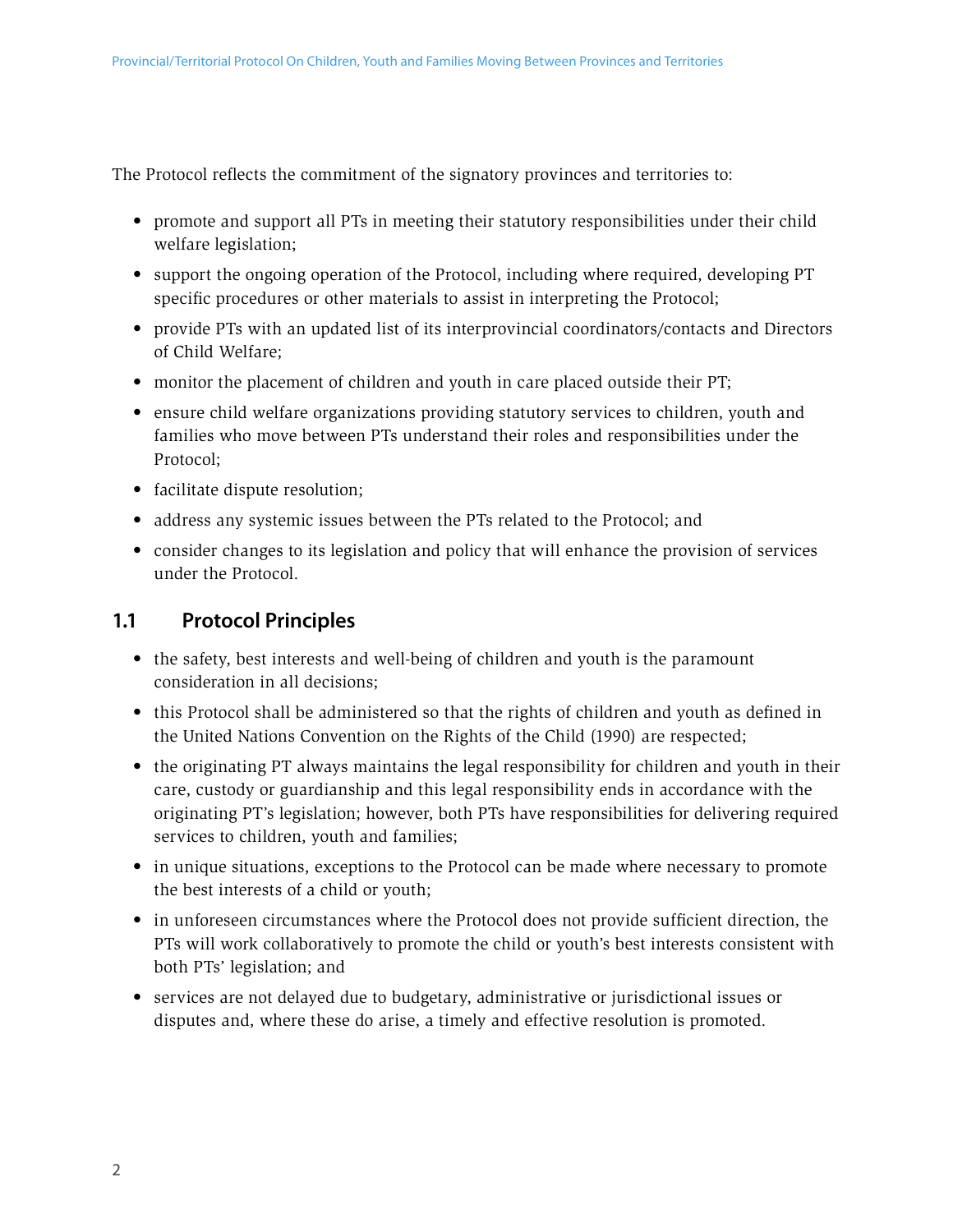# **2. Definitions**

**aboriginal** – includes all First Nations, Inuit and Métis children, youth and families.

**adoptive applicant** – a person or persons who have applied to adopt a child or youth in care, but who have not received a child or youth for purposes of adoption.

**adoptive parent** – a person or persons who have received a child in care for purposes of adoption or who have been granted an order of adoption of a child or youth.

**case plan** – a planning process used by case workers in the receiving and originating PTs when providing services to a child and/or family. The format will depend on the case circumstances, should be mutually agreed and meet the policy requirements of the originating PT. The minimum case plan requirements must address the goals of the child protection services and/or placement, itemization of the services to be provided, and detail on the roles and responsibilities of the various parties.

**child in care** – a child or youth who is in the care, custody or guardianship of a child welfare organization by court order, agreement or adoption consent. This includes a child or youth under apprehension status.

**child in out of care placement** – a child or youth who is not in care but whose placement is financially supported and/or supervised by a PT.

**child protection alert** – a communication issued to another PT when a person or family cannot be located or there is knowledge that a person or family has moved to another PT and a child or youth is or may be in need of protection.

**child protection alert form** – a standardized document used when a child protection alert is issued to another PT.

**child welfare** – statutory services relating to support services, child protection services, services to children or youth in care and in out of care placements, adoption and postadoption services.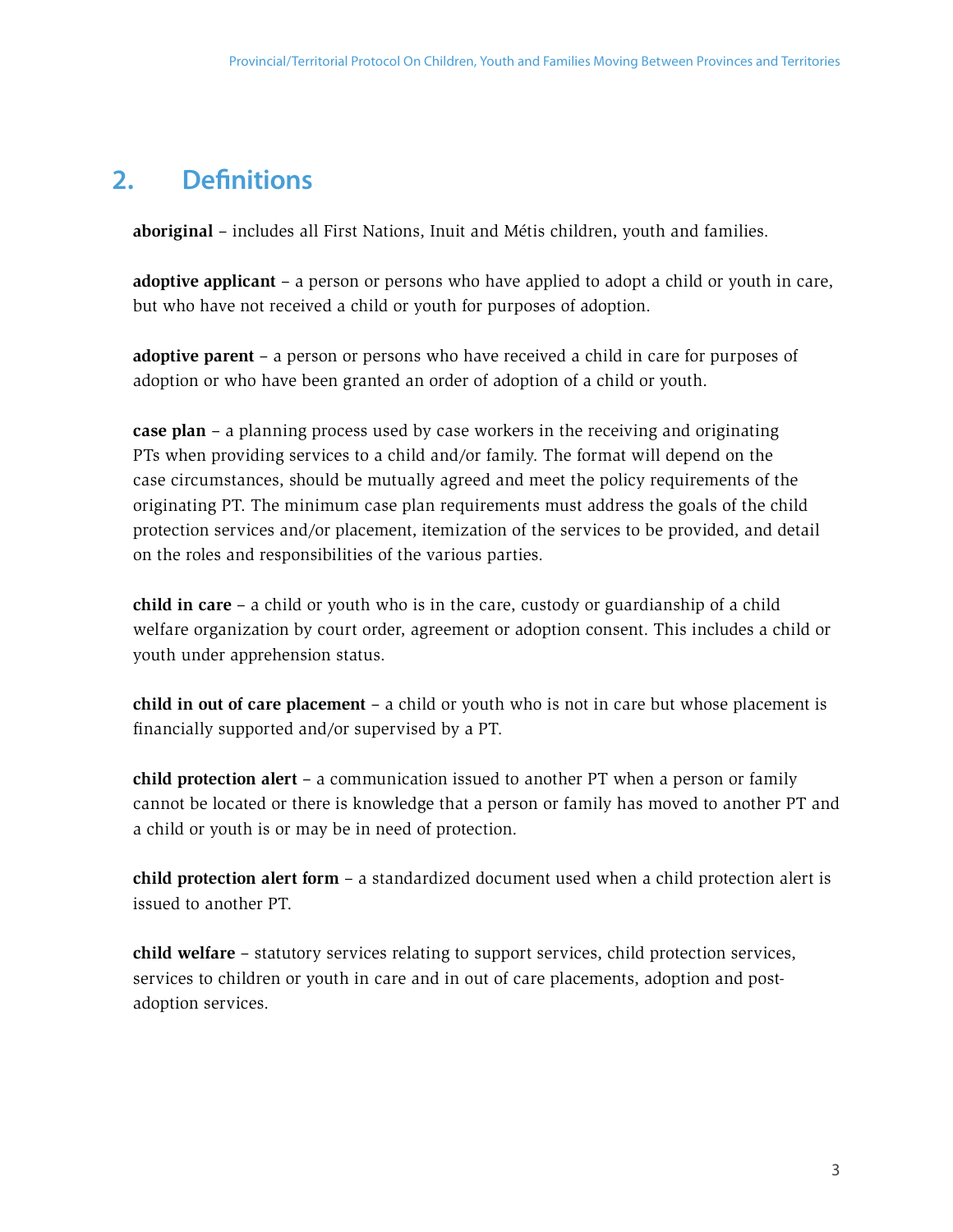**child welfare organizations** – organizations with the statutory authority to deliver child welfare services, including government ministries, agencies, boards and societies.

**children and youth** – persons who are under 16, 18 or 19 years of age pursuant to child welfare legislation in an originating PT.

**custom adoption** – an adoption that has occurred by way of aboriginal customary law and has been recognized by the PT in which the adoption took place.

**days** – all references to "days" in the Protocol refers to calendar days.

**foster parent** – an individual, other than a parent or guardian of a child or youth, approved by a child welfare organization or foster care licensee to provide care for a child or youth in care. This individual may or may not be related to the child or youth (e.g. kinship).

**home study** – the assessment of caregivers being considered to provide care and supervision for a child or youth.

**interprovincial placement agreement (IPPA)** – a standardized agreement negotiated between two PTs that describes their respective roles and responsibilities in serving a child or youth.

**interprovincial coordinator/contact** – the person(s) designated by each PT with responsibility for facilitating the coordination of interprovincial/territorial services and for resolving issues and disputes between the PTs.

**maintenance and service expenditures** – financial assistance, subsidies and other services (refer to 4.2 and 4.3).

**originating PT** - the child welfare organization in the province or territory that requests services from a receiving PT or agrees to the repatriation of a child or youth from a receiving PT.

**PT** – means province and territory and refers to the government ministries, agencies, boards or societies and First Nations, Inuit and Métis agencies (child welfare organizations) within each province or territory with statutory authority for the delivery of child welfare services.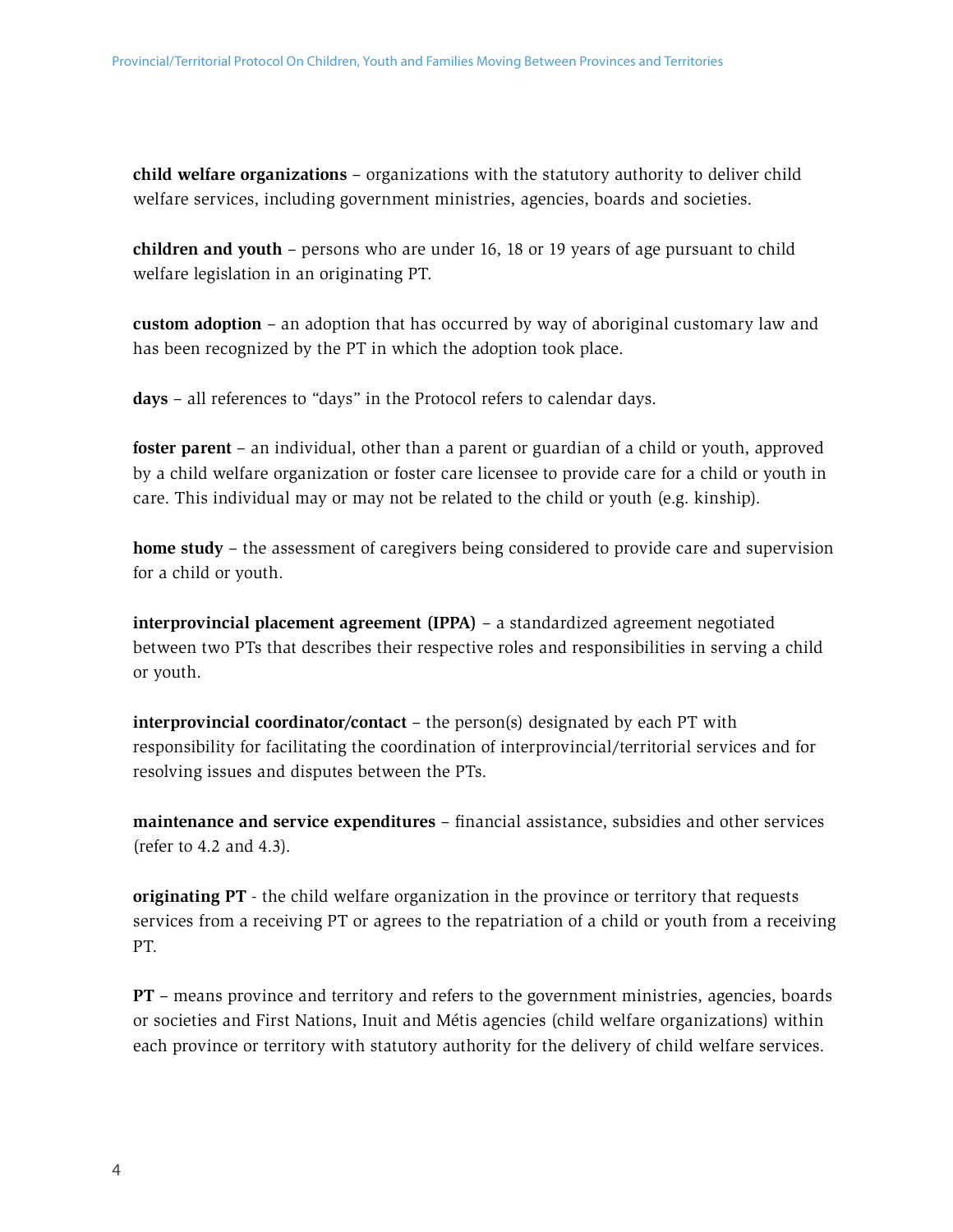**receiving PT** - the child welfare organization in the province or territory that agrees to provide child welfare services at the request of an originating PT or repatriates a child or youth to an originating PT.

**residential facility** – a PT approved or licensed residential placement, other than a foster parent placement, that provides care and supervision of a child or youth in the care of a PT.

**serious occurrence/incident** – reportable incidents for children and youth in both in care and out of care placements, including but not limited to: the death or serious injury of a child or youth; alleged abuse or mistreatment of a child or youth by family members, foster parent, staff, volunteers or others associated with providing the service; serious complaints made by or about a child or youth, or any other serious occurrence involving a child or youth that is considered to be of a serious nature in a receiving PT.

**service delivery costs** – salaries and operating costs (refer to 4.1)

**temporary placement** – an approved temporary and transitional placement or place of safety that may be used prior to a planned placement.

**temporary residential treatment facility** – an approved facility used for the care and treatment of a child or youth. These are typically short term (up to six months) treatment facilities (e.g. medical, mental health or addictions treatment).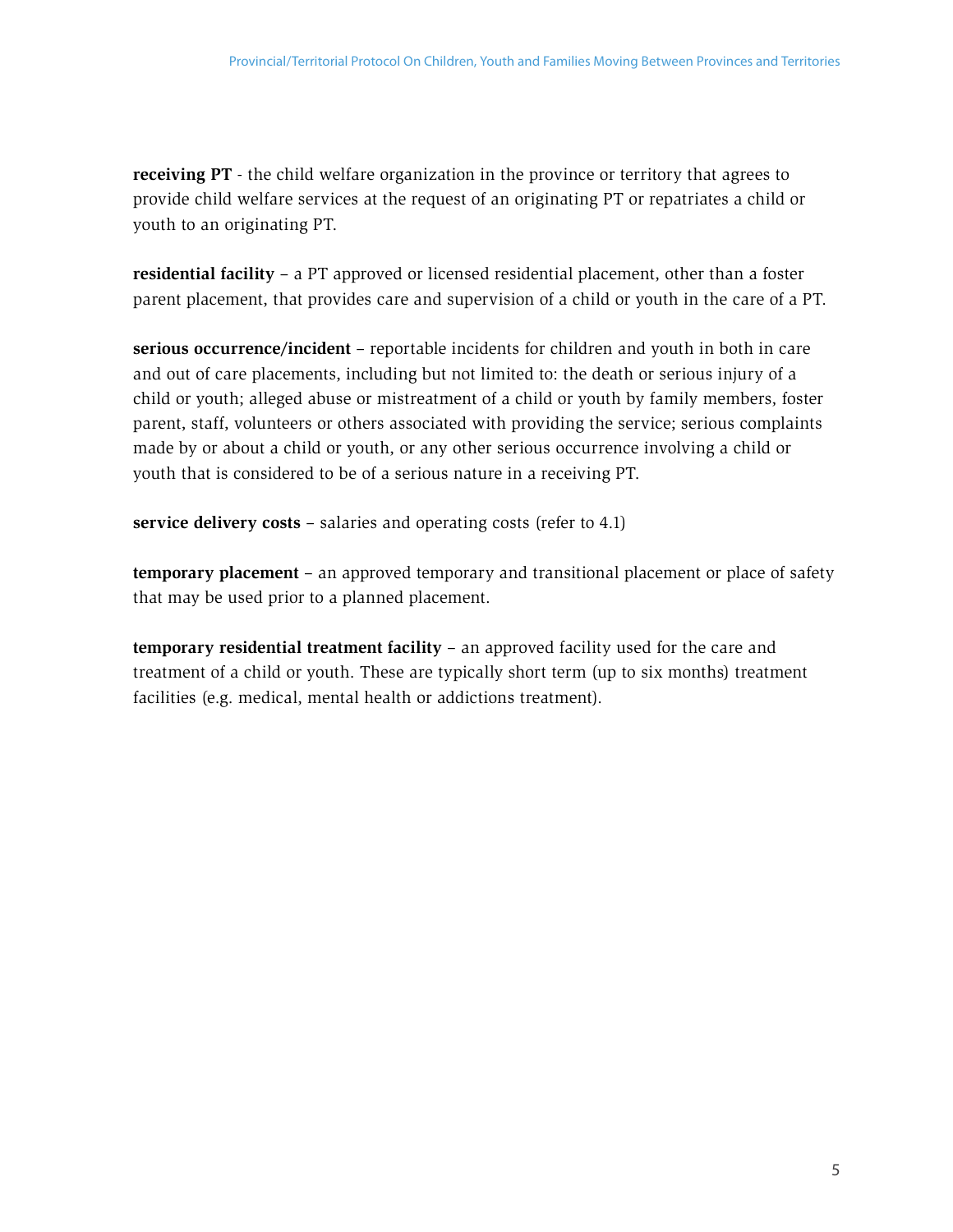# **3. Co-ordination of Services**

# **3.1 Information Sharing**

Each PT agrees to share information with respect to persons needing or receiving services to the extent permitted by its legislation and policy. Personal information is shared with the consent of the persons who are the subject of the information where possible. However, legislation in all PTs authorizes the sharing of confidential information without the person's consent where necessary to ensure the safety and well-being of a child or youth. This may include, conducting child protection investigations, obtaining child welfare record prior contact checks, carrying out guardianship duties for a child in care and assessing the suitability of potential caregivers.

# **3.2 Case Management Roles and Responsibilities**

Case management begins after an Interprovincial Placement Agreement has been completed in consultation with the receiving PT. Ensuring that the appropriate services are provided to meet the child's or youth's needs is a shared responsibility of each PT. Files must be opened in both PTs and each must comply with its respective file and records management policies.

The child welfare organization in the originating PT maintains the legal responsibility, guardianship or statutory authority and case management role through collaboration and regular or as needed conferencing with the child welfare organization in the receiving PT.

The child welfare organization in the receiving PT is responsible for the day to day monitoring and supervision of the case through collaboration and regular or as needed conferencing with the child welfare organization in the originating PT.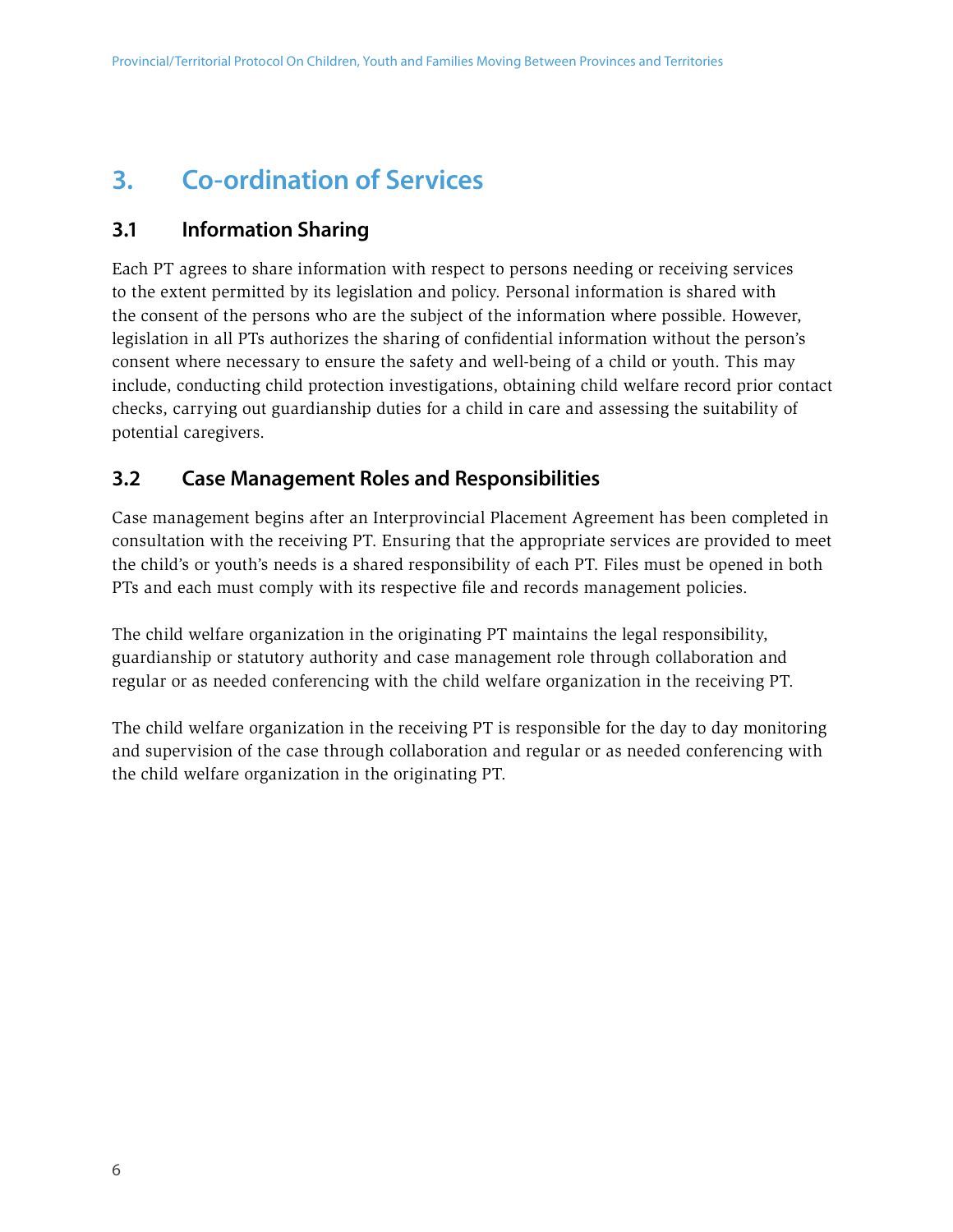# **4. Financial Responsibilities**

# **4.1 Service Delivery Costs – Receiving Province/Territory**

In providing services under the Protocol, a receiving PT is responsible for salaries and operating costs normally incurred in the delivery of child welfare services including:

- child protection investigations;
- arranging for the signing or renewal of voluntary service or placement agreements;
- serving child welfare court documents;
- preparing safety assessments and home studies;
- participating in case planning;
- monitoring and supervising placements; and
- adoption and post-adoption services.

# **4.2 Maintenance and Service Expenditures – Originating Province/ Territory**

In requesting services from a receiving PT, an originating PT agrees to directly pay for:

- in care maintenance and service costs at the receiving PT's rates;
- out of care maintenance and service costs at the originating PT's rates;
- youth receiving post-care services maintenance and service costs at the originating PT's rates, and in accordance with the originating PT's legislation and policies;
- residential facilities at the receiving PT's rates;
- temporary residential treatment facilities (where not covered by health insurance or other publicly funded sources in a receiving PT);
- dental, optical and prescription drugs not covered by the receiving PT publicly funded sources;
- psychological and psychiatric services not paid for by health insurance or other publicly funded sources in a receiving PT;
- adoption subsidy payments;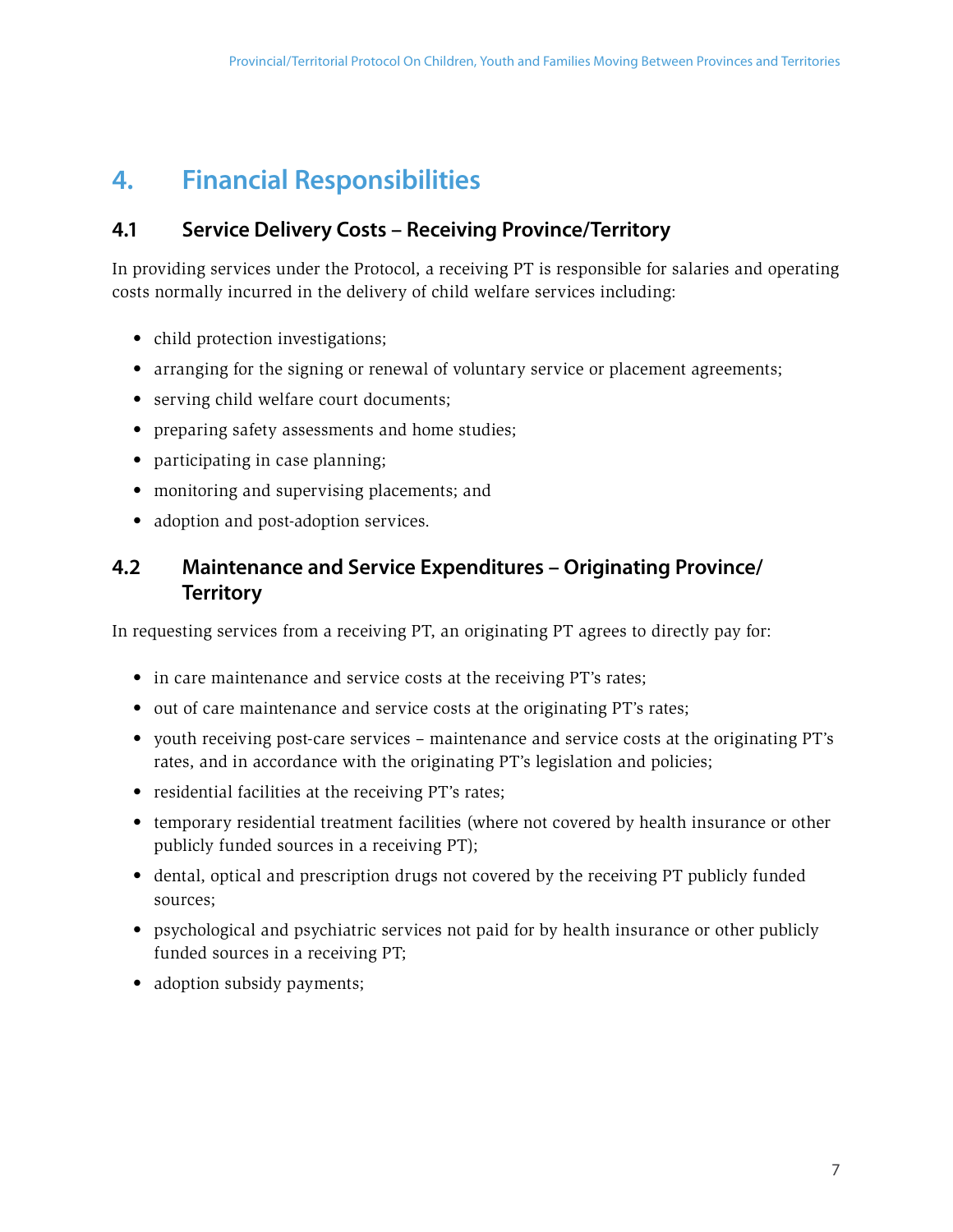- where required by the receiving PT's legislation and policy, adoption court completion costs; and
- other expenditures as negotiated on a case by case basis between the originating and receiving PTs.

### **4.3 Maintenance and Service Expenditures – Receiving Province/Territory**

In providing services requested by an originating PT, a receiving PT agrees to pay for:

- expenses related to repatriating children or youth pursuant to Section 7.5; and
- other expenditures as negotiated on a case by case basis between the originating and receiving PTs.

### **4.4 Document Translation Services**

When receiving requests for services from Quebec, Quebec will ensure required documentation is translated to English. When requesting services from Quebec, the requesting PT will be responsible for the translation of required documents to French.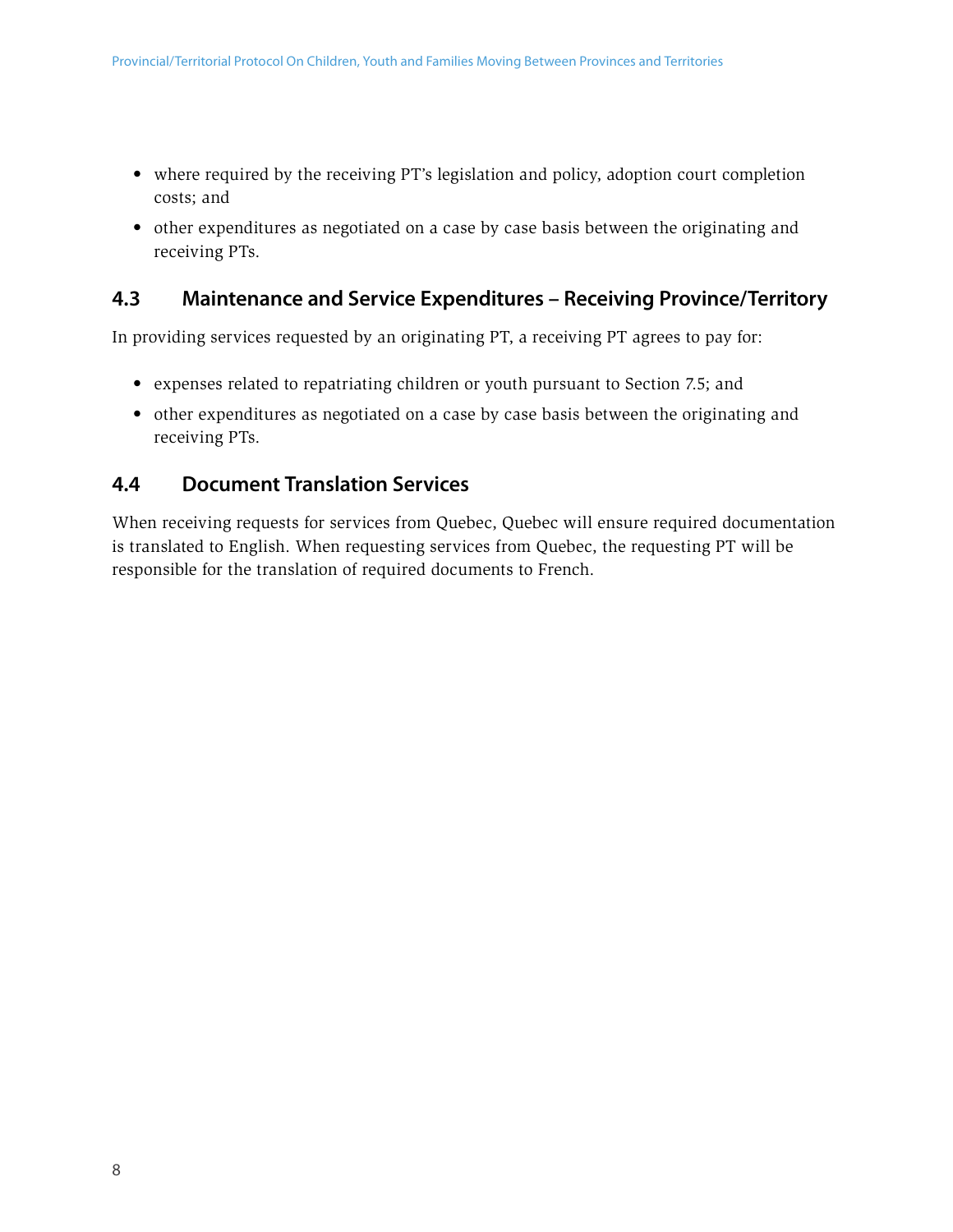# **5. First Nations, Inuit or Métis Child Welfare Organizations**

- 5.1.1 In some PTs, First Nations, Inuit or Métis child welfare organizations have varying levels of authority for the delivery of child welfare services depending on the legislation of the PT. In those circumstances where services from an First Nations, Inuit or Métis child welfare organization is required, the interprovincial coordinator in the receiving PT must be contacted by the originating PT to confirm that the level of statutory authority, capacity, resources and funding models available to the First Nations, Inuit or Métis child welfare organization is consistent with the case plan for a particular child and/or family.
- 5.1.2 When providing services to aboriginal children, youth and families under this Protocol, the receiving PT agrees to follow legislative requirements and existing protocols of the originating PT with respect to aboriginal children, youth and families to the extent possible under the receiving PT's legislation and policy.
- 5.1.3 As part of negotiations to develop the Interprovincial Placement Agreement to move a child or youth in care who is First Nation or Inuit to another PT, the originating PT shall advise the receiving PT whether any service or maintenance expenditures for the child or youth are currently being funded by the federal government.
- 5.1.4 When applicable, the originating PT shall determine whether the federal government will continue to pay for maintenance and service expenditures for the child or youth in care moving to the receiving PT and advise the receiving PT of financial arrangements for the child or youth.
- 5.1.5 If the federal government is unable to continue to pay maintenance and service expenditures for children and youth in care after the move then the originating PT is responsible for these costs.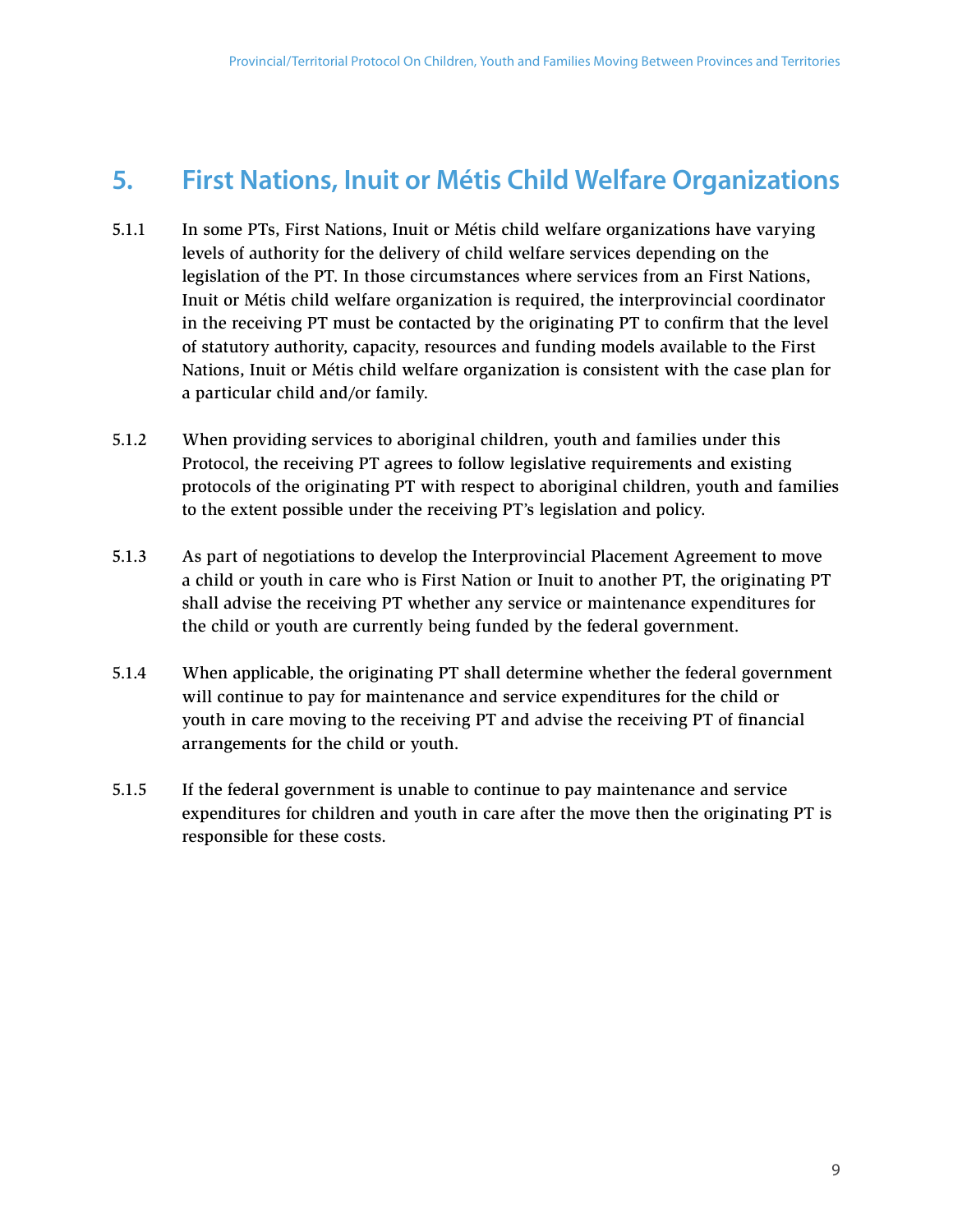# **6. Dispute Resolution**

# **6.1 Dispute Resolution at the Local Level**

It is expected that most issues arising between PTs will be resolved between caseworkers and/ or supervisors/managers directly involved in the matter.

# **6.2 Involvement of Interprovincial Coordinators**

In the event that a dispute or other issue cannot be resolved in a timely fashion at the local level, the matter shall be referred to the interprovincial coordinator for each PT with a view to negotiating a mutually satisfactory resolution of the matter **within 14 calendar days of receiving the matter**.

# **6.3 Involvement of Provincial and Territorial Directors of Child Welfare**

In the event that the dispute or issue cannot be resolved between the interprovincial coordinators for each PT as described in 6.2, the matter shall be referred to the PT Director of Child Welfare in each PT. A mutually satisfactory resolution of the matter will be determined and communicated **within 14 calendar days** of the PT Directors receiving the matter or longer time period agreed to by both PT Directors.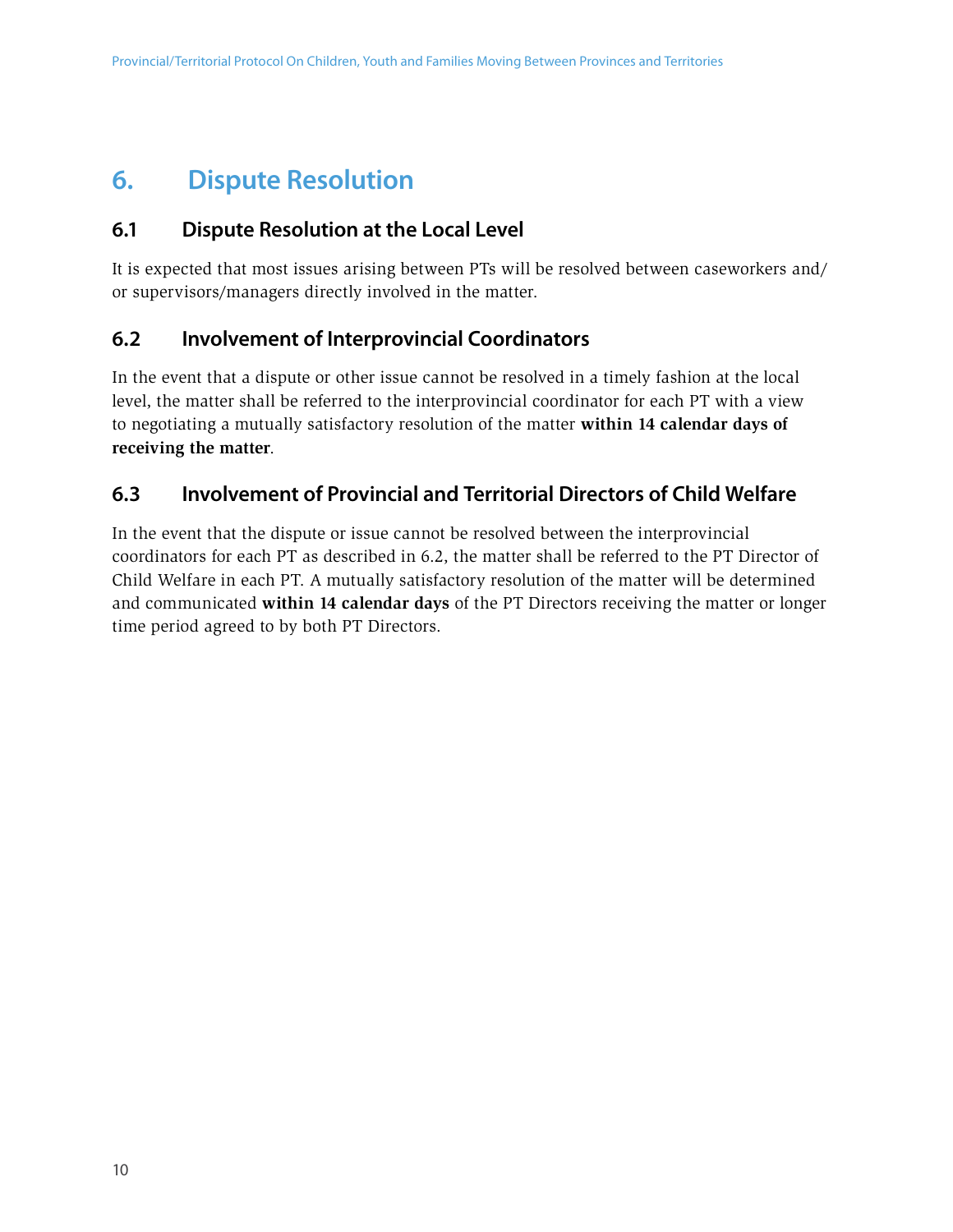# **7. Child Protection Services**

# **7.1 Introduction**

Section 7 applies to:

- a. child protection alerts issued to one or more receiving PTs;
- b. child protection requests for services from another PT;
- c. child protection referrals to another PT; and
- d. repatriation of children and youth from a receiving PT to an originating PT.

# **7.2 Interprovincial Child Protection Alerts**

#### **7.2.1 Criteria for Issuing Child Protection Alerts**

An originating PT may issue a child protection alert when a child, youth, adult or family is missing or there is knowledge that a person or family has moved to another PT and a child or youth is or may be in need of protection. Circumstances that may lead to the issuing of a child protection alert include, but are not limited to the following:

- a. a family, family member or guardian leaves the PT prior to the conclusion of a child protection investigation;
- b. a family, family member or guardian receiving child protection services leaves the PT prior to closing the case;
- c. a family under court-ordered supervision leaves the PT without approval from the PT or court;
- d. a parent or guardian takes a child or youth in care to another PT without prior approval from the originating PT or court;
- e. a child or youth in care is missing from his or her placement and is believed to have left the PT;
- f. a high-risk pregnant person has or is suspected to have left the PT; and
- g. a child or youth is taken or has fled to another PT for a variety of reasons, including child trafficking, sexual exploitation, so called 'honour based' violence or illegal adoption.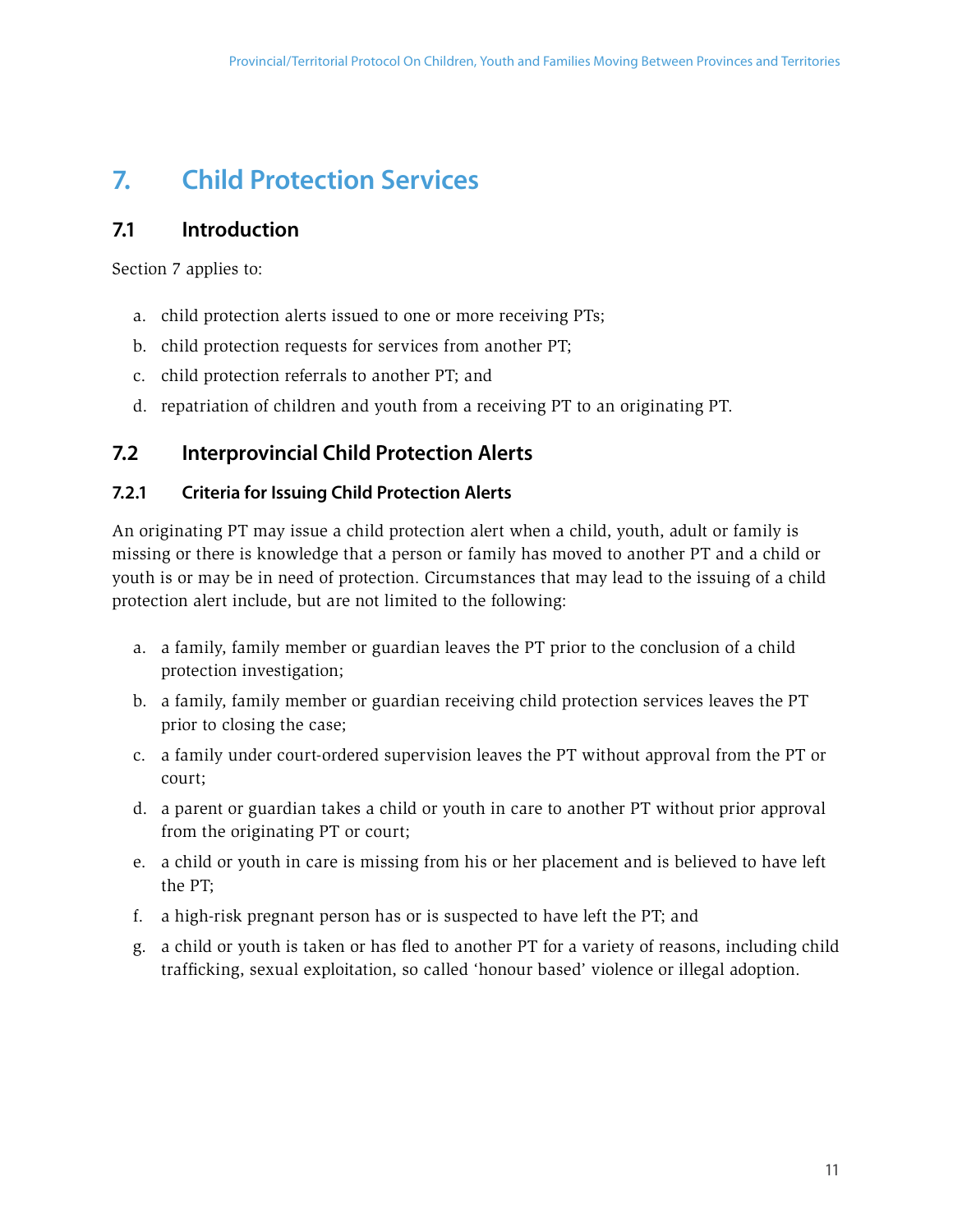#### **7.2.2 Issuing and Receiving Child Protection Alerts**

Each PT agrees to implement a process for ensuring that child protection alerts are issued and received in a secure and timely manner. At a minimum, each PT shall designate one or more provincial contacts responsible for issuing and receiving child protection alerts.

#### **7.2.3 Content of Child Protection Alerts**

When issuing an alert, the originating PT shall use the Interprovincial Child Protection Alert Form appended to the Protocol. The content of the Interprovincial Child Protection Alert may include, but is not limited to the following information:

- a. the name and birth date of each subject of the alert;
- b. the name, address, email address, telephone number and facsimile of the child welfare organization that issued the alert and the date sent;
- c. if applicable, the name of the interprovincial contact, worker and supervisor, who issued the alert and how to contact them or their alternates;
- d. the reason(s) for issuing the alert including sufficient details of the child protection concerns and risk factors related to the child or youth;
- e. possible destinations and other information that may assist a receiving PT in locating the person or family;
- f. specific actions requested of the PT and, if required collateral agencies/hospitals in the receiving PTs;
- g. known history or risk of violence; and
- h. expiry date if less than nine months.

#### **7.2.4 Responding to Child Protection Alerts**

Upon receiving an alert, the receiving PTs shall:

- a. request additional information from the originating PT if needed, including sufficient information about the child protection concerns and risk factors;
- b. distribute the alert in accordance with the legislation/policy of the receiving PT;
- c. inform designated contacts in the originating PT when the missing person or family is located;
- d. develop a plan of action in consultation with contacts in the originating PT; and
- e. close the alert when it expires or extend it for a further period if requested by the originating PT.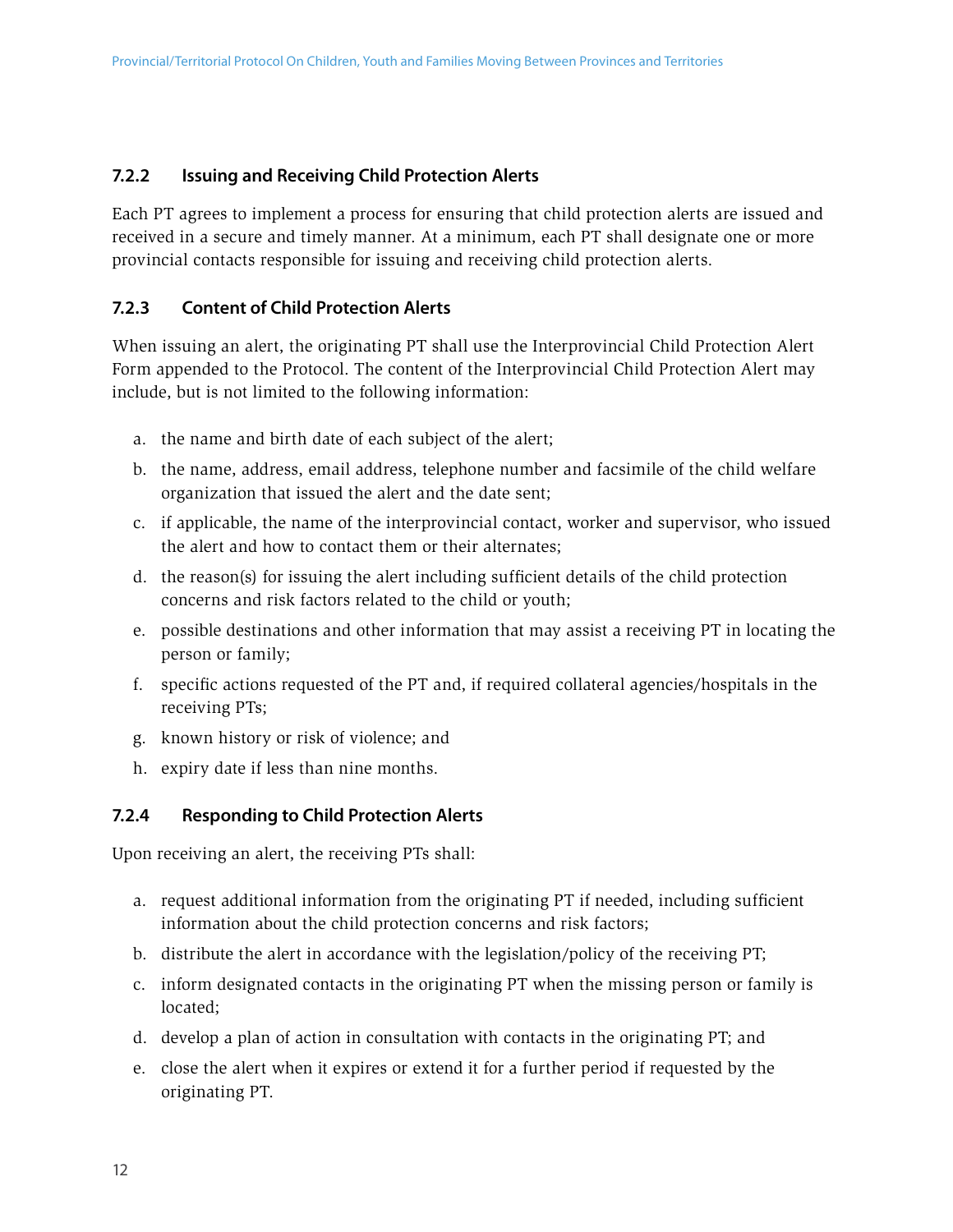# **7.3 Interprovincial Requests for Services**

### **7.3.1 An originating PT may request a receiving PT to provide services in a child protection case including:**

- a. child welfare record checks;
- b. interviews with alleged perpetrators or victims of abuse;
- c. service of court documents;
- d. supervision of visits or contacts between children or youth and family members; and
- e. other services agreed to by the receiving PT.
- 7.3.1.1 When requesting services, the originating PT shall use the Interprovincial Request for Services Form appended to the Protocol. Upon receiving the request, the receiving PT agrees to provide services based on the originating PT's case plan if in accordance with the receiving PT's legislation and policy.

# **7.4 Interprovincial Child Protection Referrals**

#### **7.4.1 Criteria for Child Protection Referrals**

An originating PT shall refer an individual or family moving to a receiving PT for services when:

- a. the individual or family has requested the referral;
- b. the originating PT is in the process of conducting a child protection investigation;
- c. there is an open child protection case;
- d. child protection court proceedings are pending or in process;
- e. there is an order of supervision; or
- f. there is a need for ongoing services to prepare the family for the return of children or youth.

### **7.4.2 Issuing and Receiving Child Protection Referrals**

#### 7.4.2.1 When making a child protection referral, the originating PT shall:

a. if appropriate, inform the individual or family of the decision to refer and, if appropriate, obtain consents to share information with the receiving PT;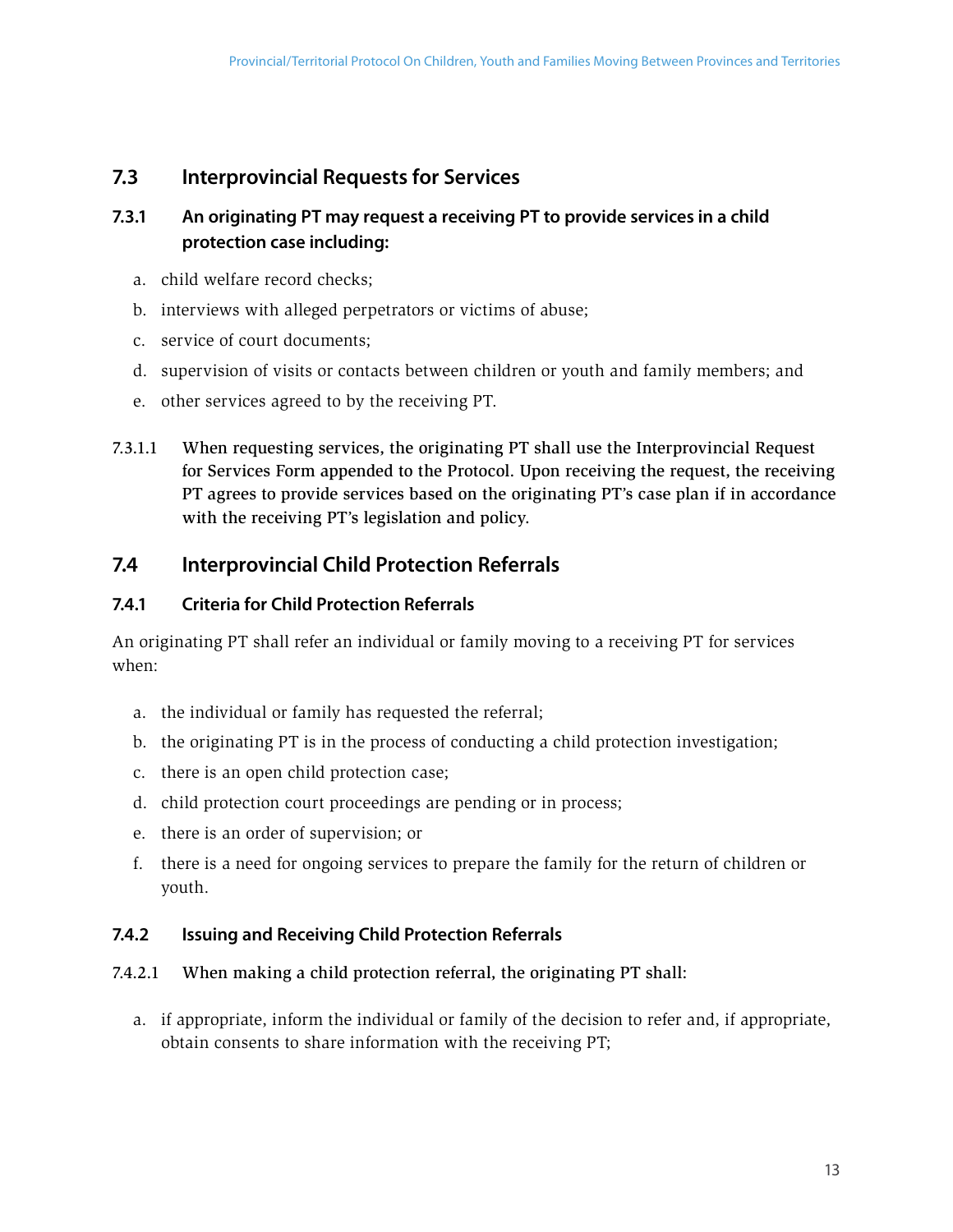- b. prior to or as soon as it is known the family is moving, consult with the receiving PT with the goal of reaching an agreement on the services to be provided by the receiving PT; and
- c. send a summary of the case, including investigation reports and findings, risk assessments, case plans, and all relevant court documents to the receiving PT.

#### 7.4.2.2 Upon receiving a child protection referral, the receiving PT shall:

- a. accept the referral as an intake using the same intake process as normally provided;
- b. if necessary, advise the originating PT which child welfare organization will be responsible for accepting the referral;
- c. if the referral involves an open child protection case, the receiving PT opens a child protection case, according to its own legislation and policy; and
- d. if required by the originating PT, send copies of documents and correspondence to the interprovincial coordinator in that PT.

### **7.5 Repatriation Services**

#### **7.5.1 Eligibility**

- 7.5.1.1 Repatriation services may be considered for a child or youth who has fled or been abducted to a receiving PT and who:
	- a. is in care of an originating PT;
	- b. is placed in an out of care placement by an originating PT; or
	- c. is or may be in need of protection in a receiving PT.
- 7.5.1.2 On learning of a child or youth who may need to be repatriated, a receiving PT agrees to accommodate the concerns of an originating PT and the parents or guardians who reside in the originating PT to the extent possible under its legislation.
- 7.5.1.3 When considering repatriation of a child or youth under Section 7.5.1.1 to an originating PT, a receiving PT shall:
	- a. check with police or justice/probation officials in the receiving PT to determine if there is a missing person report filed or if the child or youth is under investigation, charged with or found guilty of an offence, on probation or otherwise involved with the *Youth Criminal Justice Act*; and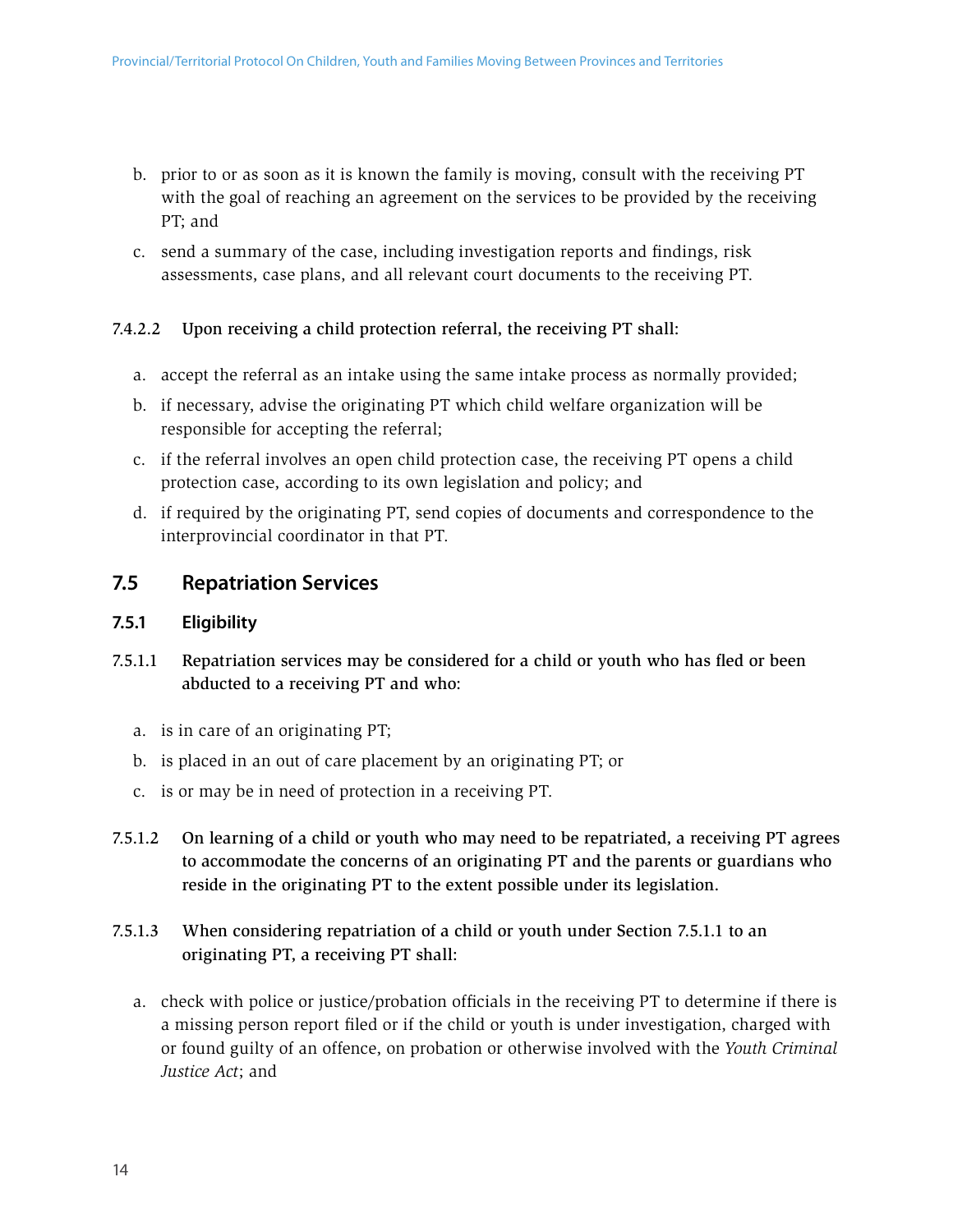b. collaborate with the originating PT and where required, police and justice officials to arrange appropriate escort services.

#### **7.5.2 Exclusions**

This Section does not apply to the return of children or youth who have been abducted and who are the subjects of a custody or access dispute between parents when there are no child protection concerns. These matters should be referred to the appropriate Family Court with jurisdiction by the parent, guardian or police.

#### **7.5.3 Children or Youth in Care or in Out of Care Placement**

- 7.5.3.1 With respect to the repatriation of a child who is in the care of or in an out of care placement of an originating PT, the receiving PT shall:
	- a. gather information on the child or youth and his or her present situation;
	- b. notify the originating PT as soon as possible to advise of the child or youth's location;
	- c. consult regarding a plan to repatriate the child or youth;
	- d. provide necessary services pending repatriation of the child or youth;
	- e. arrange for the most expedient form of travel appropriate to the needs of the child or youth and for any supervision required by the child or youth while travelling;
	- f. contact the originating PT as required to advise of the repatriation arrangements in a timely manner and to provide any follow-up that is indicated or recommended; and
	- g. provides the originating PT a written summary of the services provided and any relevant comments, reports or recommendations.

#### 7.5.3.2 To assist in repatriating a child or youth under paragraph 7.5.3.1, the originating PT shall:

- a. provide any relevant information about the child or youth to assist the receiving PT in making appropriate repatriation arrangements;
- b. when necessary, advise the receiving PT which child welfare organization will be responsible for providing services; and
- c. immediately notify the receiving PT when the child or youth arrives as planned or if a child or youth does not arrive as planned.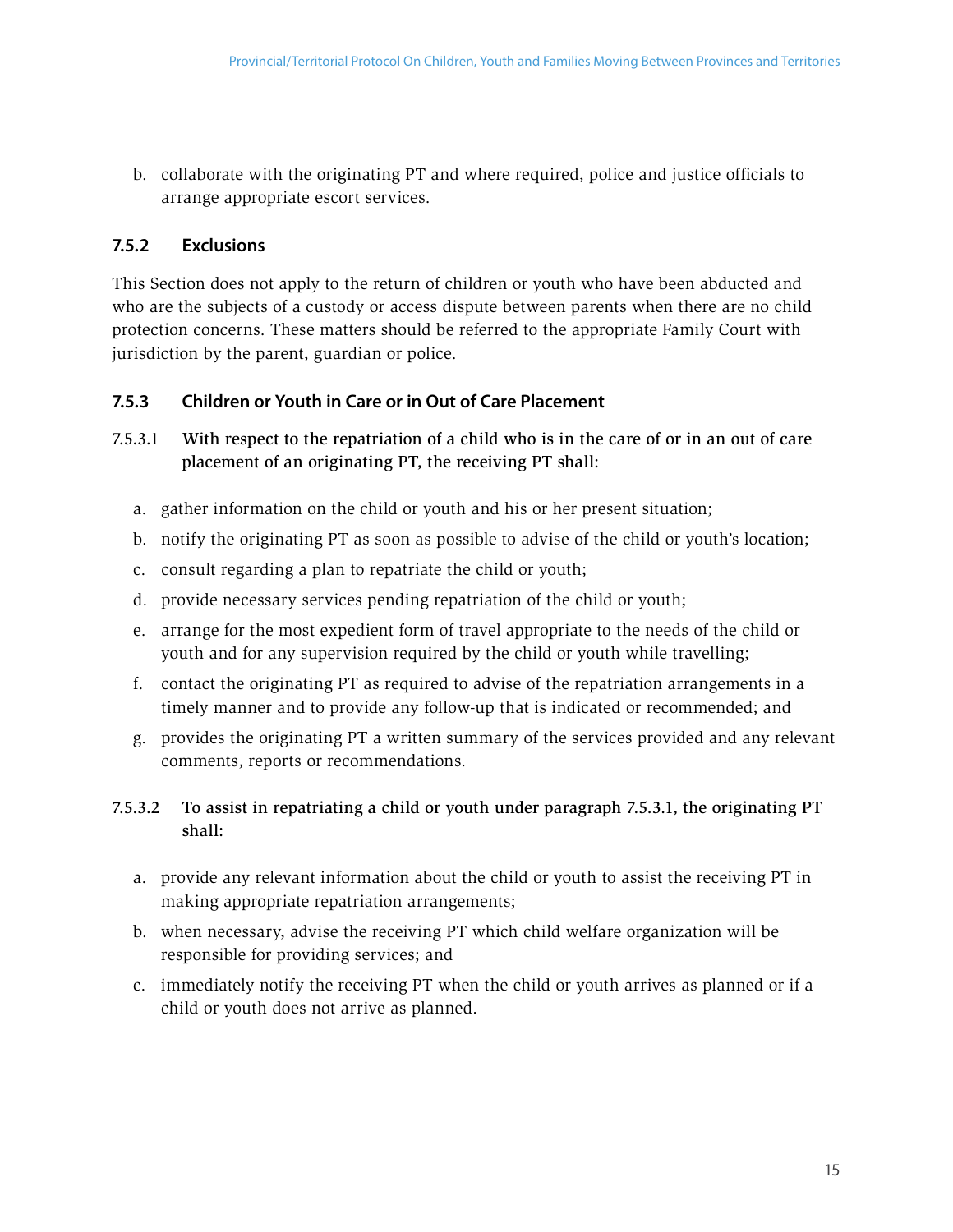- 7.5.3.3 Subject to paragraph 7.5.3.4, the receiving PT assumes all expenses related to the child or youth's care and repatriation, including travel costs for the child or youth (and escort if required) unless otherwise negotiated with the originating PT.
- 7.5.3.4 Notwithstanding paragraph 7.5.3.3, the originating PT assumes responsibility for all costs directly related to repatriating a child or youth that the originating PT has placed in a temporary residential treatment facility or residential facility in a receiving PT. These costs do not include salaries and operating costs of the receiving PT normally incurred by a child welfare organization in delivering child welfare services.

#### **7.5.4 Other Eligible Children**

- 7.5.4.1 With respect to the repatriation of a child or youth who is not in care or in an out of care placement in an originating PT, but who is or may be in need of protection in a receiving PT, the receiving PT shall:
	- a. gather information on the child or youth and his or her present situation;
	- b. contact the originating PT to make arrangements for the child or youth's return;
	- c. provide necessary services pending repatriation;
	- d. arrange for the most expedient form of travel appropriate to the child or youth's needs and for any supervision required for the child or youth while travelling;
	- e. contact the originating PT as required to advise of the repatriation arrangements and of any follow-up that is indicated or recommended; and
	- f. provide a written summary of the services provided and any relevant comments, reports or recommendations if requested by the originating PT.

#### 7.5.4.2 When contacted to assist in repatriating a child or youth under paragraph 7.5.4.1, the originating PT shall:

- a. provide any relevant information about the child or youth to assist the receiving PT in making appropriate repatriation arrangements;
- b. advise the receiving PT which child welfare organization will be responsible for providing services; and
- c. immediately notify the receiving PT when the child or youth arrives as planned or if a child or youth does not arrive as planned.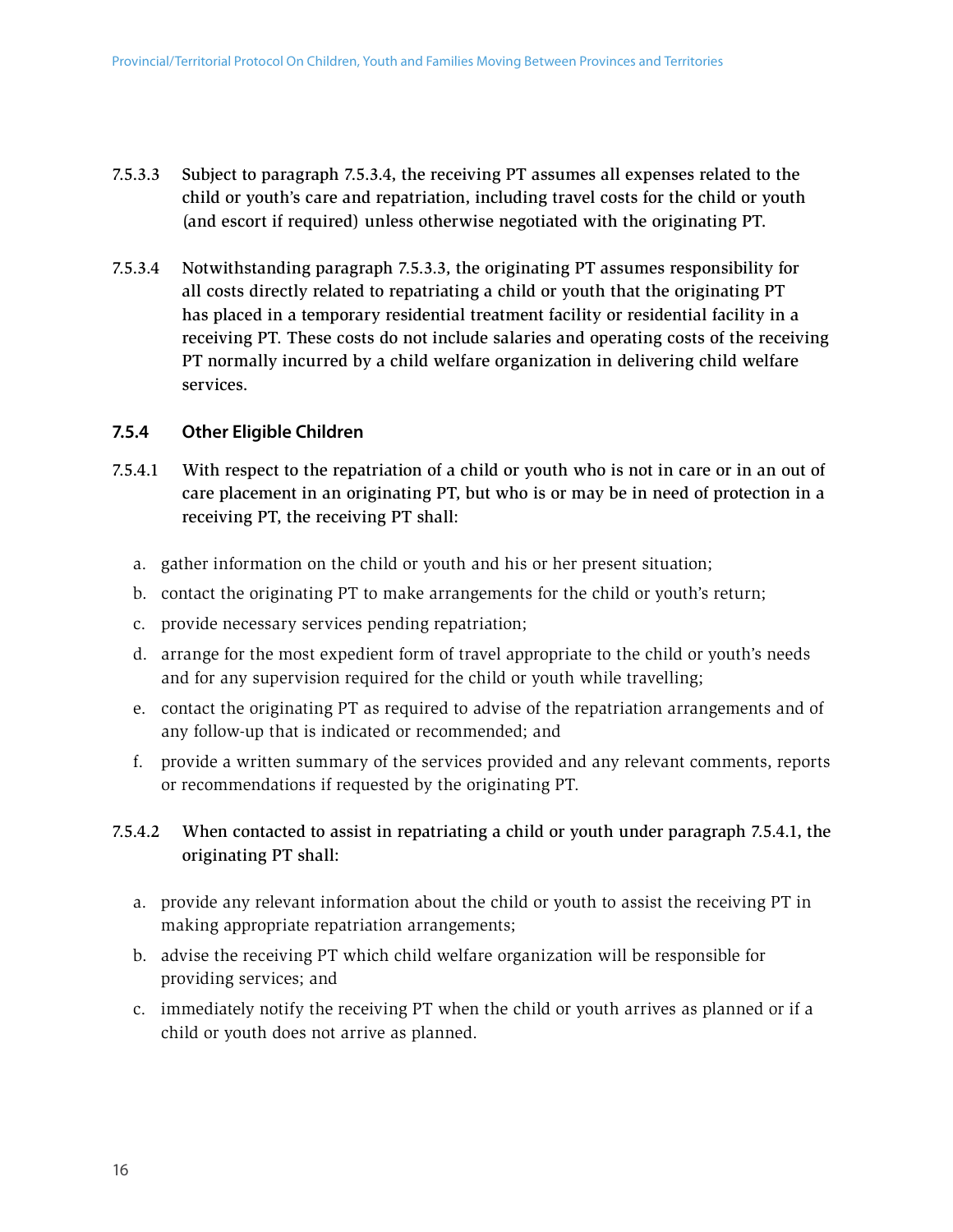7.5.4.3 The originating PT is responsible for contacting the parent and determining the parent or guardian's willingness and ability to pay for the costs of repatriation.

If the parent or guardian cannot or will not cover the cost of the repatriation, the receiving PT assumes the full or remaining cost.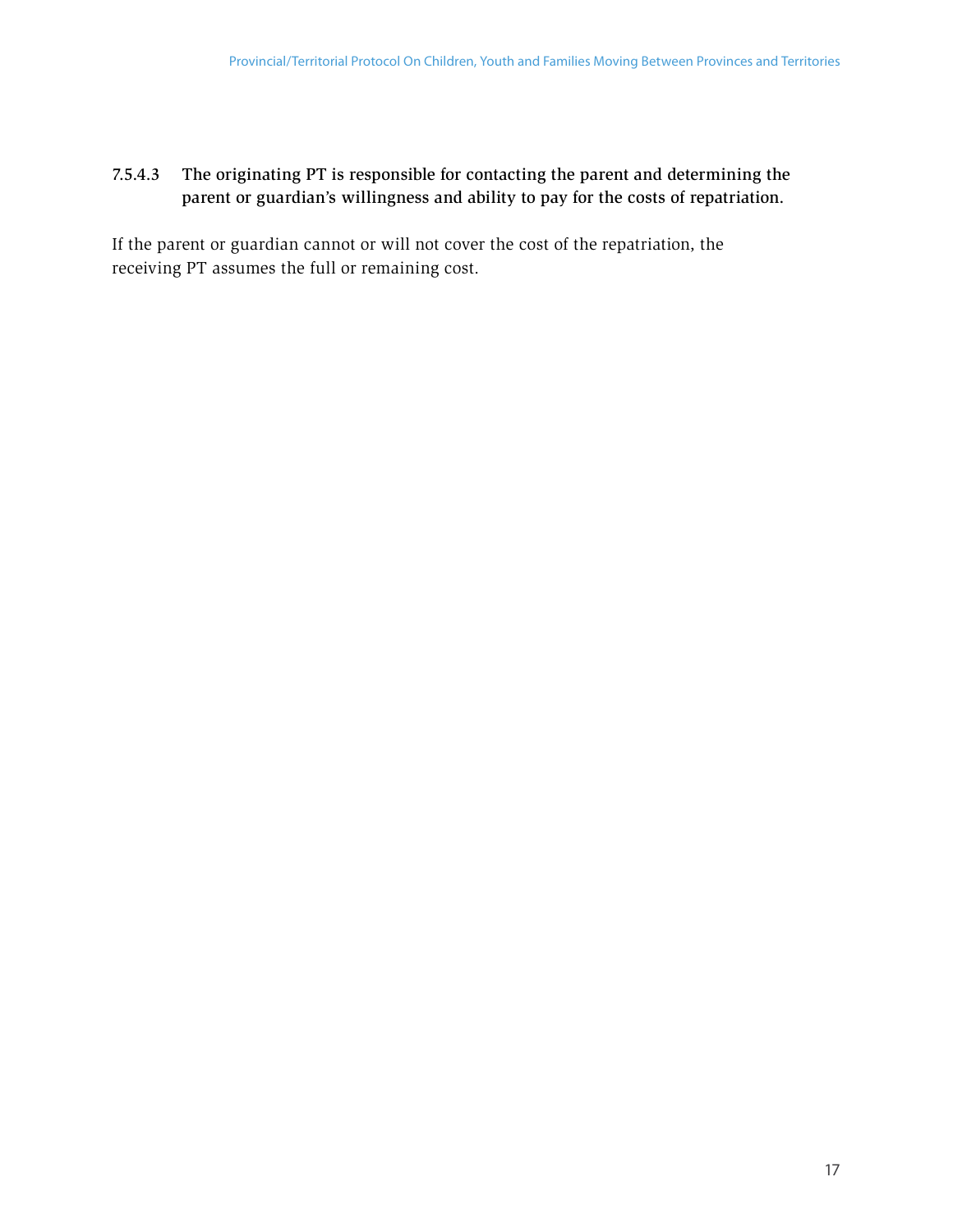# **8. Children and Youth in Care**

### **8.1 Introduction**

Section 8 applies to a child or youth who is in the care, custody or guardianship of a child welfare organization by court order, agreement or adoption consent. This also includes a child or youth under apprehension status.

### **8.2 Notification and Negotiation**

#### **8.2.1 Child or Youth Moving with Foster Family to Another Province/Territory**

- 8.2.1.1 When planning for a child or youth to move with a foster family to a receiving PT, the originating PT shall:
	- a. **60 days prior to the move** (or such shorter period of time as negotiated between the originating and receiving PT's, in accordance with the particular circumstances of the planned move) contact the receiving PT to:
		- confirm the move details:
		- discuss the case plan;
		- provide documentation related to the approval or licensing of the foster family;
		- provide all assessments or reviews of the foster home completed within the past 24 months; and
		- negotiate the Interprovincial Placement Agreement utilizing the form appended to the Protocal.
	- b. prior to the move, give the foster family contact information in the receiving PT for the office that will be providing supervision and monitoring services.

#### 8.2.1.2 Approval by Receiving Province/Territory of Foster Family that has Moved with a Child or Youth

**Within 30 days** of the foster family's move, the receiving PT will complete an assessment of the foster family in accordance with its legislation and policy to ensure that the family meets the receiving PT's requirements to provide foster care services in the receiving PT. The receiving PT arranges any further training required by the foster family.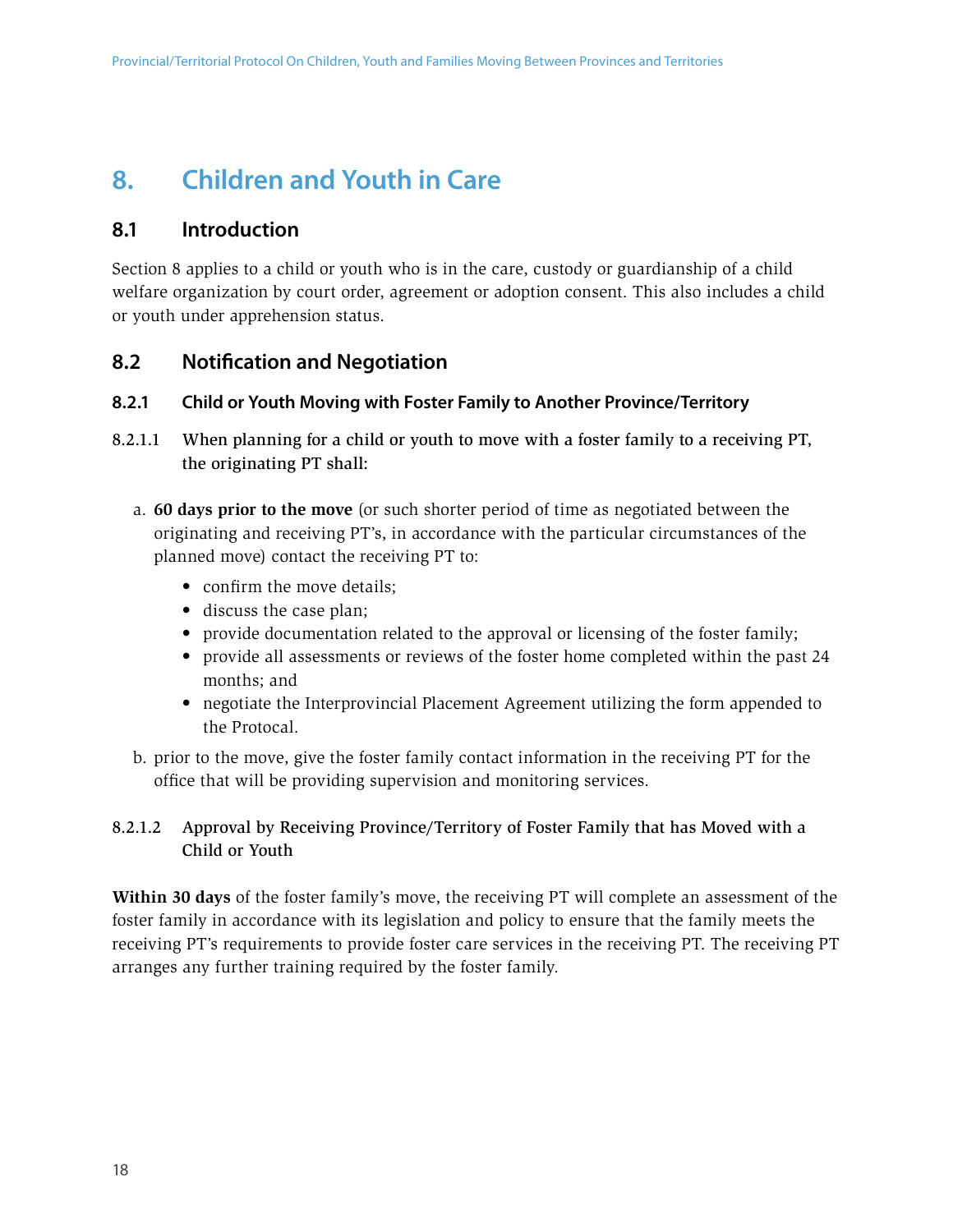#### 8.2.1.3 Monitoring and Support of a Foster Family that has Moved with a Child or Youth to a Receiving Province/Territory

A foster family approved as a resource in the receiving PT, shall be monitored and supported by the receiving PT in accordance with the legislation and policies of the receiving PT.

### **8.2.2 Child or Youth Moving to Family (not currently approved to provide care) in Receiving Province/Territory**

- 8.2.2.1 When planning for a child or youth to reside with a relative or significant person in a receiving PT, the originating PT shall consult with the receiving PT and shall provide the receiving PT with 60 days prior written notice of the plan or such shorter period of time as negotiated between the originating and receiving PTs. The request for a home study will be in writing utilizing the Interprovincial Request for Services Form appended to the Protocol.
- 8.2.2.2 The receiving PT shall complete a home study in accordance with the receiving PT's legislation, policy and format on the home of the relative or significant person within 60 days of receiving notice in writing or such period of time as negotiated between the receiving and originating PTs.
- 8.2.2.3 The home study must also meet the standards of the originating PT; it is the responsibility of the originating PT to determine what is required to meet those standards. Where the originating PT is not satisfied that the home study conducted by the receiving PT meets the originating PT's standards, and the PTs are unable to negotiate a solution, the originating PT is responsible for making alternative arrangements. Alternative arrangements include, but are not limited to, contracting with a third party approved by the receiving PT to complete the study in accordance with the originating PT's legislation and policy; or, sending an approved delegate from the originating PT to complete the study.
- 8.2.2.4 If the receiving PT, on completing a home study, recommends that a child or youth not reside with a relative or other significant person in the receiving PT, the originating PT shall not place the child or youth unless the matter is resolved either through the receiving PT's review/appeal process or the dispute resolution process.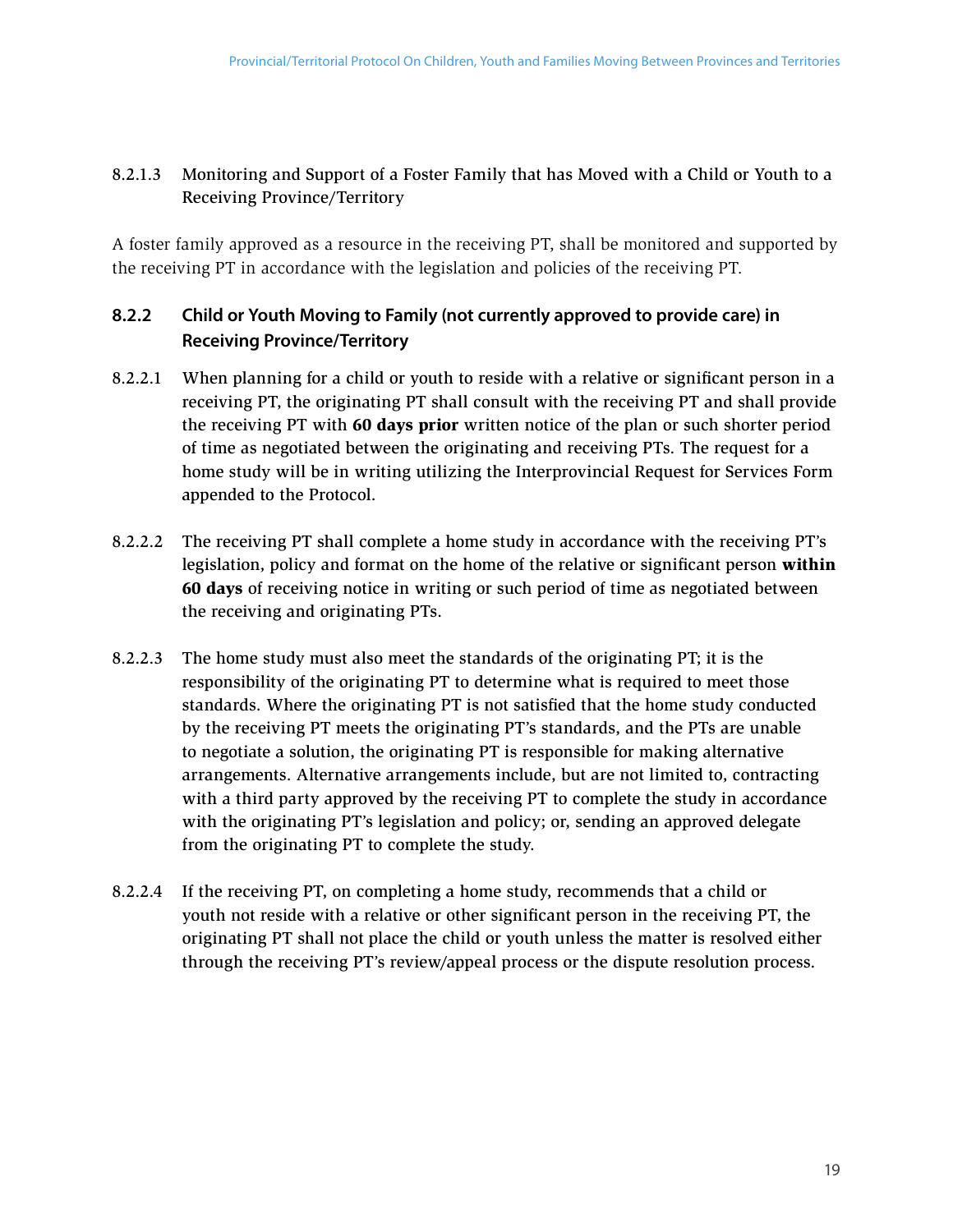8.2.2.5 Decisions must be based on the best interests of the child including any evidence of child protection concerns pertaining to the prospective caregivers as documented by the receiving PT.

#### **8.2.3 Placement in a Residential Facility**

- 8.2.3.1 It is recognized that originating PTs may place children or youth in approved or licensed residential facilities in other PTs. The originating PT will notify the receiving PT in all cases and inform the receiving PT if monitoring and supervision services are requested of the receiving PT. In either circumstance the originating PT retains financial and case management responsibility for the ongoing care of the child or youth.
- 8.2.3.2 Prior to placing a child or youth in a residential facility when supervision and monitoring have been requested the originating PT shall consult with the receiving PT to:
	- a. determine whether the facility is licensed in the receiving PT and the status of the license;
	- b. identify any concerns the receiving PT has about the use of the facility by another PT;
	- c. determine whether the facility is likely to meet the needs of the child in question;
	- d. identify available and appropriate community services and resources in the receiving PT;
	- e. negotiate the level of day to day case management services the receiving PT will provide; and
	- f. complete an Interprovincial Placement Agreement in consultation with the receiving PT.

#### 8.2.3.3 An originating PT shall not place a child or youth in a residential facility in a receiving PT if the receiving PT confirms that:

- a. a facility must be licensed and the facility under consideration is not licensed or the license has been suspended or revoked; or
- b. it is of the opinion that the residential facility is inappropriate for the child or youth.
- 8.2.3.4 When a child or youth is placed in a residential facility in a receiving PT and there are supervision and monitoring services being requested of the receiving PT, advance notification and planning must take place verbally and in writing prior to the placement.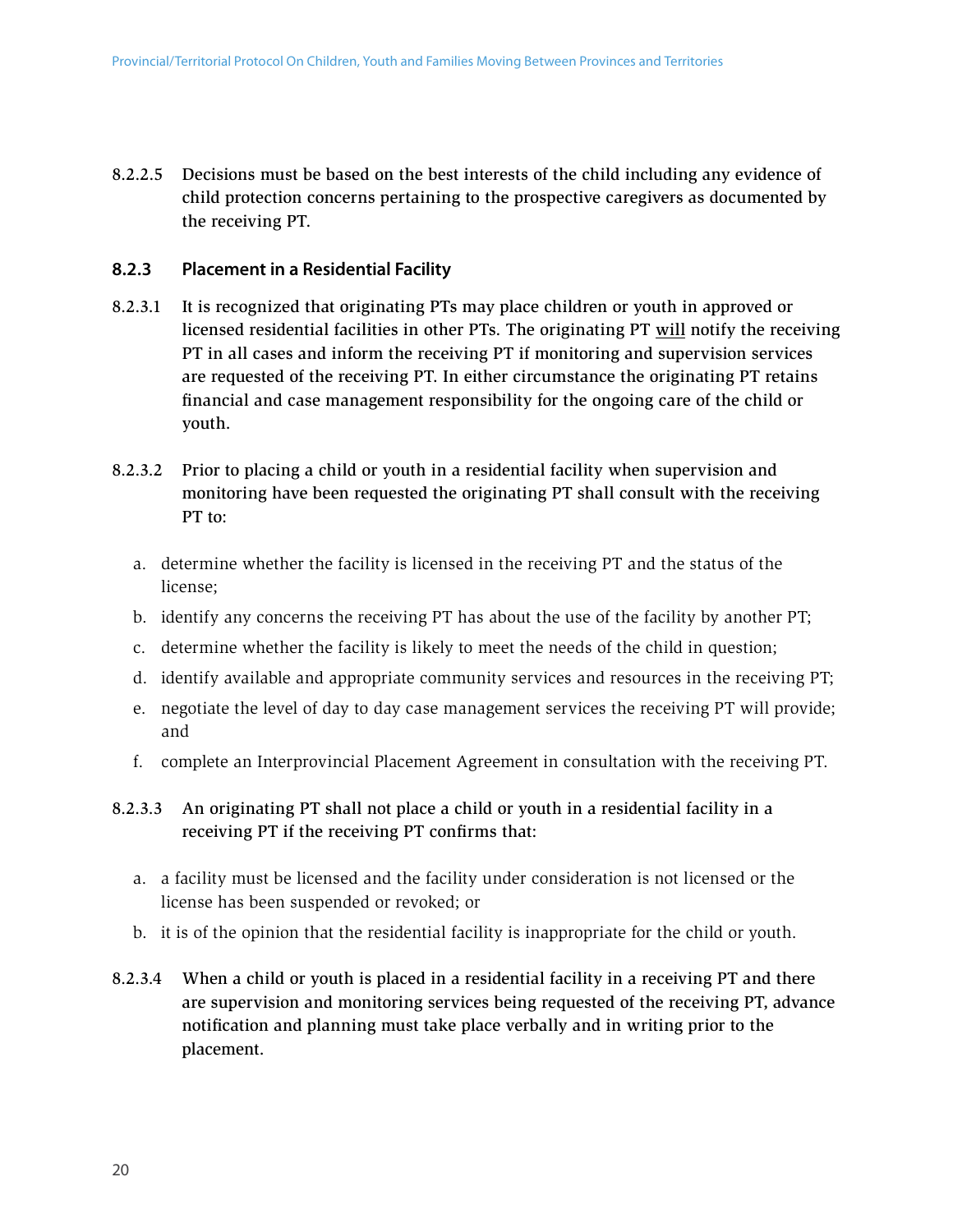8.2.3.5 On agreeing to assist the originating PT in supervision and monitoring the placement, the receiving PT shall complete and provide progress reports to the originating PT according to the legislation and policy of the originating PT.

### **8.2.4 Placement in a Temporary Residential Treatment Facility (medical, mental health or addictions treatment)**

- 8.2.4.1 It is recognized that children or youth may attend temporary residential treatment facilities in other PTs. The originating PT must notify the receiving PT only if monitoring and supervision services are requested of the receiving PT. Whether or not supervision and monitoring is requested, the originating PT retains financial and case management responsibility for the ongoing care of the child or youth.
- 8.2.4.2 When a child or youth is placed in a temporary residential treatment facility in a receiving PT and there are supervision and monitoring services being requested by the receiving PT, advance notification and planning must take place verbally and in writing prior to the placement. The originating PT shall consult with the receiving PT to complete an Interprovincial Placement Agreement. The originating PT retains financial and case management responsibility for the ongoing care of the child or youth.

# **8.3 Case Planning and Management**

### **8.3.1 Developing a Case Plan**

- 8.3.1.1 The originating PT shall:
	- a. develop a thorough, detailed and long-term plan according to the legislation and policy standards of the originating PT for all children and youth moving to a receiving PT;
	- b. consult with the receiving PT regarding the plan, revision of the plan if necessary and implementing the proposed case plan;
	- c. in circumstances where the youth is close to aging out of care in the receiving PT, the case plan will include, where required, any transition to adult services including services to young adults or extended care services;<sup>1</sup>
	- d. enter into an Interprovincial Placement Agreement prior to the child or youth moving to the receiving PT;

<sup>1</sup> It is the responsibility of the originating PT to address any gaps in services, including gaps created when a youth ages out of care and the receiving PT's age of majority. This may include the originating PT offering post-care services to the youth in the receiving PT.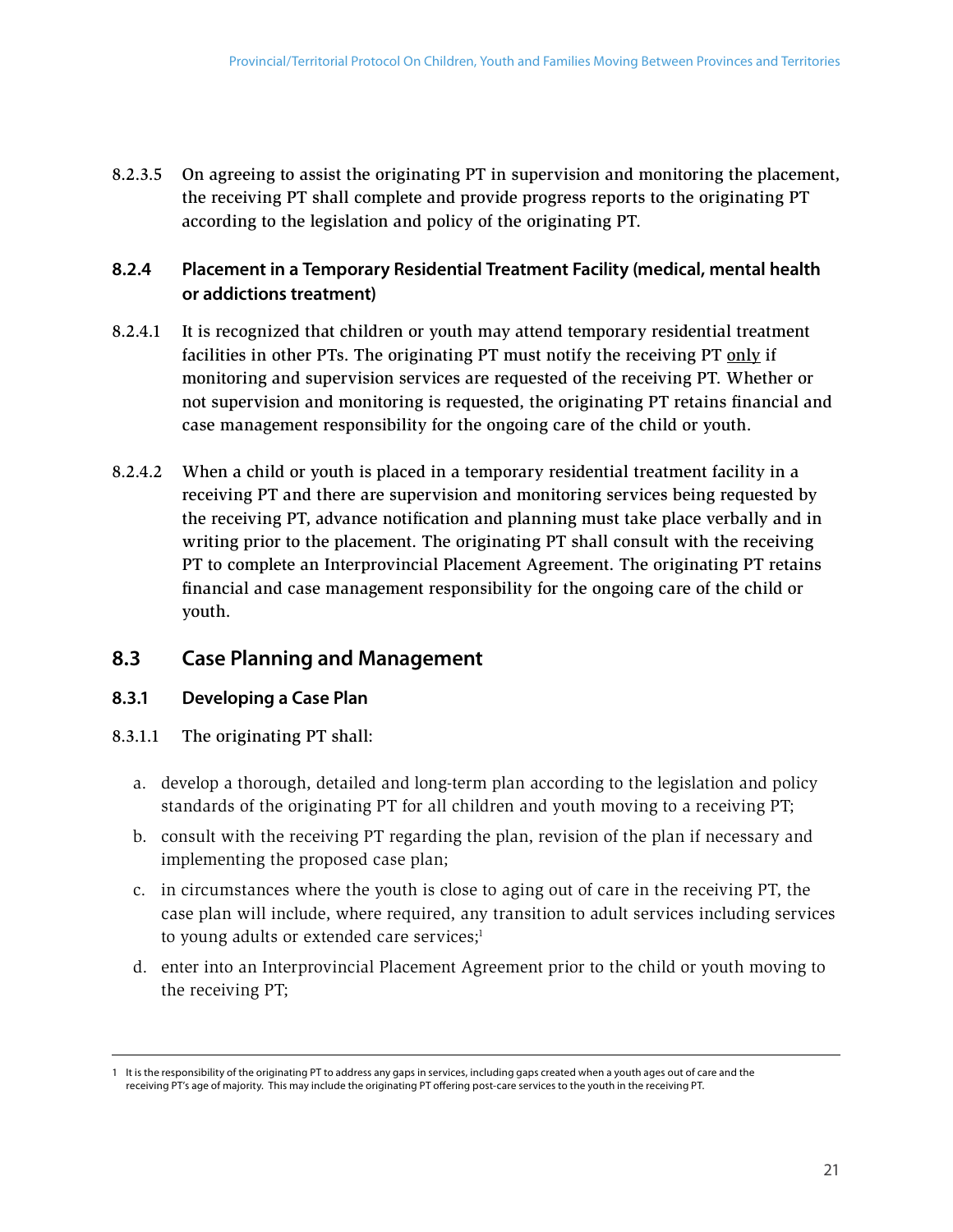- e. where a child or youth has been or is involved with the youth justice system and subject to Part 6 of the *Youth Criminal Justice Act* and policies in the PTs, the originating PT shall:
	- i) share information necessary to ensure the receiving PT is able to meet the child or youth's specific needs; and
	- ii) where required in the originating or receiving PTs, obtain youth justice system involvement and/or approvals.

#### **8.3.2 Implementing the Case Plan**

- 8.3.2.1 The case plan should identify the goals of the placement, identify the services to be provided, and the roles and responsibilities of the case workers and any other providers involved.
- 8.3.2.2 In agreeing to a case plan, the receiving PT shall provide supervision and monitoring. The originating PT maintains ongoing contact with the family of the child or youth unless otherwise negotiated with the receiving PT.
- 8.3.2.3 The originating and receiving PT shall review the case plan for a child or youth according to the legislation and policy of the originating PT unless the parties agree more frequent reviews are required.
- 8.3.2.4 The receiving PT will report any significant events such as, serious occurrences, hospitalizations, injuries or other events (e.g. child or youth is missing from their placement, caregiver investigation) to the originating PT immediately or as soon as reasonably possible.
- 8.3.2.5 If a parent or guardian is moving or has moved to the receiving PT, the originating and receiving PTs may agree to terminate a voluntary agreement or allow a voluntary agreement or temporary order to expire. Such decisions should normally be made with the appropriate involvement of the parent or guardian and the child or youth. The receiving PT may subsequently enter into a voluntary agreement with the parent or guardian or proceed to court for a new order if required.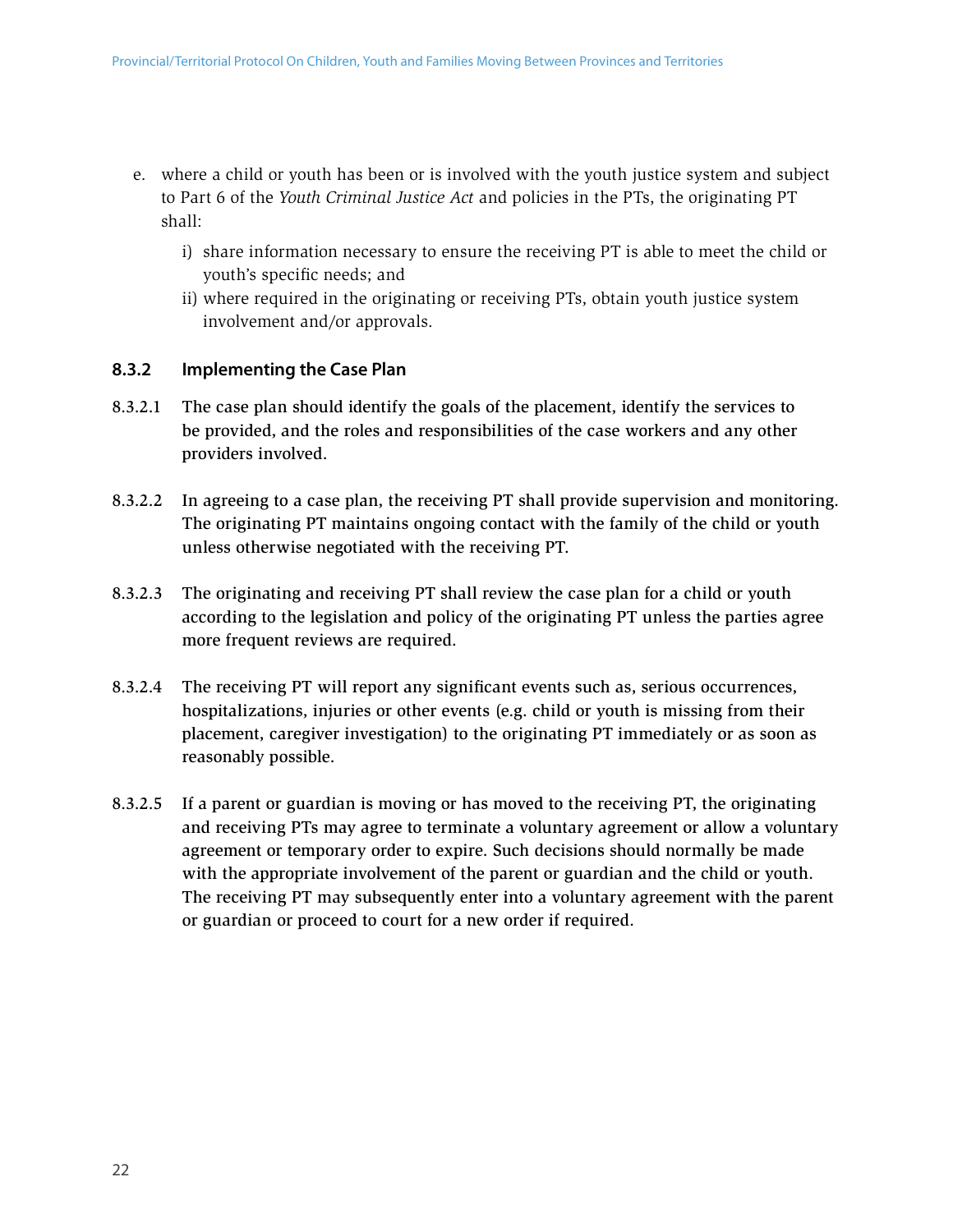### **8.4 Documentation**

#### **8.4.1 Information on Child or Youth in Care**

- 8.4.1.1 When a child or youth moves to a placement to be supervised and monitored by a receiving PT, the originating PT shall provide, at a minimum, the following to the receiving PT prior to the move if possible or at the latest within 30 days of the move:
	- a. a certified copy of the child or youth's birth registration;
	- b. an original or certified copy of any orders or agreements with respect to the child or youth's current legal status;
	- c. in the case of a voluntary agreement, the written consent of the parent or guardian of the child or youth to the placement;
	- d. information relevant to the child or youth's cultural, racial, religious and linguistic heritage;
	- e. the child or youth's life book, if available, or a copy of it;
	- f. in the case of an aboriginal child or youth, details with respect to their status under the *Indian Act* (Canada) and community of origin;
	- g. confirmation that the originating PT has involved the appropriate Indian band or First Nations, Inuit or Métis organization as required under the originating PT's legislation and policy;
	- h. a social history including documentation of all services and assessments;
	- i. any relevant medical, psychological or educational assessments completed within the past two years or longer if they continue to be relevant;
	- j. subject to Part 6 of the *Youth Criminal Justice Act* and policies of the PTs, any relevant youth justice system reports;
	- k. up-to-date medical reports if the child is receiving treatment;
	- l. a current case plan developed in consultation with the receiving PT if available;
	- m. a statement clarifying the type of decisions and consents, including those related to medical treatment, that may be authorized by the receiving PT; and
	- n. any additional documentation required by the receiving PT.
- 8.4.1.2 When monitoring or supervising the placement of a child or youth in a temporary residential treatment or residential facility, the receiving PT may require some or all of the documentation required under paragraph 8.4.1.1.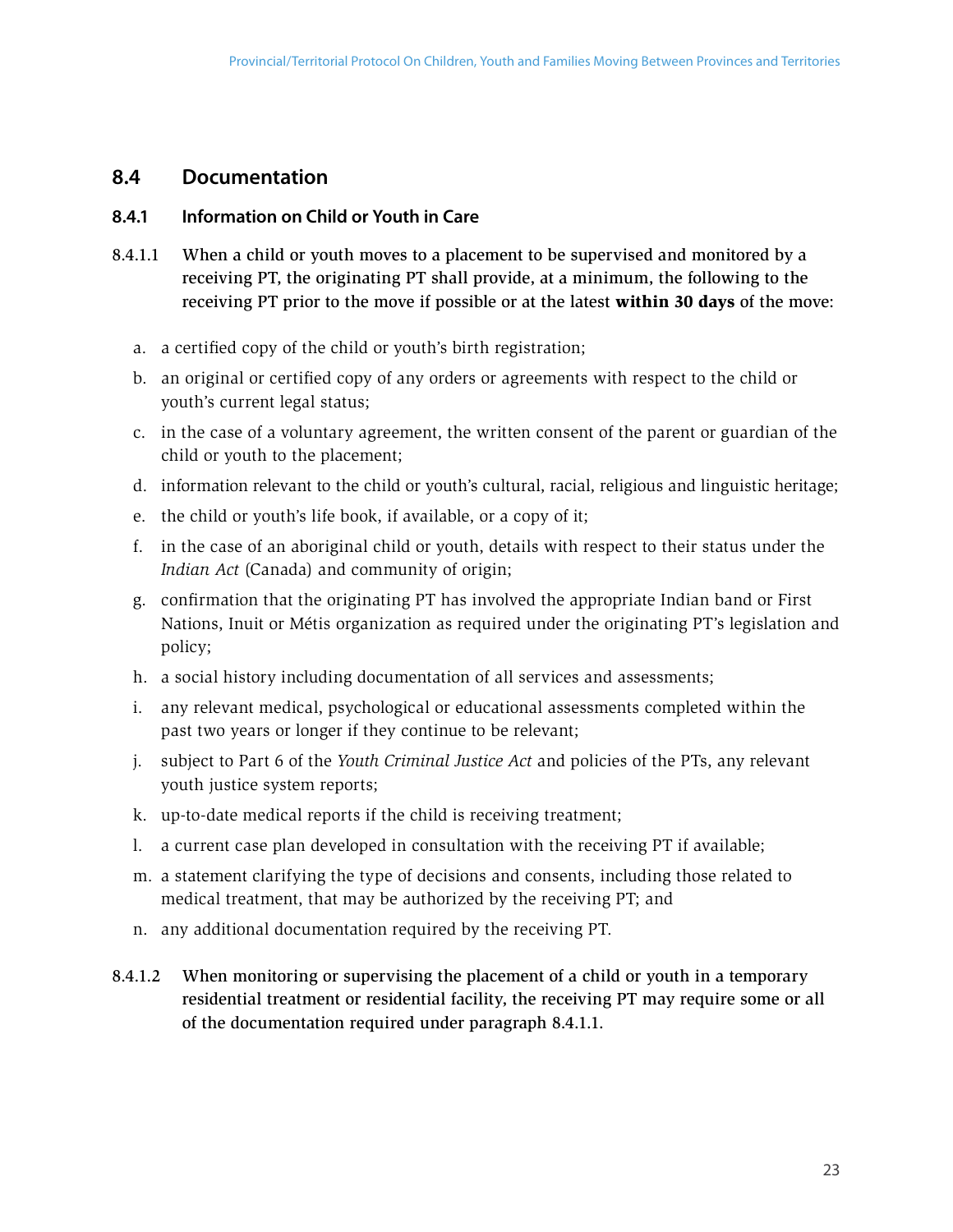#### **8.4.2 Progress Reports**

8.4.2.1 Unless otherwise agreed to between the receiving and originating PTs, the receiving PT shall complete and provide to the originating PT all progress reports relating to the child/youth (including a copy of all assessments and follow-up reports) according to the legislation and policy of the originating PT or as agreed to in the Interprovincial Placement Agreement.

#### **8.5 Placement Disruptions**

#### **8.5.1 Temporary or Transitional Placement**

8.5.1.1 When the placement of a child or youth is disrupted, a temporary placement may be used. The PTs agree to renegotiate a case plan that is in the best interests of the child or youth.

#### **8.5.2 Placement Decisions**

- 8.5.2.1 The receiving and originating PTs agree to consider the following factors in determining whether a child should remain in the receiving PT or be returned to the originating PT:
	- a. best interests of the child or youth;
	- b. needs of the child or youth and the ability of each PT to meet them;
	- c. appropriate placement options in both the receiving and originating PTs that would meet the needs of the child or youth;
	- d. where parents, guardians or other significant persons reside;
	- e. preferences of the child or youth;
	- f. length of time the child or youth has resided in the receiving PT;
	- g. for an aboriginal child or youth, access to his or her cultural heritage;
	- h. confirmation that the originating PT has involved the appropriate Indian band or aboriginal organization as required under the originating PT's legislation and policy; and
	- i. any applicable legislative requirements regarding placements that apply.
- 8.5.2.2 The receiving PT agrees to make all non-emergency placement changes in consultation with the originating PT where possible and to notify the originating PT of an emergency placement as soon as possible or within seven (7) days.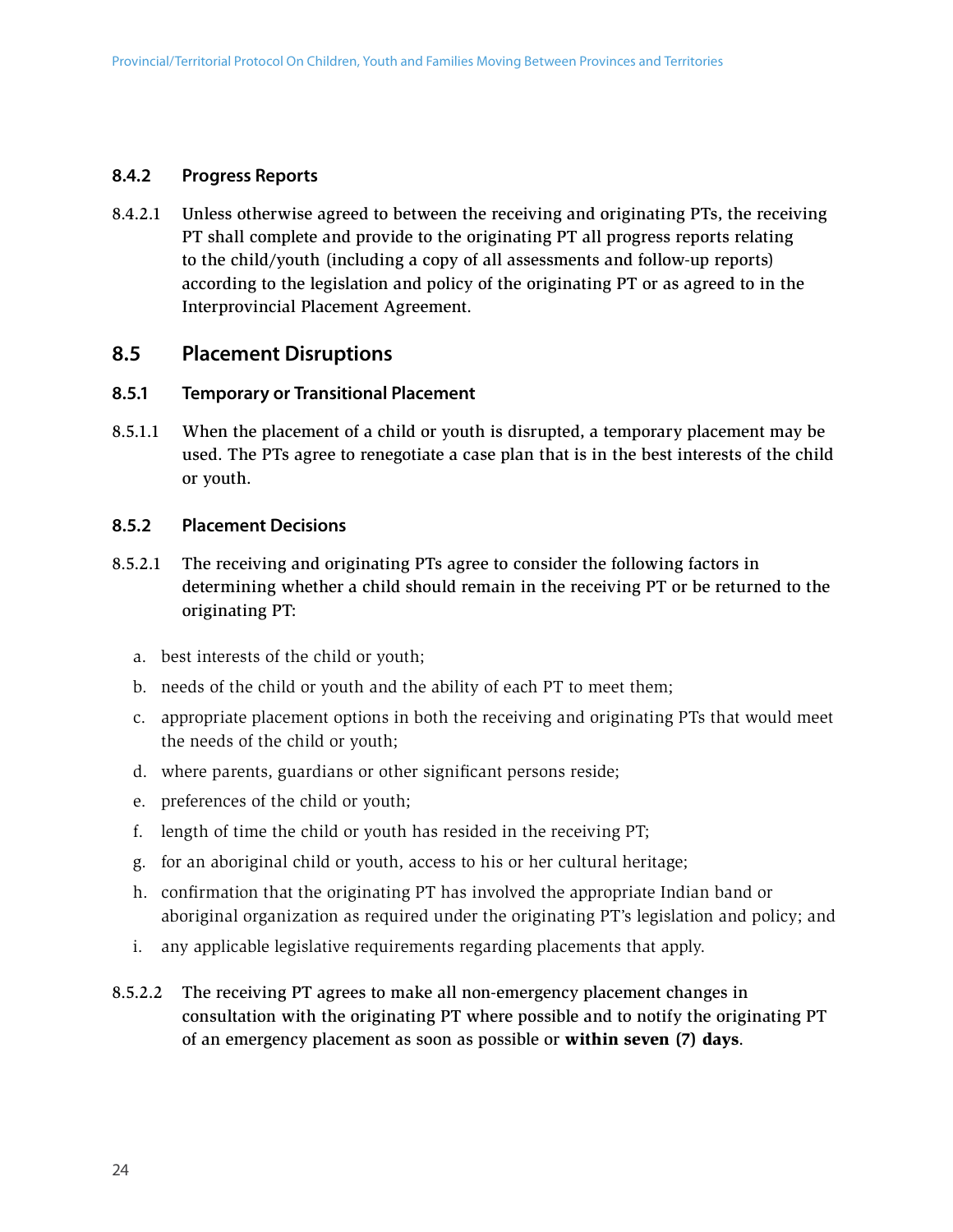- 8.5.2.3 At the request of the receiving PT, the originating PT shall facilitate the return of a child or youth to the originating PT. Such requests must be based on a review of the factors in paragraph 8.5.2.1.
- 8.5.2.4 The final decision as to where a child or youth is placed is the responsibility of the originating PT.

# **8.6 Visitation**

#### **8.6.1 Temporary Visits to a Receiving Province/Territory**

When a child or youth receiving services will be visiting a receiving PT and the receiving PT is being asked to provide supervision and monitoring services during the visit, the originating PT shall request the required services **at least 30 days prior** to the visit or such shorter period of time as negotiated between the originating and receiving PT. When requesting services, the originating PT shall use the Interprovincial Request for Services form appended to the Protocol. The originating PT shall provide, at a minimum, the following information:

- a. the name, address, birth date, health card information and legal status of the child or youth;
- b. the name, address and phone number of the caseworker in the originating PT;
- c. the name, address and phone number of the person the child or youth will be visiting;
- d. the timeframe for the visit;
- e. an outline of the expectations of the receiving PT for supervision and monitoring; and
- f. any other circumstances that the receiving PT should be made aware.

### **8.6.2 Temporary Return to Originating Province/Territory**

8.6.2.1 Arrangements for the temporary return of a child or youth to an originating PT shall be planned in advance as part of the case plan. If circumstances do not permit advance planning as part of the case plan, as much prior notice as possible should be provided to the other PT.

# **8.7 Services to Young Persons who were formerly in care or in out of care placement**

8.7.1 This section applies to persons formerly in care or in an out of care placement and due to their age are not eligible to be admitted to care but are eligible for and may have entered into an agreement for post care or extended services.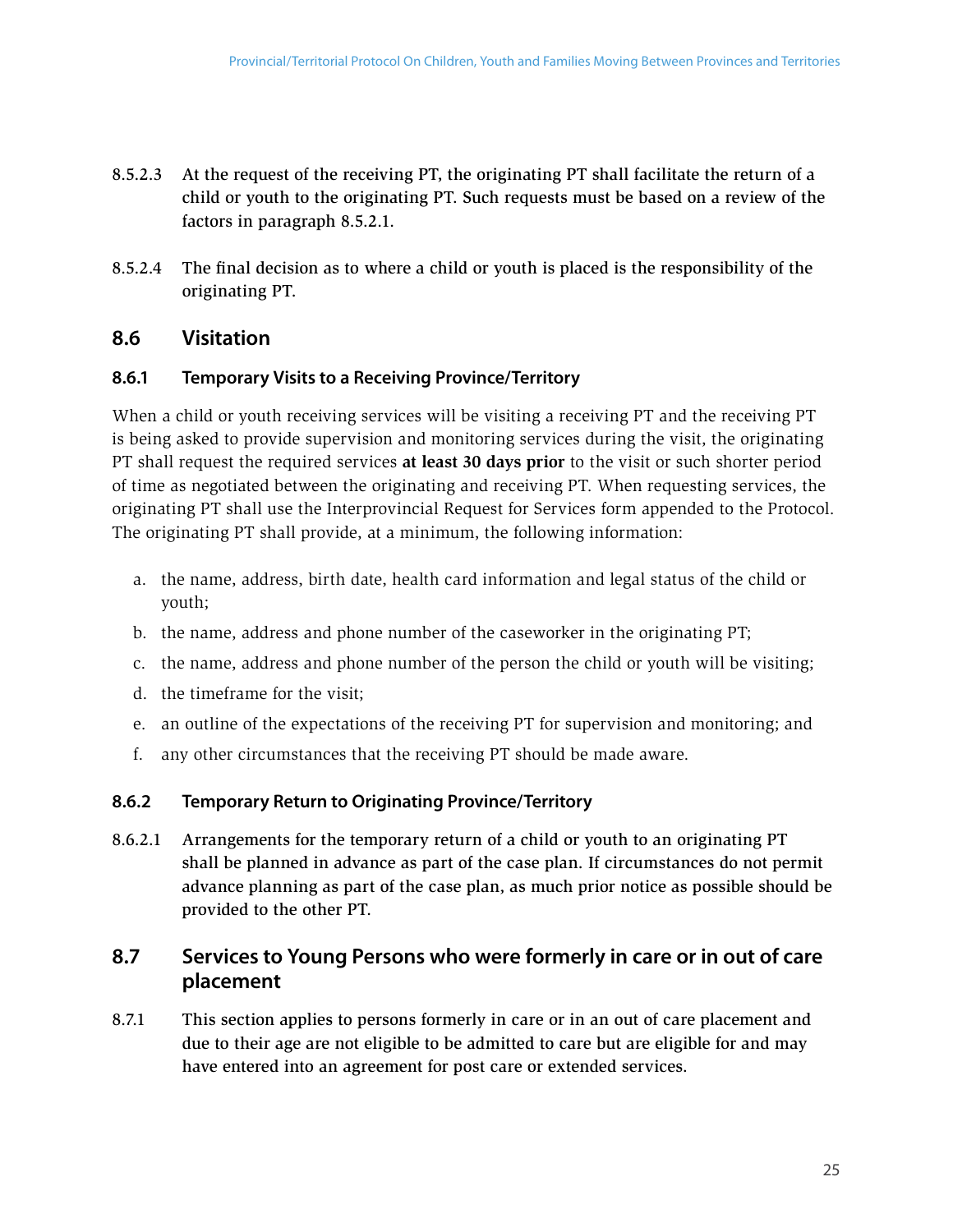- 8.7.2 The originating PT remains responsible for establishing and maintaining the agreement with the young person, including all payments and supports covered in the agreement.
- 8.7.3 Notification to the receiving PT is not required in situations where supervision and monitoring are not requested of the receiving PT. If an originating PT is requesting supervision and monitoring then an Interprovincial Placement Agreement must be negotiated.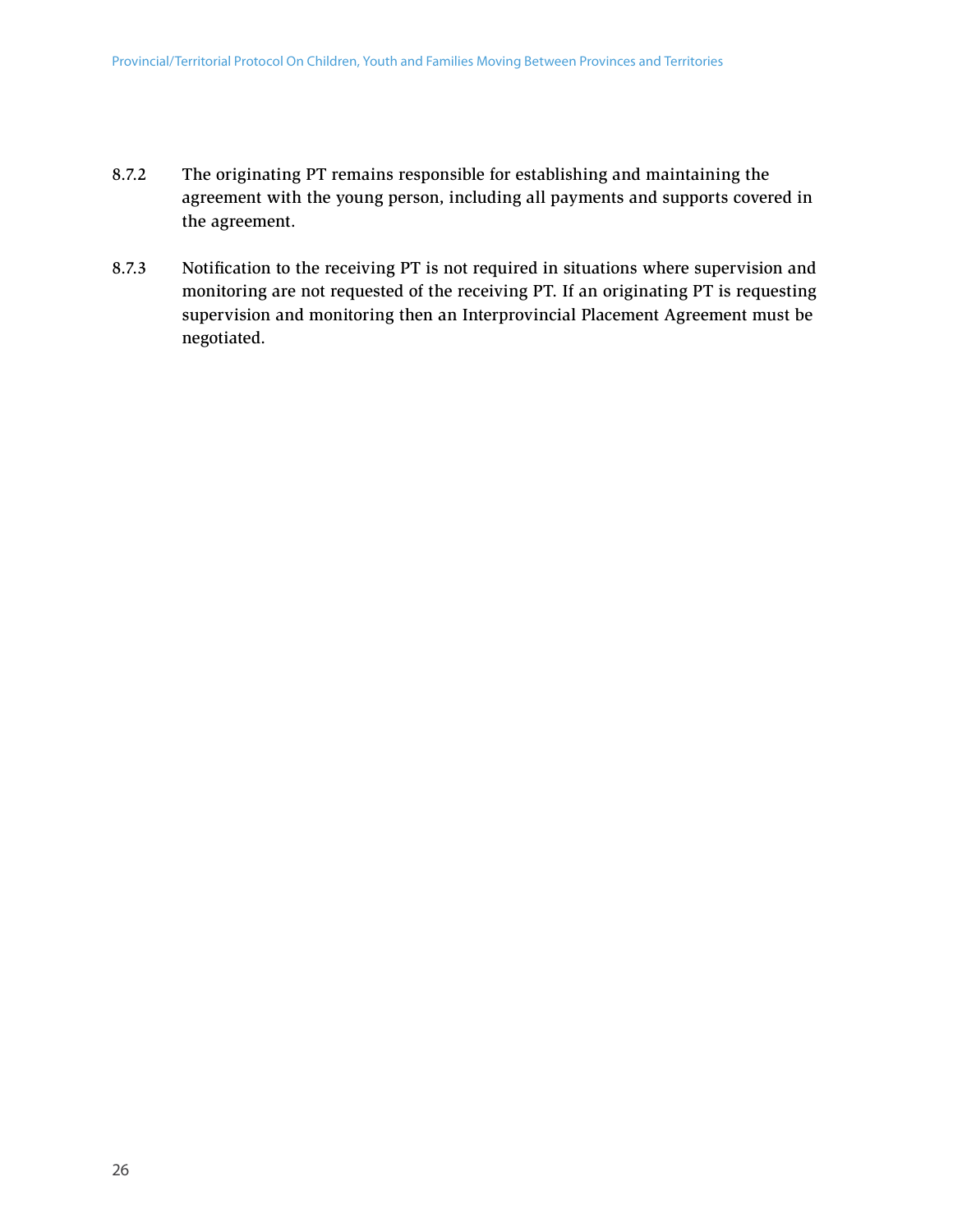# **9. Children or Youth in Out of Care Placements**

### **9.1 Scope of Legislative Authority**

- 9.1.1 Children or youth in out of care placements are not in the care of a PT, but whose placement is financially supported and/or supervised by the PT.
- 9.1.2 Some PTs do not have the legislative authority to provide services to children or youth in out of care placements from other PTs. Prior to a move to another PT, the originating PT must contact the receiving PT to determine whether they will be able to assist with case planning, monitoring and supervision.
- 9.1.3 If the originating PT is unable to negotiate an appropriate plan for the child or youth through negotiating an exception in the receiving PT or by the originating PT providing or contracting for the service, the child or youth should not be moved to the PT.
- 9.1.4 In circumstances where a child or youth does move to another PT, the originating PT maintains responsibility for meeting the originating PT's policies and standards for children or youth in out of care placements.
- 9.1.5 Although the legal status of the child or youth is different than a child in care, in those circumstances where supervision and monitoring is being provided by a receiving PT, an Interprovincial Placement Agreement is still required along with the case planning and documentation requirements in Section 8, Children and Youth in Care.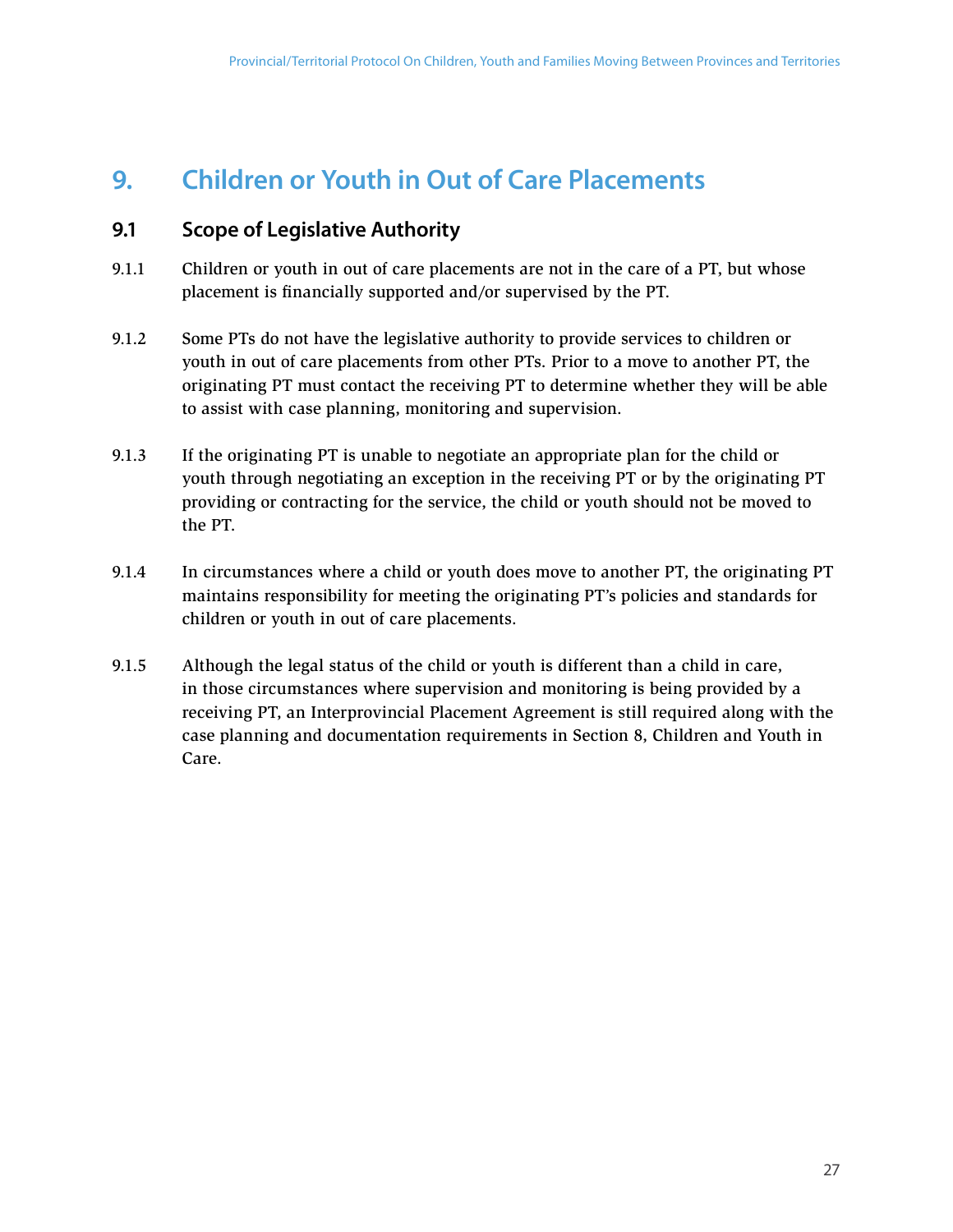# **10. Adoption and Post-Adoption Services**

### **10.1 Introduction**

Section 10 applies to:

- a. adoption inquiry and application services;
- b. adoption placement services;
- c. subsidized adoptions; and
- d. post-adoption services.

#### **10.1.1 Administration**

When providing services under this Section to persons planning to move to a receiving PT, the originating PT shall:

- a. obtain general information from the receiving PT regarding its policies and services;
- b. inform the person of the information received from the receiving PT regarding its policies and services, noting apparent differences to those in the originating PT; and
- c. provide the person information regarding who to contact in the receiving PT for more information on its policies and services and, the name, address and phone number of the office that will be providing services.

# **10.2 Adoption Inquiry and Application Services**

#### **10.2.1 Originating and Receiving PTs**

The originating PT is the PT where the person who is inquiring about adoption services or an adoptive applicant resides. The receiving PT is the PT to where an adoption inquiry is directed or an adoptive applicant is moving.

#### **10.2.2 Adoption Inquiries**

Section 10.2.2 applies to persons who are inquiring about adoption services and requirements in PTs other than the originating PT and pertains to inquiries about all types of adoptions. The remainder of Section 10 applies to the adoption of children or youth in care of a PT.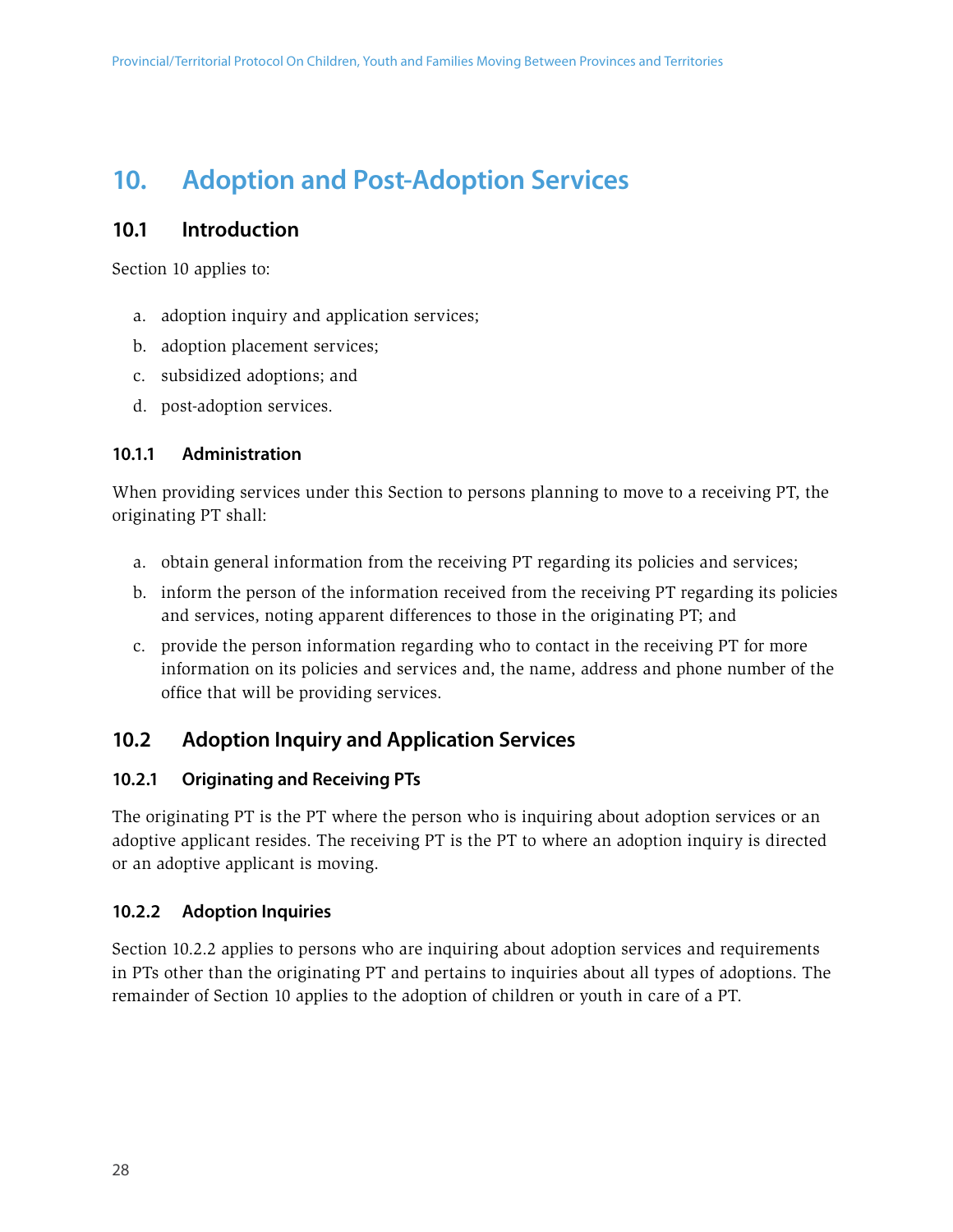### **10.2.2.1 In response to an inquiry about interprovincial adoption services in another PT, the originating PT shall:**

- a. provide information to the person about its legislative and policy requirements; and
- b. refer the person to the appropriate child welfare organization in the receiving PT for information about that PT's legislative and policy requirements.

### **10.2.3 Adoptive Applicant Referrals**

Section 10.2.3 applies to persons who have applied to adopt a child in care and who are moving from an originating PT to a receiving PT.

- 10.2.3.1 With the written authorization of an adoptive applicant who has applied to adopt a child in care in an originating PT and who is moving to a receiving PT, the originating PT shall provide the following to the receiving PT within 30 days from the date the authorization is received:
	- a. an original or copy of the applicant's adoption application;
	- b. original or certified copies of all documents on file relating to an adoptive applicant's marital status or relationship to a partner including, but not limited to, a marriage certificate, declaration of commitment to a partner, divorce certificate or death certificate;
	- c. any preliminary information or assessments on file with respect to the suitability of the adoptive applicant;
	- d. if completed, a copy of the most recent home study and any home study updates conducted with respect to the adoptive applicant;
	- e. supporting documentation on file including police and other applicable checks, medical reports and personal references; and
	- f. other relevant information and documentation on the adoptive applicant's file.

### 10.2.3.2 Upon receiving a referral from the originating PT, the receiving PT shall:

- a. accept the adoption application as if it were made in the receiving PT and place the adoptive applicant on its waiting list, if applicable, as of the date of the application in the originating PT;
- b. open an adoption file as may be required under its legislation and policy; and
- c. accept the home study subject to any updates or further adoption preparation and assessments, if the originating PT has completed a home study on the adoptive applicant, required under the receiving PT's legislation, regulations and policy.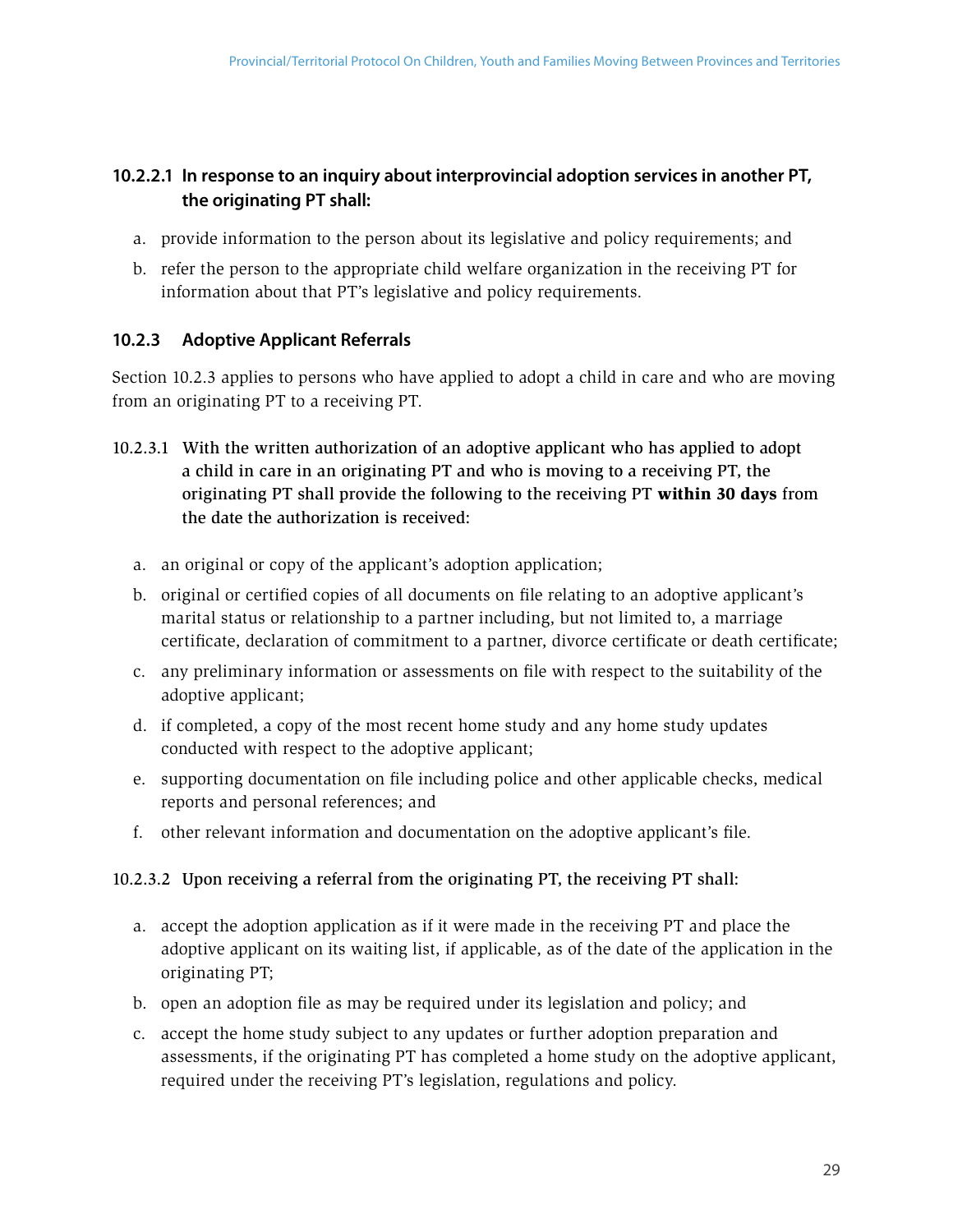# **10.3 Adoption Placement Services**

The originating PT is the PT that has the child or youth in care. The receiving PT is where a prospective adoptive applicant resides or to where a child or youth in care and adoptive applicant are moving.

#### **10.3.1 Adopting a Specific Child or Youth in Care**

- 10.3.1.1 When a prospective adoptive applicant in a receiving PT inquires about adopting a specific child or youth in care in an originating PT, the originating PT shall contact the receiving PT within 30 days of receiving an inquiry to:
	- a. advise if the child or youth is legally available for adoption and may be considered for adoption placement with the prospective adoptive applicant;
	- b. advise if the prospective adoptive applicant may be eligible for an adoption subsidy with respect to the child or youth; and
	- c. request a preliminary assessment to estimate the capacity of the prospective adoptive applicant to meet the needs of the child or youth.
- 10.3.1.2 When an originating PT inquires about the possibility of placing a specific child or youth in care with a prospective adoptive applicant who resides in a receiving PT, the receiving PT shall within 30 days of receiving an inquiry or such period of time as negotiated between the originating and receiving PTs:
	- a. carry out a preliminary assessment to determine the interest and estimate the capacity of the prospective adoptive applicant to meet the needs of the child or youth in care;
	- b. advise the originating PT in writing if placement seems viable and if the receiving PT will conduct a home study of the prospective adoptive applicant; and
	- c. the originating PT will keep copies on file of all documents sent to the receiving PT.
- 10.3.1.3 The receiving PT shall complete a home study on the adoptive applicant and provide a copy to the originating PT within six (6) months from the date the PTs agree to a tentative plan to place the child in care for adoption, or such period of time as negotiated between the originating and receiving PTs.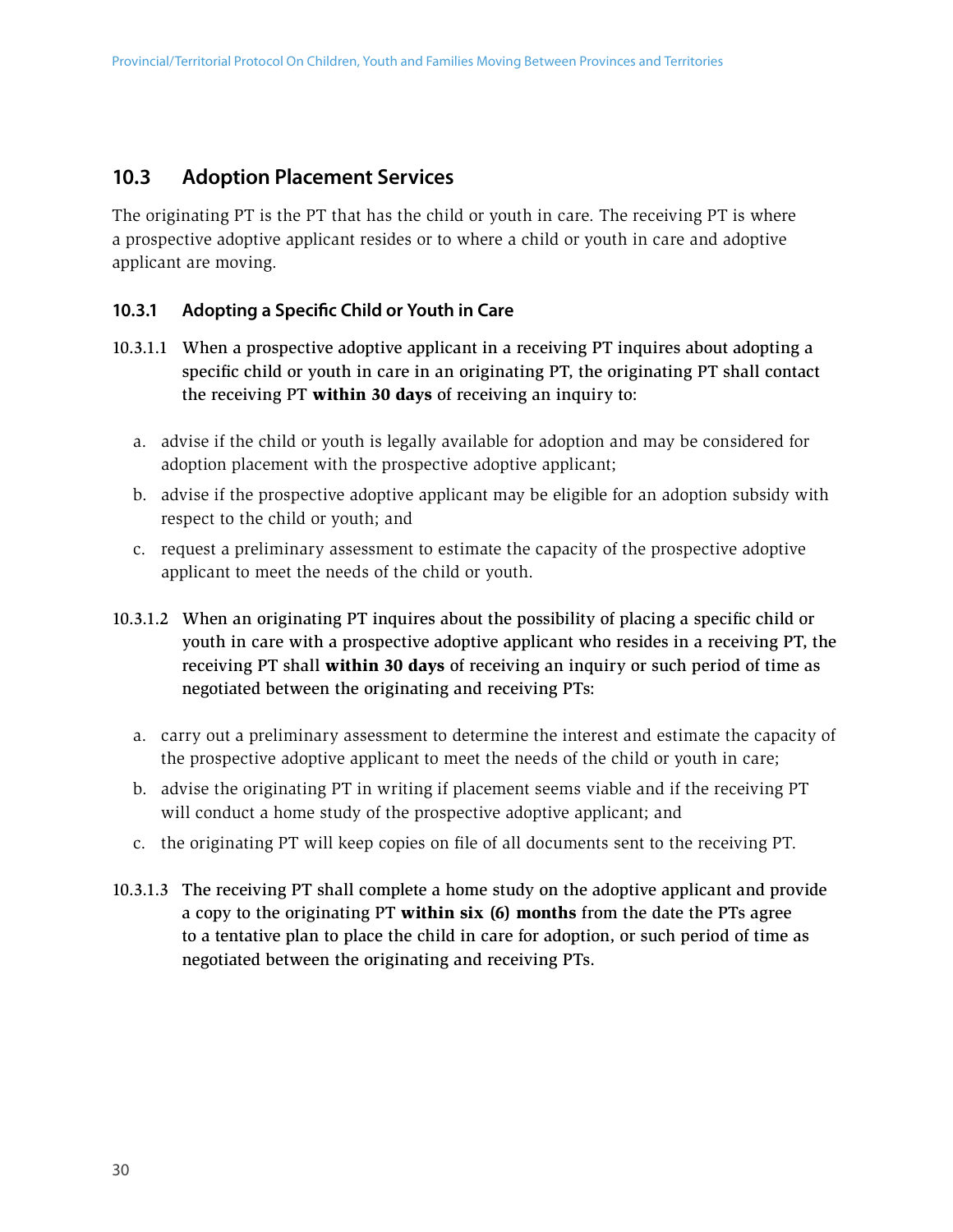#### 10.3.1.4 The originating PT shall develop a written adoption placement plan in collaboration with the receiving PT upon:

- a. concluding that it is in the best interests of the child or youth to be placed for adoption with the adoptive applicant in the receiving PT; and
- b. receiving confirmation that the adoptive applicant has been approved or will likely be approved for adoption by the receiving PT.

#### 10.3.1.5 A written adoption placement plan shall include:

- a. arrangements for pre-placement visits;
- b. provision for the receiving PT to supervise the placement;
- c. if applicable, provision for an openness agreement or agreements;
- d. if applicable, information about the availability of an adoption subsidy pursuant to paragraph 10.4.2; and
- e. a time frame for applying to court for an order of adoption and confirmation as to the PT where the application will be made.

### 10.3.1.6 Prior to the child in care being placed for adoption with the adoptive applicant who is residing in the receiving PT:

- a. the originating PT shall request in writing that the receiving PT provide supervision of the child as outlined in the adoption placement plan; and
- b. the receiving PT shall confirm in writing that it will provide the requested supervision as outlined in the adoption placement plan.
- 10.3.1.7 Subject to Part 6 of the *Youth Criminal Justice Act* and the policies of the PTs, the originating PT shall advise the receiving PT of any relevant youth justice system involvement.

### **10.3.2 Child or Youth in Care Moving with Adoptive Parent**

10.3.2.1 When it becomes known that a child or youth in care and his or her adoptive parent are moving to a receiving PT prior to a court granting an order of adoption, with the written consent of the adoptive parent, an originating PT shall provide 30 days prior written notice of the move to the receiving PT if the circumstances permit.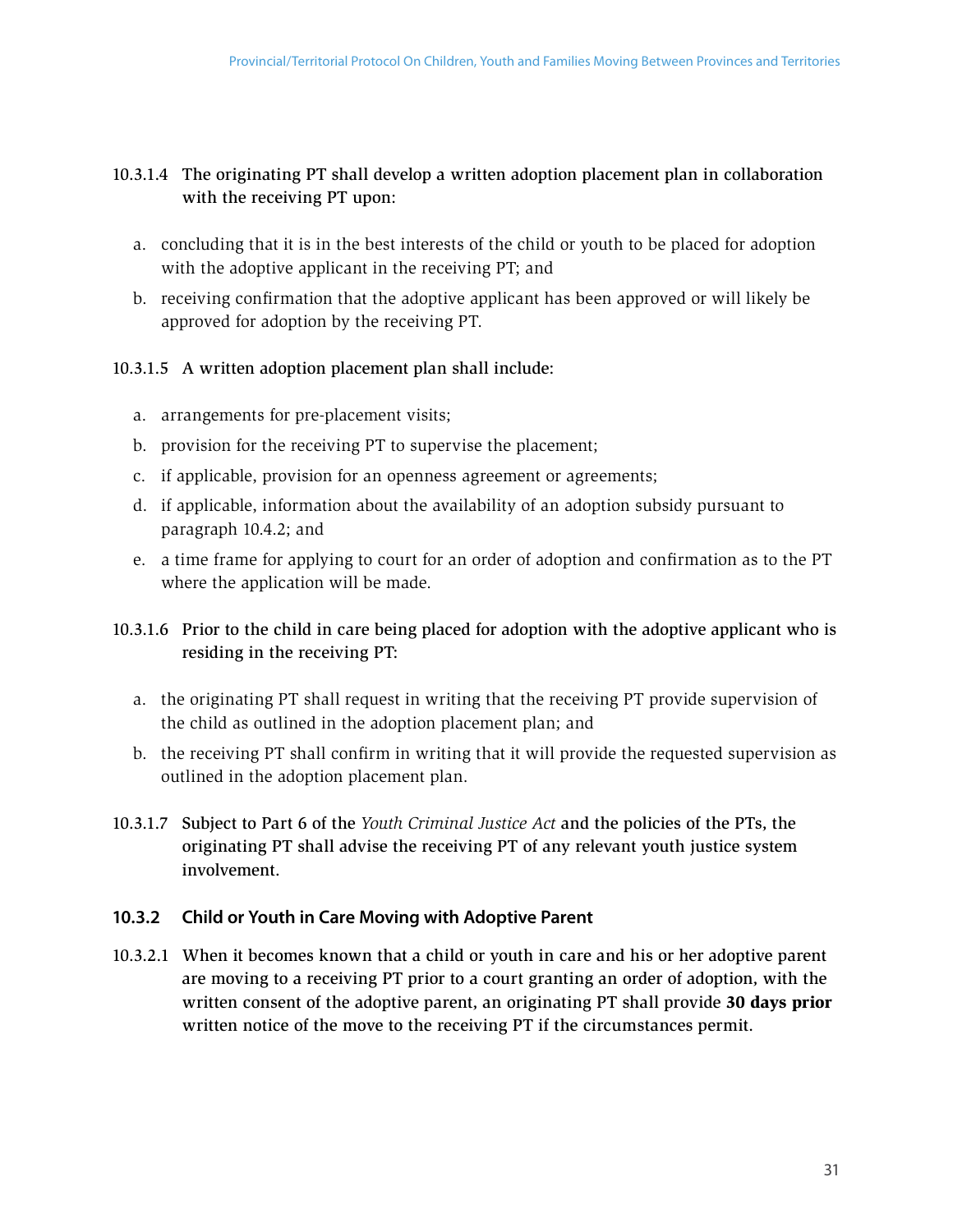- 10.3.2.2 At the request of the originating PT, the receiving PT shall as soon as reasonably possible after receiving the notice:
	- a. advise the originating PT as to which office has responsibility for providing adoption services in the receiving PT; and
	- b. provide the notice to the appropriate office in the receiving PT.
- 10.3.2.3 The originating PT shall develop a written plan for completion of the adoption in collaboration with the receiving PT. When possible, the plan shall be developed prior to the adoptive parent's move to the receiving PT. The plan shall include:
	- a. provision for the receiving PT to supervise the placement;
	- b. a time frame for applying to court for an order of adoption and confirmation of the province or territory where the application will be made;
	- c. if applicable, information about any additional legal requirements relating to completion of the adoption identified by the receiving PT; and
	- d. if applicable, information about the availability of an adoption subsidy.

#### 10.3.2.4 Prior to the adoptive family moving to the receiving PT, if possible:

- a. the originating PT shall request in writing that the receiving PT provide supervision of the child or youth as outlined in the adoption plan; and
- b. the receiving PT shall confirm in writing that it will provide the requested supervision.
- 10.3.2.5 The originating PT shall provide information on the adoptive parent to the receiving PT within 30 days of the adoptive applicant's move to the receiving PT pursuant to paragraph 10.2.3.2.

#### **10.3.3 Information on Child or Youth in Care**

When a child or youth in care is placed for adoption in a receiving PT or moves with an adoptive parent to a receiving PT, the originating PT shall provide, at a minimum, the following to the receiving PT **within 30 days** of the placement or move:

- a. a certified copy of the child or youth's birth registration;
- b. an original or certified copy of any orders or agreements with respect to the child or youth's current legal status;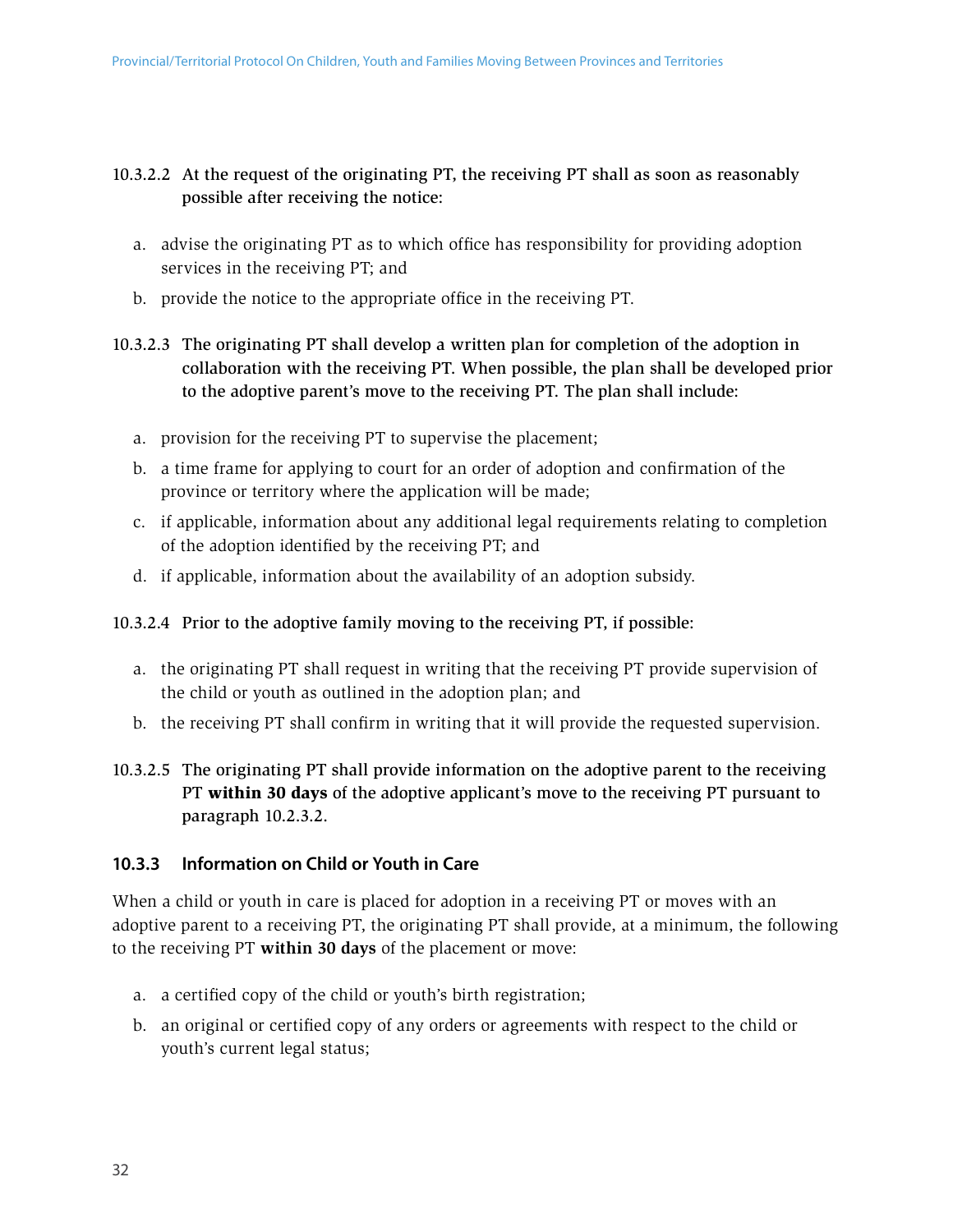- c. information relevant to the child or youth's cultural, racial, religious and linguistic heritage;
- d. the child or youth's life book, if available, or a copy of it;
- e. in the case of an aboriginal child or youth, details with respect to the child or youth's status under the *Indian Act* (Canada) and community of origin;
- f. confirmation that the originating PT has involved the appropriate Indian band or aboriginal organization as required under the originating PT's legislation and policy;
- g. a social history including documentation of all services provided and assessments conducted with respect to the child or youth;
- h. any medical, psychological or educational assessments completed within the past two years or those that remain relevant;
- i. up-to-date medical reports if the child or youth is receiving or has received treatment;
- j. a current adoption placement plan developed in consultation with the receiving PT;
- k. a statement clarifying the type of decisions and consents, including those related to medical treatment, that may be authorized by the receiving PT; and
- l. additional documentation required by the receiving PT if available.

#### **10.3.4 Progress Reports**

With respect to a child or youth in care who has been placed for adoption, or who has moved with an adoptive parent, the receiving PT shall complete and provide to the originating PT:

- a. all reports on the progress of the adoption placement, including a copy of all assessments and follow-up reports, completed according to standards and time frames required by the originating PT;
- b. a copy of the receiving PT's final progress report with a recommendation regarding completion of the adoption; and
- c. if the application to court for an order of adoption will be made in the receiving PT, a request that the originating PT provide to the receiving PT the required written consents to the adoption.

### **10.3.5 Placement Disruptions**

When an adoption placement of a child or youth in care is disrupted prior to the granting of an order of adoption, the originating and receiving PTs will, subject to applicable child welfare legislation in the receiving PT, renegotiate a case plan that is in the best interests of the child or youth.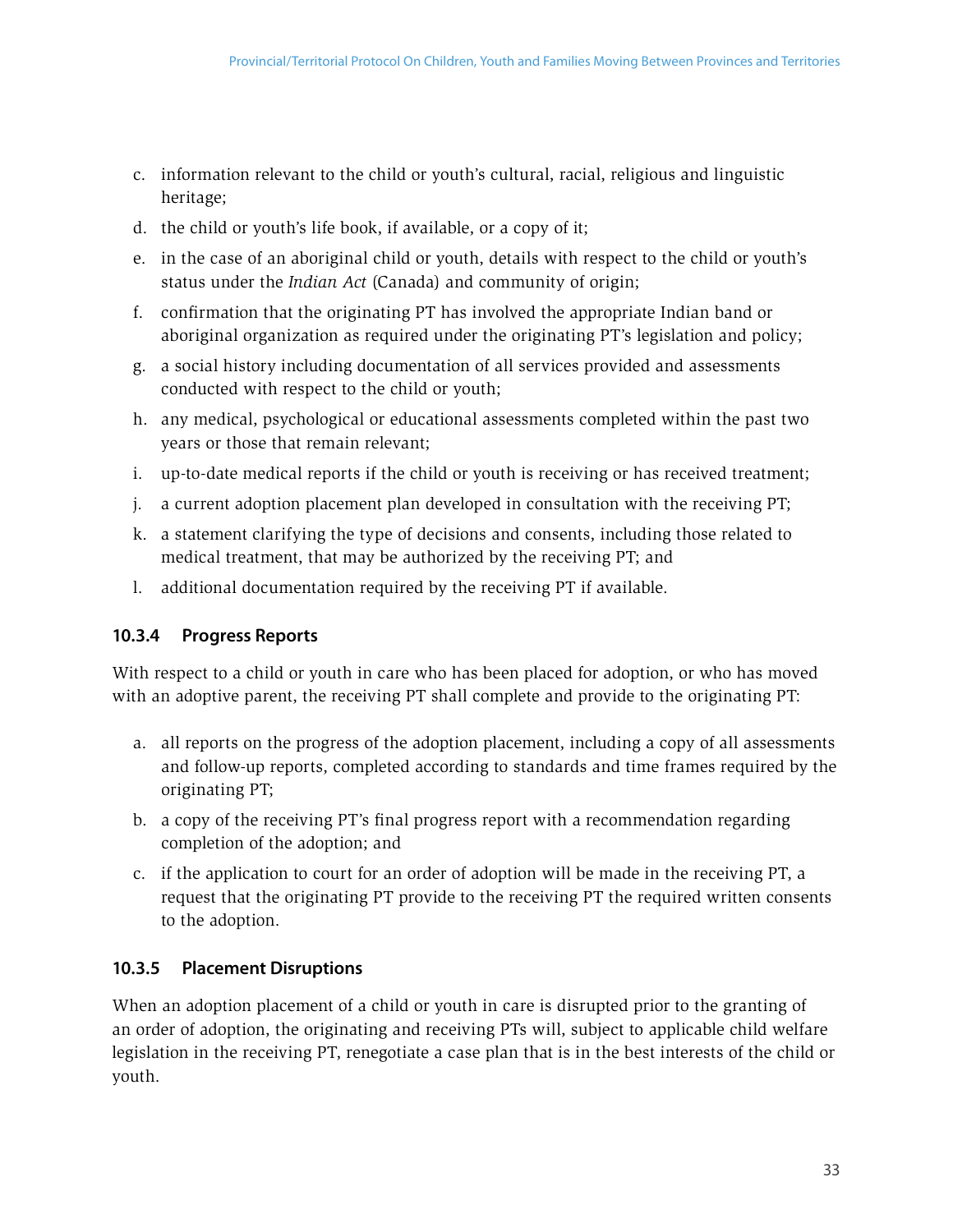#### **10.3.6 Application for Order of Adoption**

- 10.3.6.1 Depending on where the application to court for an order of adoption is to be made, the receiving PT or the originating PT shall:
	- a. provide the required written consents to the adoption to the PT where the application to court is to be made; and
	- b. provide required court documentation with respect to the application for an order of adoption.
- 10.3.6.2 As a general rule, the PT that assumes responsibility for completion of the adoption shall proceed to court for an order of adoption within one (1) year from the date the child or youth was placed for adoption or such period of time as negotiated between the originating and receiving PTs.
- 10.3.6.3 The PT where the order of adoption is granted shall notify the other PT in writing as soon as possible, but in all cases within 30 days of the order being granted; and then within 30 days of receiving the physical order, a copy shall be sent to the other PT.

#### **10.3.7 Adoption of Child or Youth in Care in Originating Province/Territory**

At the request of a PT that requires consent to adoption from a person who resides in another PT to complete the adoption of a child or youth in care, the PT that receives the request shall assist in obtaining the required consents to adoption from the person.

### **10.4 Subsidized Adoptions**

#### **10.4.1 Child or Youth in Care Placed for Adoption in Receiving Province/Territory**

- 10.4.1.1 In planning to place a child or youth in care with an adoptive applicant who resides in a receiving PT, the originating PT shall:
	- a. advise the receiving PT if the child or youth has special needs or whether there are special circumstances that fall within the originating PT's eligibility criteria for subsidized adoption;
	- b. request that the receiving PT explain the child or youth's needs or circumstances to the adoptive applicant and ascertain whether the adoptive applicant intends to apply for an adoption subsidy; and
	- c. at the request of the adoptive applicant, determine eligibility for an adoption subsidy and the type and amount of subsidy that will be available.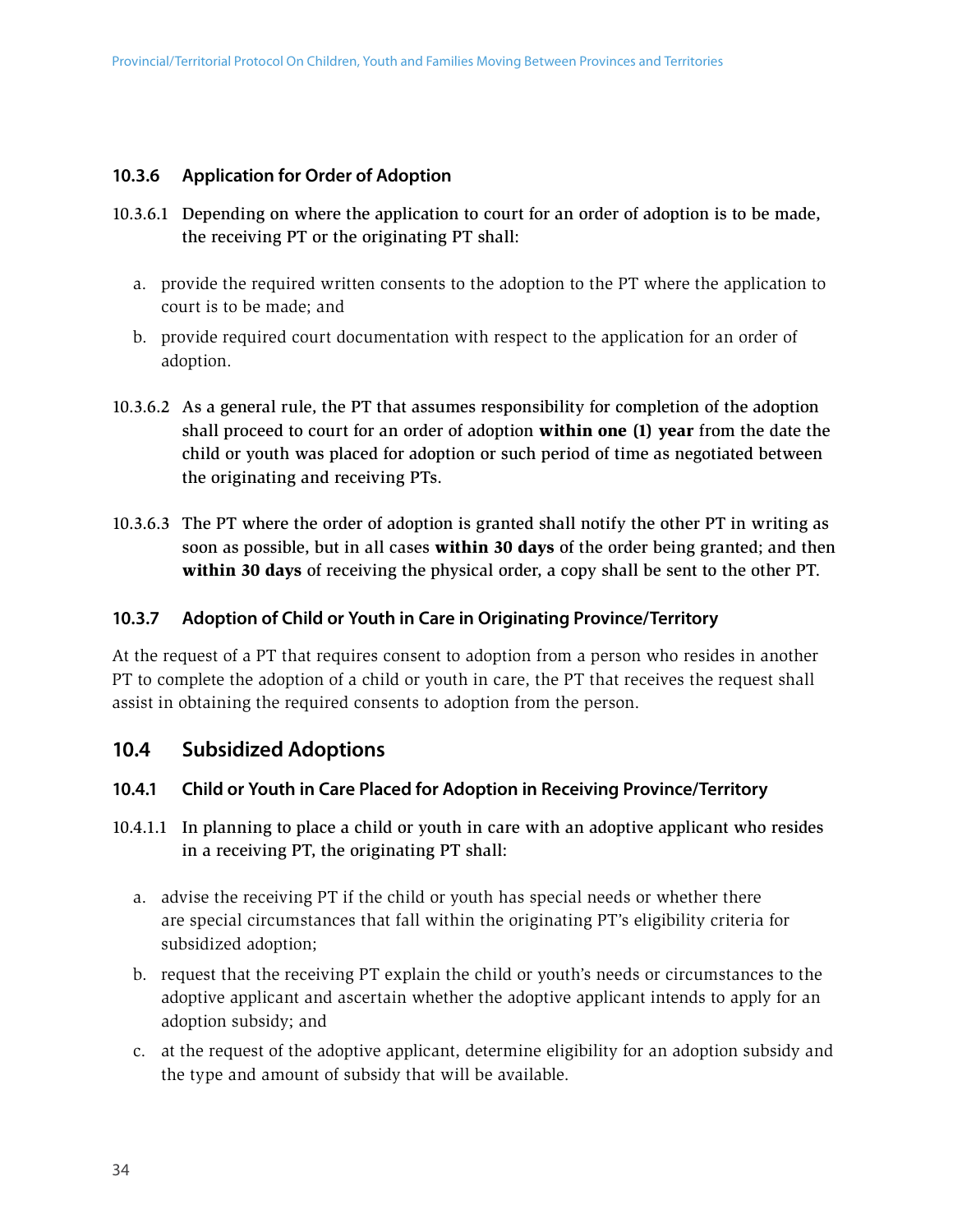10.4.1.2 In responding to the originating PT's request for assistance, the receiving PT shall:

- a. determine whether the adoptive applicant is prepared to proceed with the adoption of the child or youth in care of the originating PT and whether the adoptive applicant will be requesting an adoption subsidy;
- b. if applicable, advise the originating PT as to the availability of needed services in the receiving PT and provide an estimate of the costs associated with the needed services; and
- c. assist as required in assessing the adoptive applicant's need and eligibility for an adoption subsidy and in negotiating a subsidy agreement on behalf of the originating PT.

#### **10.4.2 Child or Youth in Care or Adopted Child or Youth Moving with Adoptive Parent**

- 10.4.2.1 When it is known that a child or youth and his or her adoptive parent are moving to a receiving PT, with the written consent of the adoptive parent, the originating PT shall provide **at least 30 days prior** notice in writing to the receiving PT if:
	- a. the adoptive parent is receiving or is eligible to receive, an adoption subsidy; or
	- b. the originating PT requires the assistance of the receiving PT to:
		- i. secure needed services,
		- ii. assist in assessing an ongoing need and eligibility for subsidy, and
		- iii.assist as required in negotiating or renewing a subsidy agreement on behalf of the originating PT.

#### 10.4.2.2 With the written authorization of the adoptive parent, the originating PT agrees to provide to the receiving PT within 30 days of the move the following information:

- a. information about available adoption subsidies from the originating PT and the adoptive parent's eligibility;
- b. copies of all documents associated with the approval of the adoption subsidy; and
- c. the most current review of the need for an ongoing subsidy.

#### **10.4.3 Services and Subsidies**

10.4.3.1 At the request of the originating PT, the receiving PT agrees to maintain contact with the adoptive parent regarding the need for an adoption subsidy and to provide reports to the originating PT as may be required by the originating PT.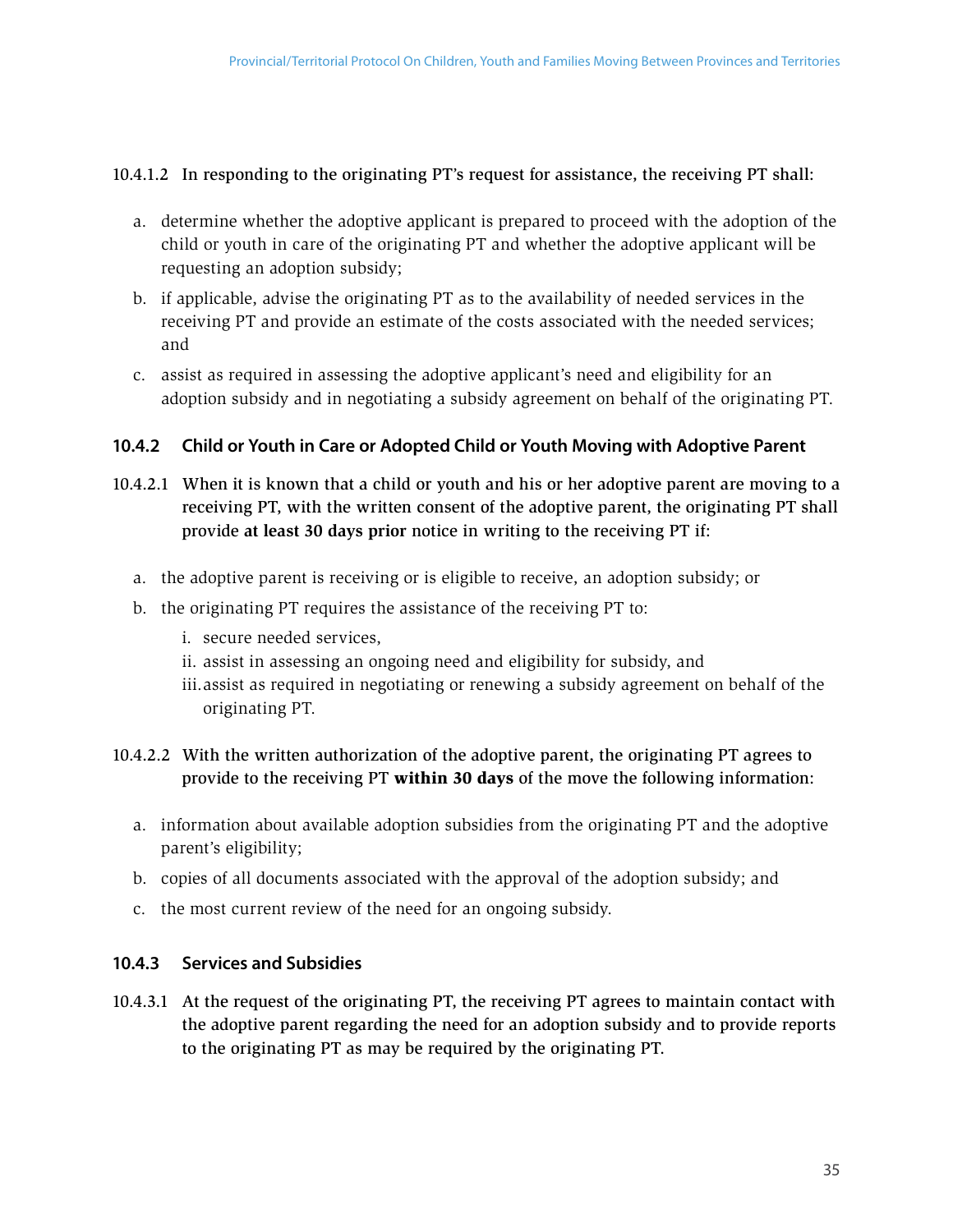10.4.3.2 The originating PT agrees to continue to pay the adoption subsidy to the adoptive parent, where eligible, following the adoptive parent's move to the receiving PT and to negotiate any changes to the subsidy in consultation with the receiving PT.

### **10.5 Post-Adoption Services**

#### **10.5.1 Registration**

- 10.5.1.1 When there is no alternative but to request the assistance of a receiving PT to facilitate registering a person for a post-adoption search or reunion, an originating PT (where the adoption order was granted) may request a receiving PT to:
	- a. assist in obtaining a signed registration for a post-adoption search or reunion; or
	- b. provide information that will assist in the registration process.
- 10.5.1.2 In responding to the request, the receiving PT shall provide the requested service or information within 60 days of receiving the request or such period of time as negotiated between the receiving and originating PTs.

#### **10.5.2 Searches**

- 10.5.2.1 When all available alternatives to locate a person have been exhausted and there is information to indicate that the person may have moved to a receiving PT, an originating PT may request a receiving PT to check existing search mechanisms to assist in locating a person who is the subject of a search.
- 10.5.2.2 Upon receiving a request under paragraph 10.5.2.1 together with a written consent to conduct a search if required, the receiving PT shall advise the originating PT of the results of the search within 90 days or such period of time as negotiated between the originating and receiving PTs.

### **10.6 Custom Adoptions**

Some PTs recognize aboriginal customary law for adoptions that take place in their PT. This Protocol does not apply to custom adoptions. Where an originating PT has legislation supporting custom adoptions (e.g. *Custom Adoption Recognition Act* in Nunavut), the unique policies and procedures shall be followed.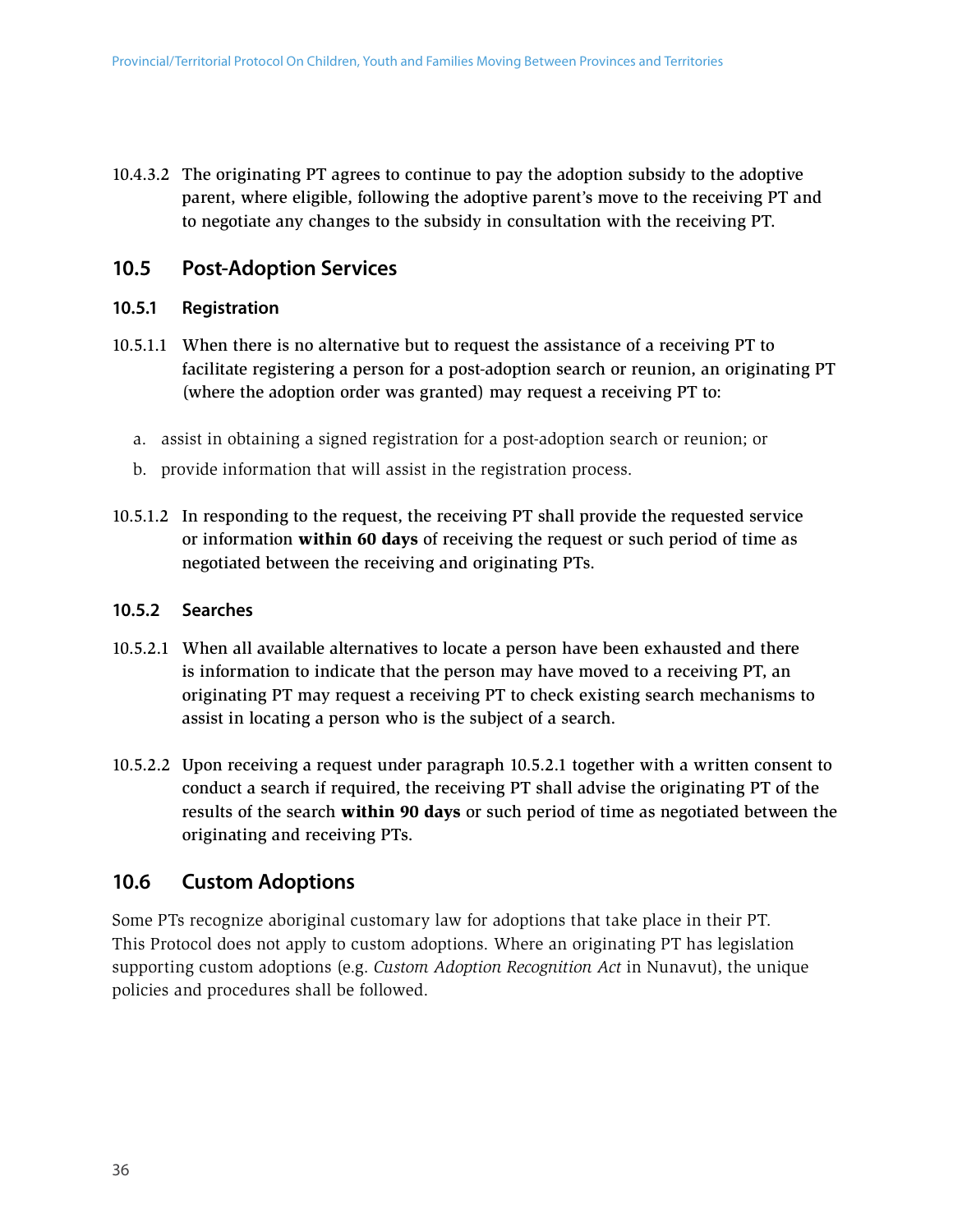# **11. Protocol Administration**

#### **11.1 Working with Province/Territories that are not Signatories to this Protocol**

This Protocol shall apply to those provinces and territories that have signed the Protocol. The Protocol shall not apply to a party that does not sign the Protocol or subsequently opts out. When dealing with a PT that is not a signatory to the Protocol, planning and services should be negotiated on a case by case basis and, to the extent possible, consistent with this Protocol.

### **11.2 Opting Into Protocol**

A province or territory that has not signed the Protocol on or before the date it comes into force may opt into the Protocol by giving 30 days' notice in writing to all parties to the Protocol together with a copy of the Protocol executed by its proper authority.

### **11.3 Opting Out of Protocol**

A province or territory may opt out of the Protocol by giving 90 days' notice in writing to all parties to the Protocol.

### **11.4 Amendments to Protocol**

Amendments to the Protocol may be made upon the written consent of all the parties executed by their proper authorities.

### **11.5 Review of the Protocol**

A formal review of the provisions in the Protocol must be conducted every five years or sooner at the recommendation of the Provincial/Territorial Directors of Child Welfare Committee.

# **11.6 Commencing of Protocol**

The Provincial/Territorial Protocol on Children and Families Moving between Provinces and Territories (2016) comes into force on April 1, 2016.

# **11.7 Existing Protocol**

This Protocol replaces all previous versions of the Provincial/Territorial Protocol on Children and Families Moving Between Provinces and Territories.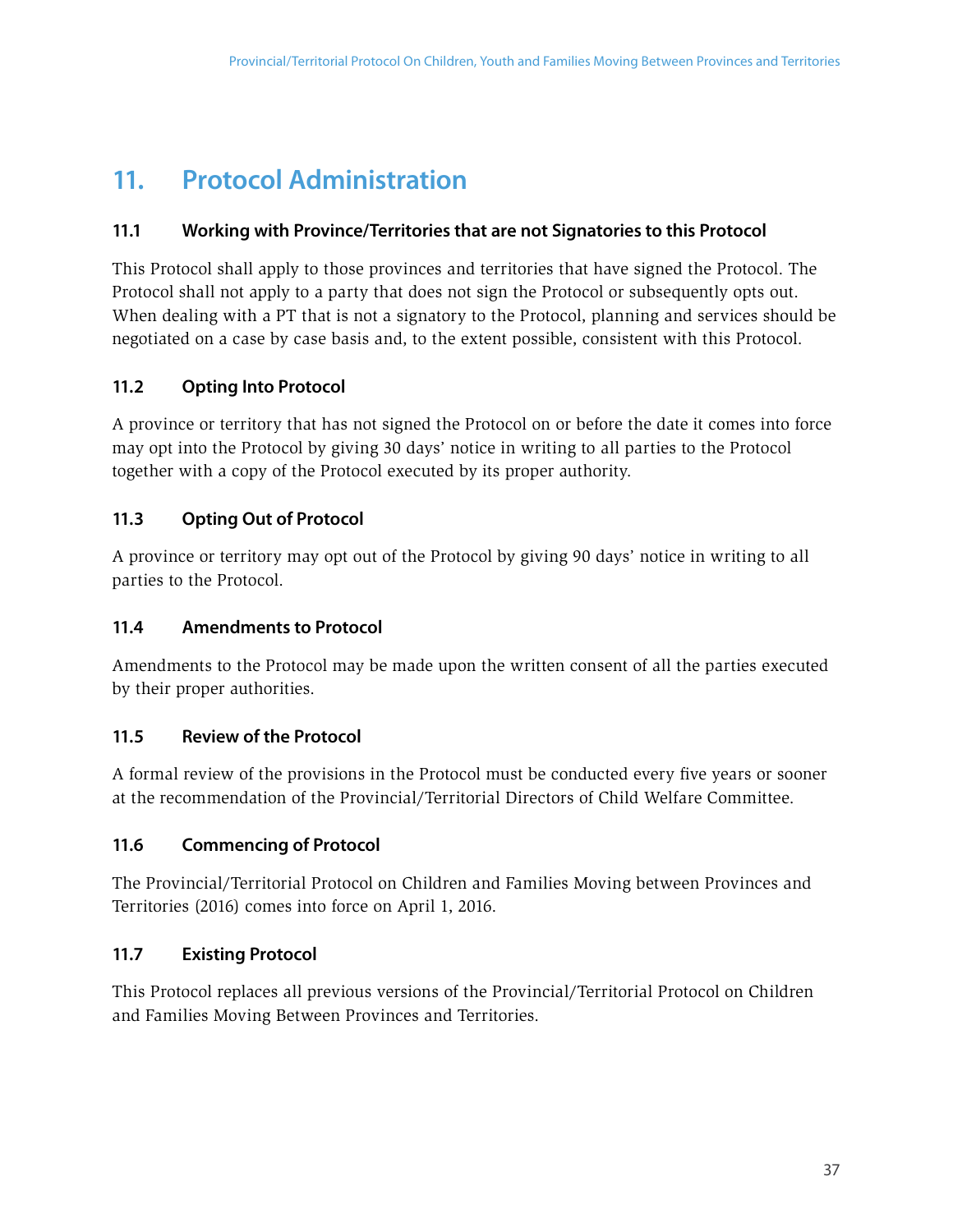#### **11.8 Existing Agreements Under Former Protocols**

Any existing arrangements or agreements completed under former versions of the Provincial/ Territorial Protocol on Children and Families Moving Between Provinces and Territories Protocol will be grandfathered and remain unchanged unless re-negotiated under this Protocol.

#### **11.9 Signing by Parties**

The Protocol may be executed in several counterparts, each of which, when so executed by all parties hereto, shall be deemed to be an original of the Protocol and such counterparts together shall constitute but one and the same instrument.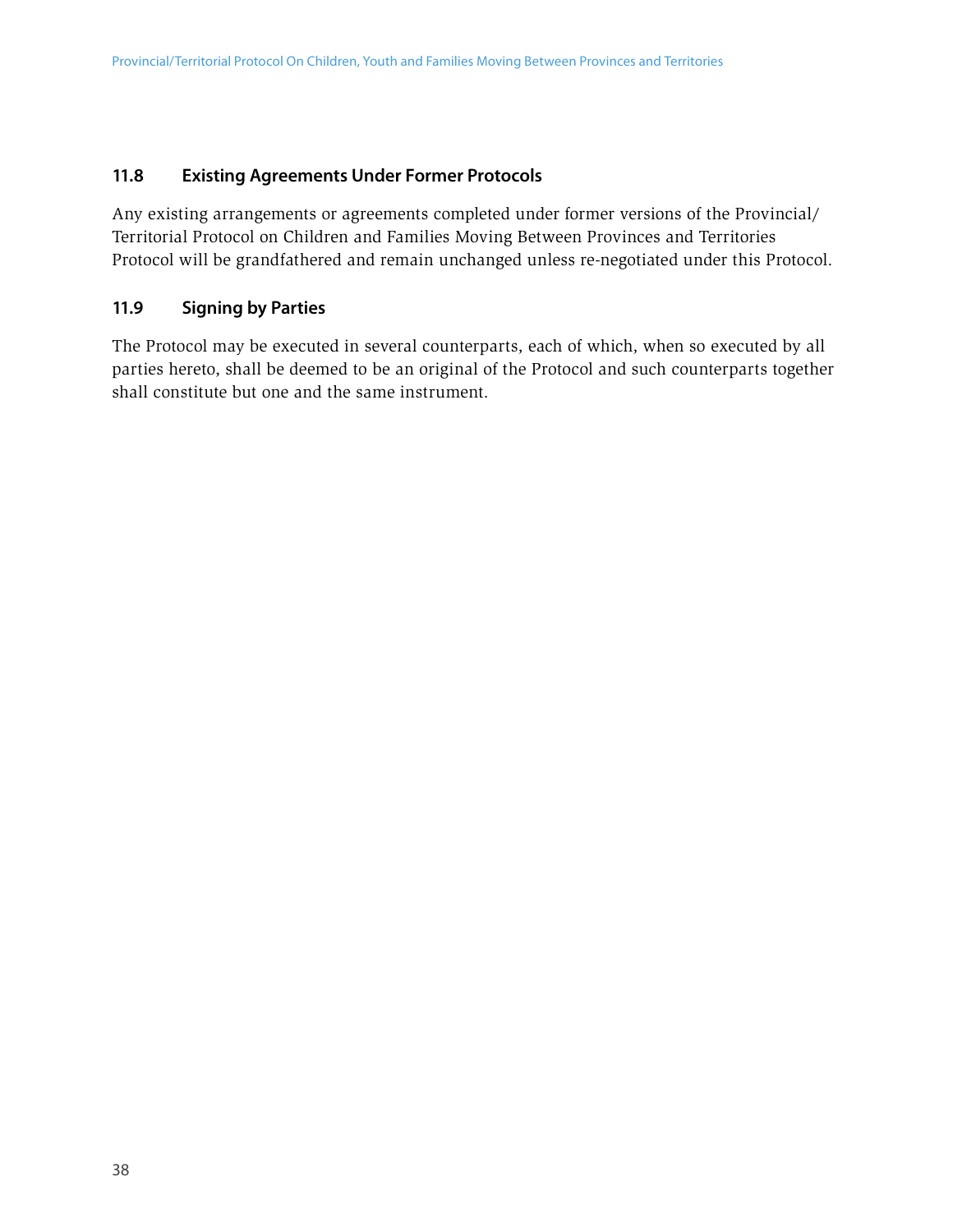# **Protocol Signatories**

The following provinces and territories endorse the 2016 Provincial/Territorial Protocol on Children and Families Moving between Provinces and Territories and adopt it for use within their province or territory:

Alberta British Columbia Manitoba New Brunswick Newfoundland and Labrador Northwest Territories Nova Scotia Nunavut Ontario Prince Edward Island Saskatchewan Yukon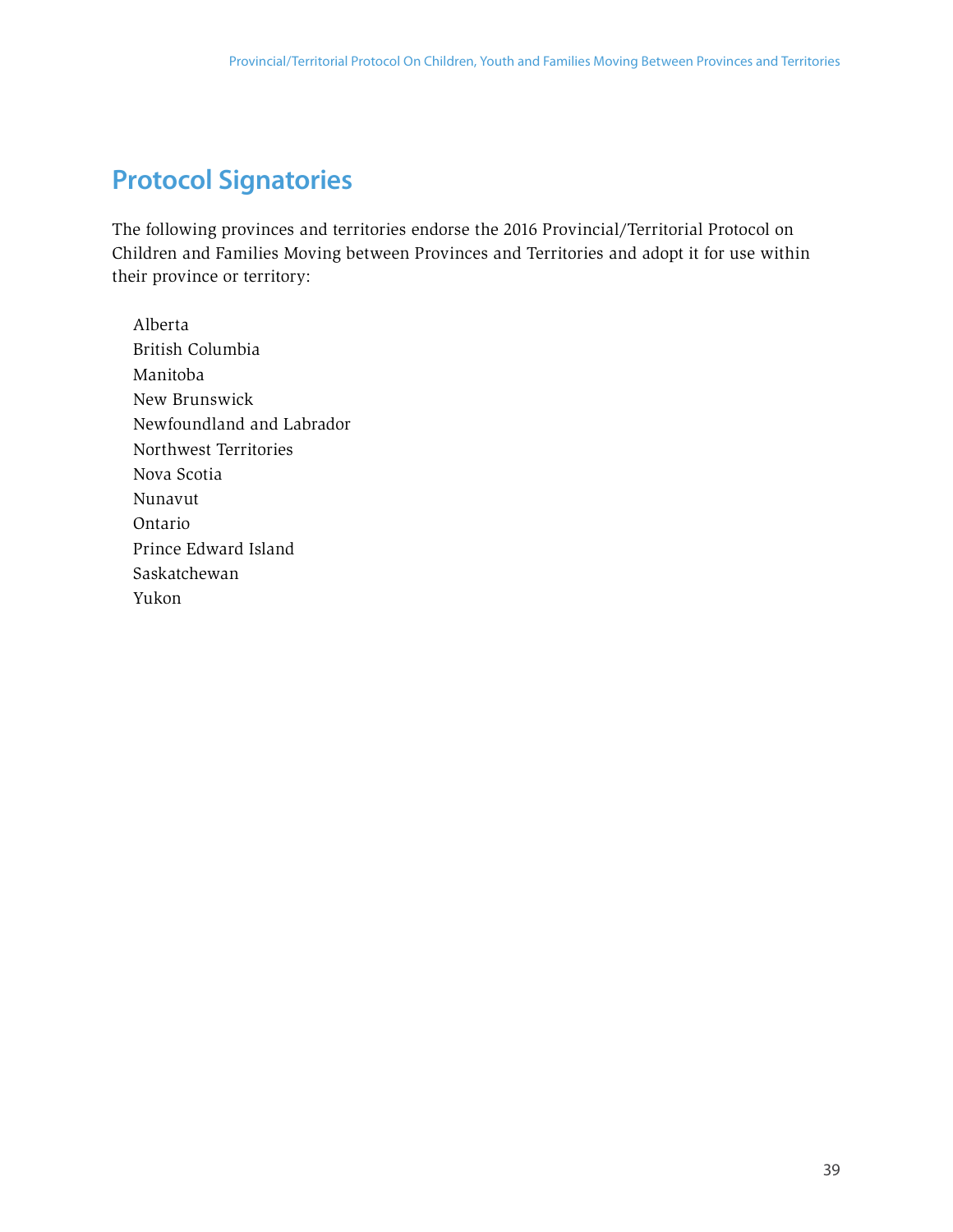Provincial/Territorial Protocol On Children, Youth and Families Moving Between Provinces and Territories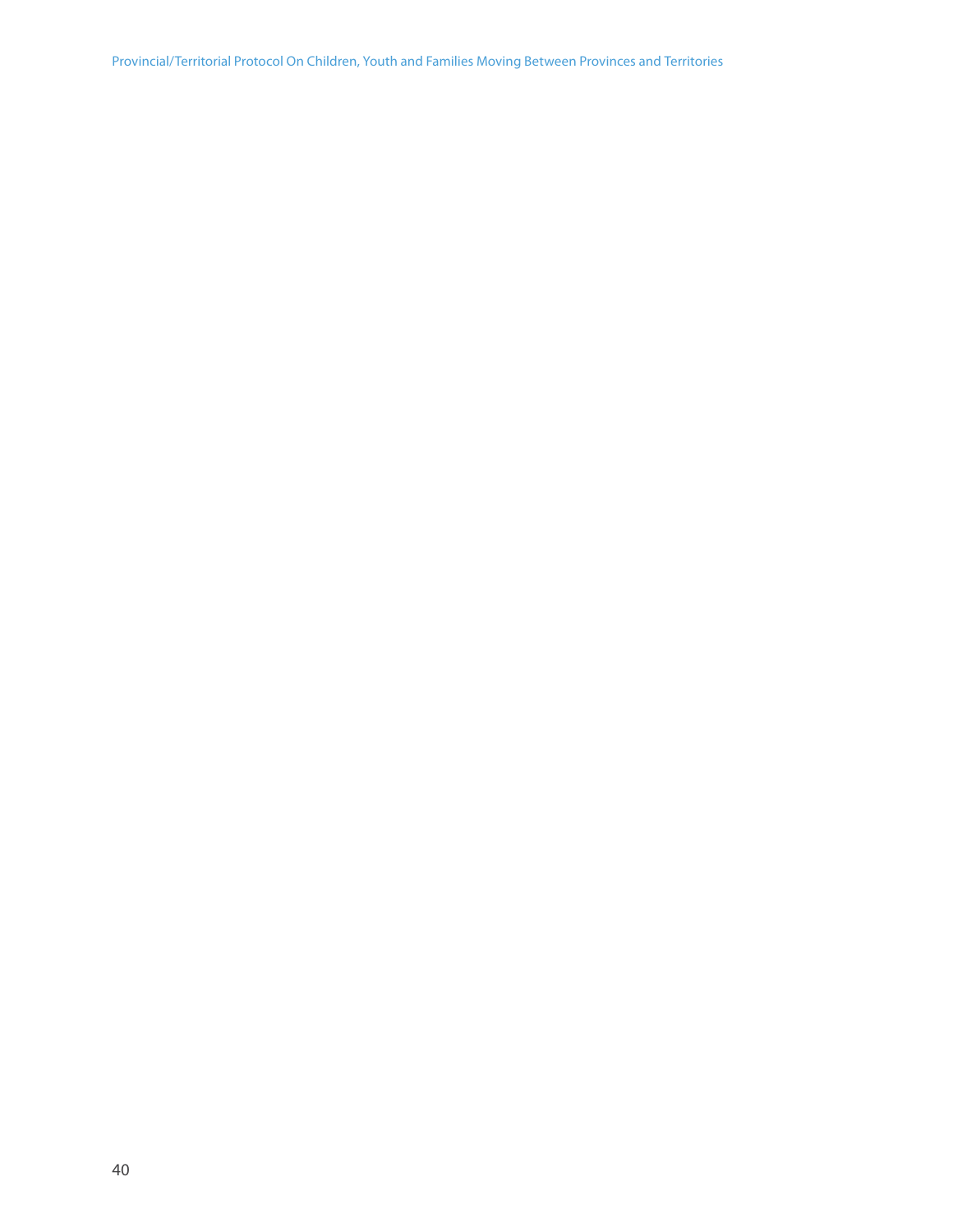# **Appendices**

**Sample Forms**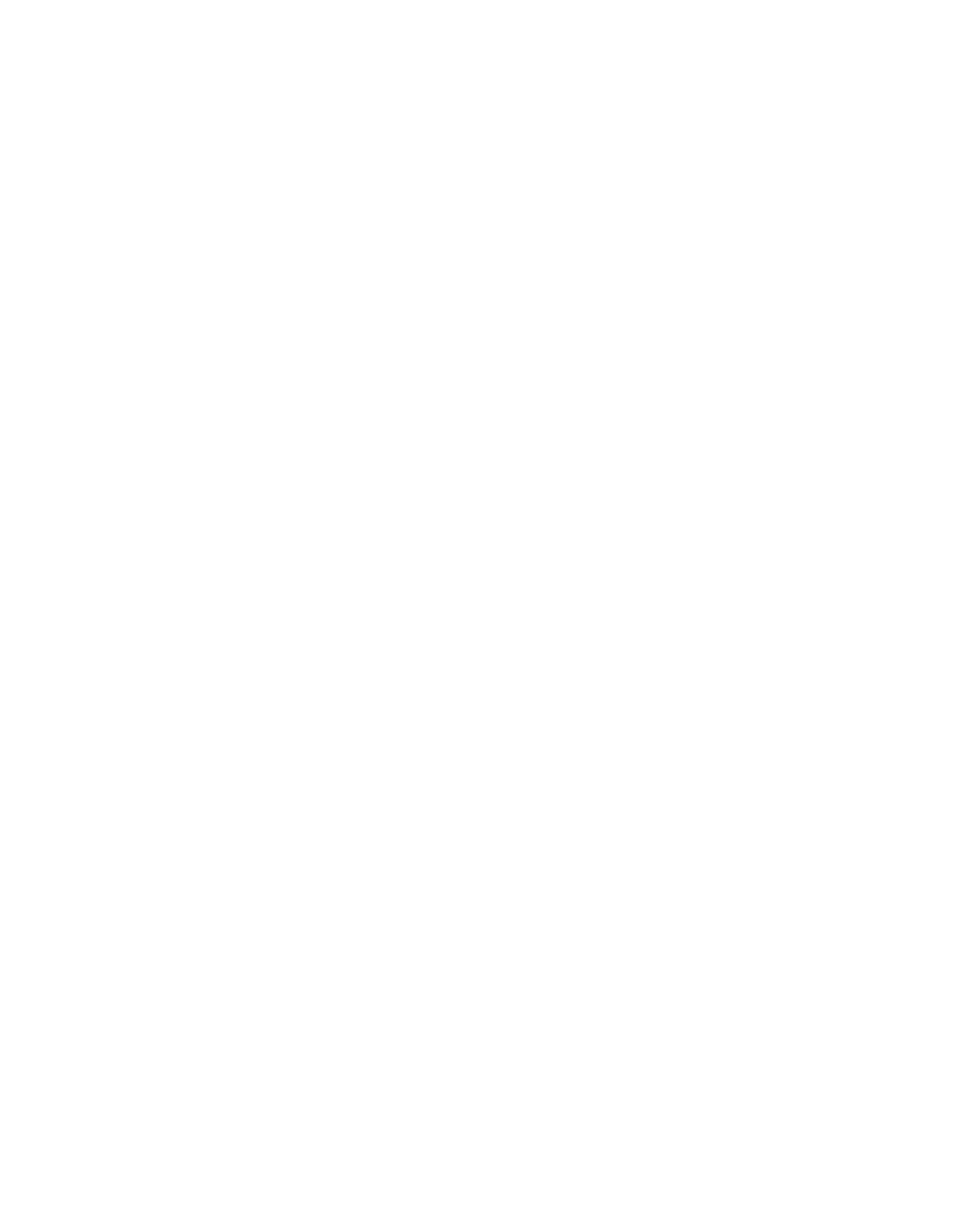# **Interprovincial Child Protection Alert**

**Instructions to Sender** insert originating jurisdiction Interprovincial Coordinator fax #) or emailed to the Interprovincial Desk ( insert originating jurisdiction Interprovincial Coordinator email address). The originating Interprovincial Desk will then forward to the relevant provinces/territories or Canada wide.

#### **Issued By** (province or territory)

| <b>Child Welfare Organization</b> |                  |     |               |                      |                                                 |
|-----------------------------------|------------------|-----|---------------|----------------------|-------------------------------------------------|
| <b>Caseworker</b>                 | <b>Telephone</b> | Fax |               | <b>Email Address</b> |                                                 |
|                                   |                  |     |               |                      |                                                 |
| <b>Address</b>                    |                  |     | Date of Alert |                      | Alert End/<br>Expiry Date if less than 9 months |

#### **Subject of Alert**

| <b>Full Legal Name</b> | Date of Birth | <b>Last Known Address</b> |  |  |  |
|------------------------|---------------|---------------------------|--|--|--|
|                        |               |                           |  |  |  |
|                        |               |                           |  |  |  |

#### **Others Involved in Alert** (children, legal partners, others in home, etc.)

| Name | <b>Date of Birth (if known)</b> | <b>Relationship to Subject</b> | <b>Location/Address/Last Known Whereabouts</b> |
|------|---------------------------------|--------------------------------|------------------------------------------------|
|      |                                 |                                |                                                |
|      |                                 |                                |                                                |
|      |                                 |                                |                                                |

#### **Reason for Alert/Cause for Concern** (check *all* that apply)

| $\Box$ Maternity                                              | □ Child Sexual<br>Exploitation/Trafficking        | Honour-Based' Violence                                                                                 | $\Box$ Illegal Adoption                                          |
|---------------------------------------------------------------|---------------------------------------------------|--------------------------------------------------------------------------------------------------------|------------------------------------------------------------------|
| $\Box$ Child protection investigation<br>not concluded        | $\Box$ Left jurisdiction prior to case<br>closure | $\Box$ Left jurisdiction without<br>approval while under child<br>welfare court-ordered<br>supervision | $\Box$ Child in Care taken from<br>jurisdiction without approval |
| □ Child in Care missing believed<br>to have left jurisdiction |                                                   |                                                                                                        |                                                                  |

#### **Known History or Risk of Violence**

#### **Additional Information**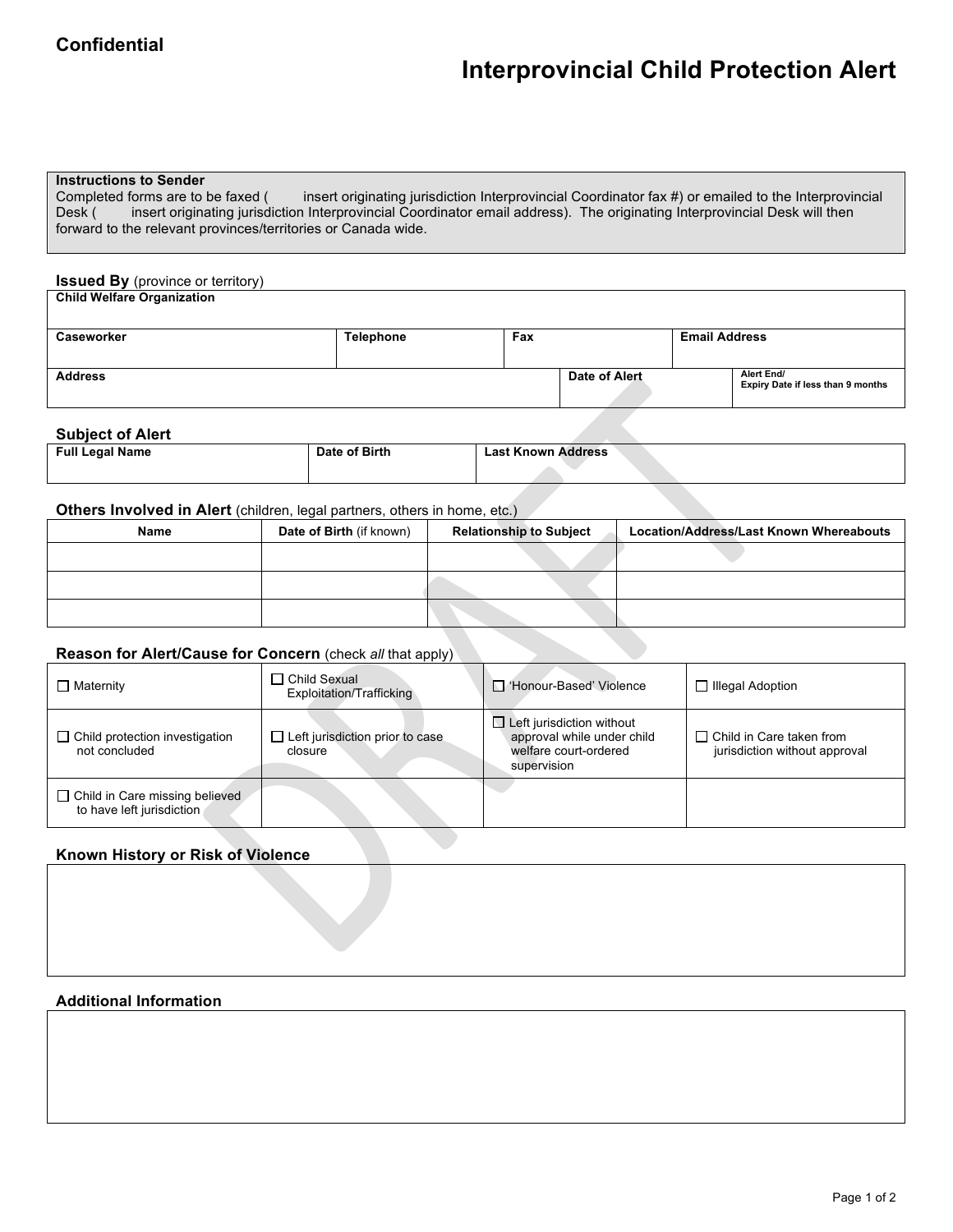□ Possible Destinations (where the subject might be going, if known) or □ Canada Wide

Include other relevant information that may assist in locating the subject, e.g. Aboriginal Band/Community, known family/friend contact information

#### **Action Required** (e.g. alert local hospitals, investigation required, contact caseworker, etc.)

Distribute copies as follows:

Originating Interprovincial Coordinator

Receiving Interprovincial Coordinator

Receiving Child Welfare Organizations, hospitals, etc.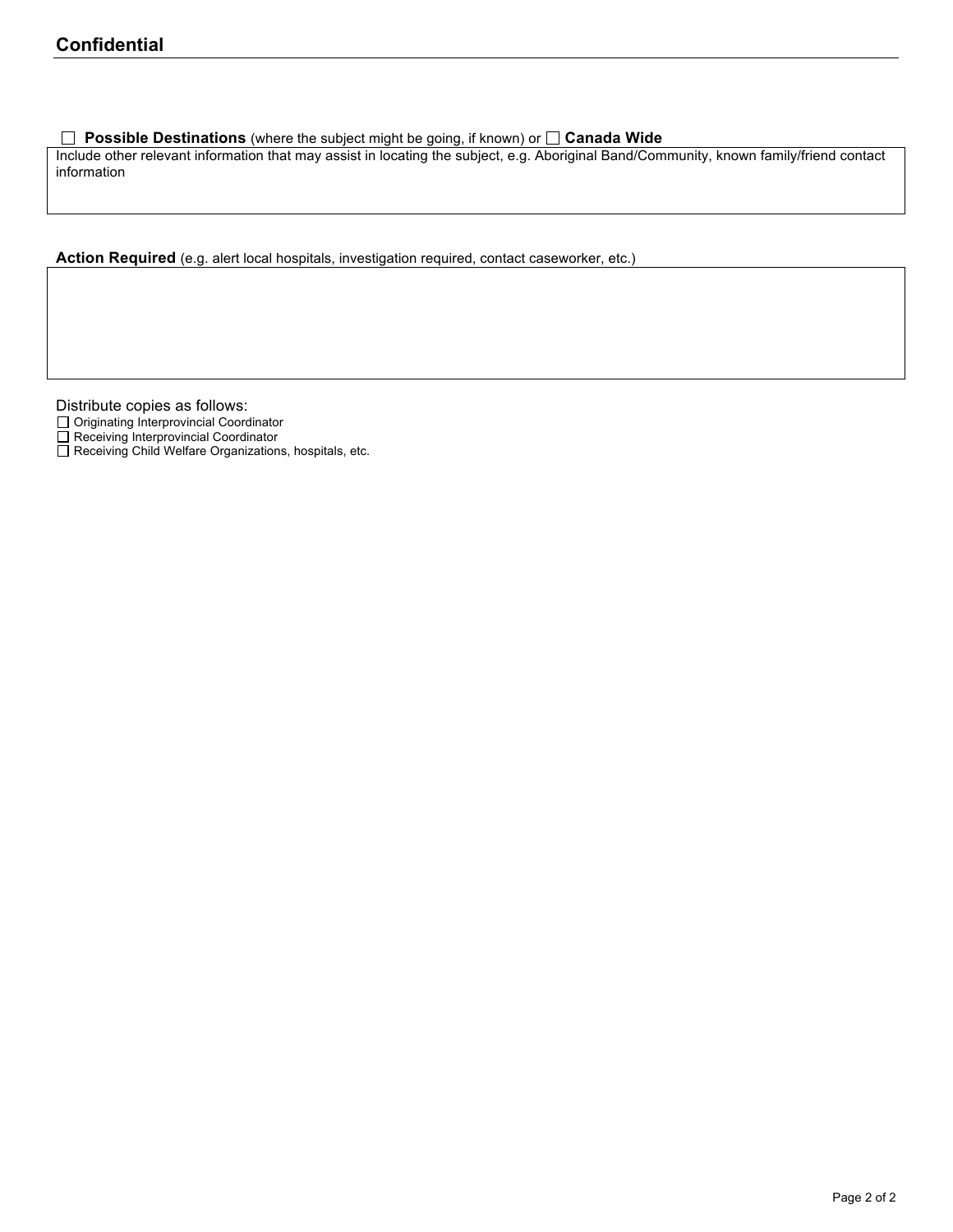# **Interprovincial Request for Services**

#### **Originating Province/Territory**

| <b>Child Welfare Organization</b> | Caseworker (contact person) |                      | Date |
|-----------------------------------|-----------------------------|----------------------|------|
|                                   |                             |                      |      |
| <b>Phone Number</b>               | <b>Fax Number</b>           | <b>Email Address</b> |      |
|                                   |                             |                      |      |
|                                   |                             |                      |      |

#### **Receiving Province/Territory**

| (Interprovincial Coordinator will complete this information prior to forwarding to the regional designate if you do not know) |                   |                      |  |  |  |
|-------------------------------------------------------------------------------------------------------------------------------|-------------------|----------------------|--|--|--|
| <b>Child Welfare Organization</b>                                                                                             | <b>Address</b>    | <b>Postal Code</b>   |  |  |  |
|                                                                                                                               |                   |                      |  |  |  |
|                                                                                                                               |                   |                      |  |  |  |
| <b>Phone Number</b>                                                                                                           | <b>Fax Number</b> | <b>Email Address</b> |  |  |  |
|                                                                                                                               |                   |                      |  |  |  |

#### **Type of Request** (check *all* that apply)

| Child Welfare Record Check                                       | Background History/Information                                     |
|------------------------------------------------------------------|--------------------------------------------------------------------|
| $\Box$ Home Study (adoption, foster care, place of safety, etc.) | □ Courtesy Supervision of a Visit                                  |
| □ Service of Court Documents                                     | $\Box$ Interview with alleged perpetrator(s) or victim(s) of abuse |
| $\Box$ Other – describe:                                         |                                                                    |

#### **Child Information**

| <b>Full Legal Name</b> | Date of Birth (if known) | <b>Location/Address</b> |
|------------------------|--------------------------|-------------------------|
|                        |                          |                         |
|                        |                          |                         |
|                        |                          |                         |
|                        |                          |                         |
|                        |                          |                         |

#### **Parent/Caregiver**

| <b>Full Legal Name</b> | Date of Birth (if known) | <b>Relationship to Child or</b><br>Caregiver | <b>Location/Address</b> |
|------------------------|--------------------------|----------------------------------------------|-------------------------|
|                        |                          |                                              |                         |
|                        |                          |                                              |                         |

**Reason for Request or Details** (briefly describe and attach a separate sheet if necessary)

Distribute copies as follows:

Originating Interprovincial Coordinator

Receiving Interprovincial Coordinator

 $\overline{\Box}$  Receiving Child Welfare Organization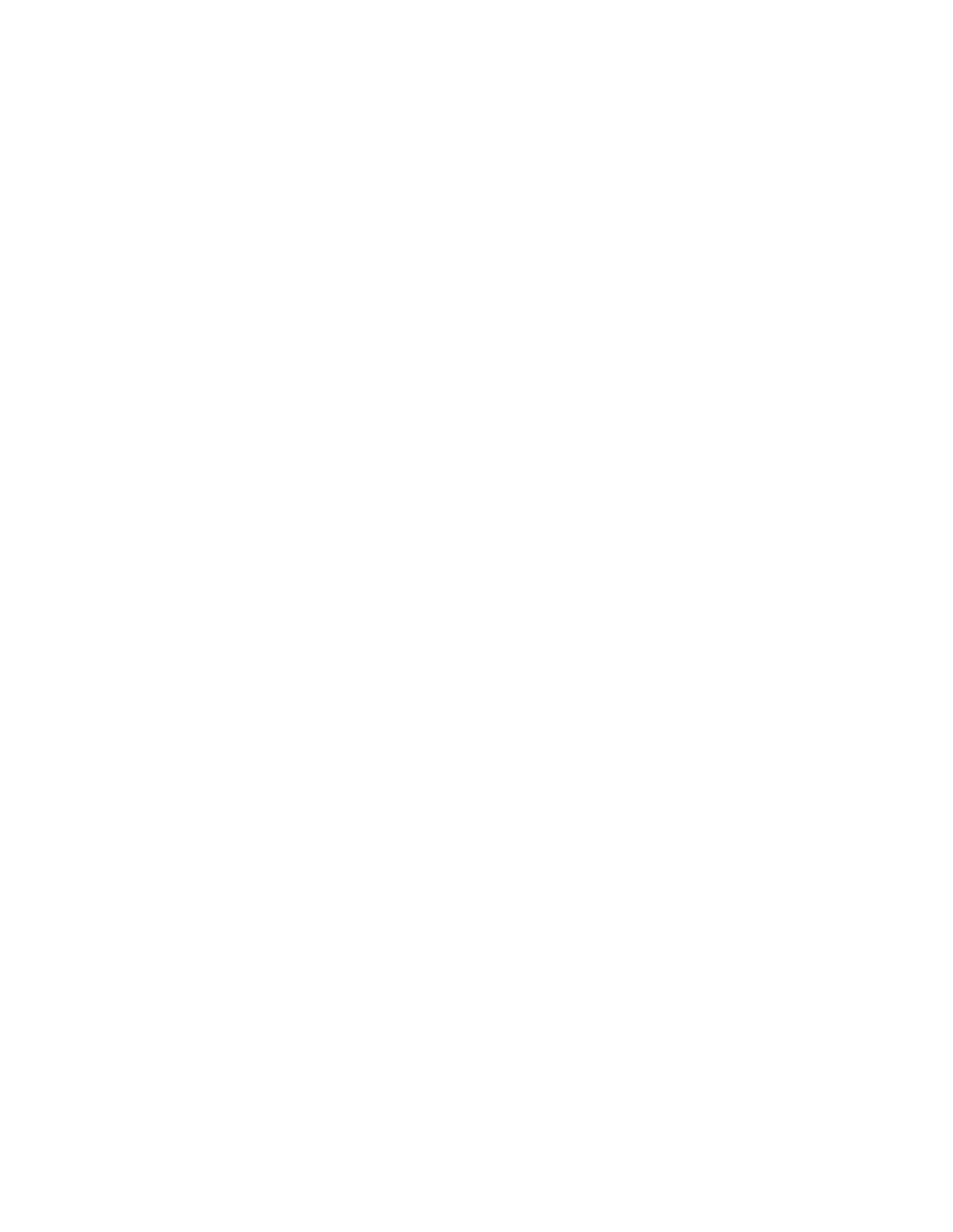# **Interprovincial Placement Agreement (IPPA Form)**

#### **The Interprovincial Placement Agreement (IPPA):**

- **is negotiated prior to a child/youth moving to another jurisdiction: with a foster family; to a family member or other approved care provider; to a temporary treatment or residential facility where there is supervision and monitoring role for the receiving jurisdiction; to an out of care placement; or, a supervision and monitoring role is required with a young person who was a former ward and has entered into an agreement for post care or extended services.**
- **must be completed after the review and consideration of each jurisdiction's obligations as outlined in the**  *Provincial/Territorial Protocol on Children and Family Moving Between Provinces and Territories* **(the Protocol); and**
- **must be reviewed every 12 months or earlier at the request of either jurisdiction.**

#### **Part A - Instructions**

Completion of this form involves the following steps:

- 1. Prior to placement the originating child welfare organization initiates contact with the appropriate receiving child welfare organization. The Interprovincial Coordinator in your jurisdiction may assist with identifying the appropriate contact.
- 2. The case worker/designate in the originating jurisdiction arranges a planning conference with the case worker/designate in the receiving jurisdiction to review and coordinate services and negotiate the IPPA pursuant to the Protocol.
- 3. Once plans are finalized between the originating and receiving case workers/designates, the originating case worker/designate completes the IPPA and sends two signed copies to the receiving case worker/designate.
- 4. The case worker/designate in the receiving jurisdiction has both copies of the form signed, returning one copy to the case worker/designate in the originating jurisdiction.
- 5. The case worker/designate in each jurisdiction sends copies of this form and related documentation to its Interprovincial Coordinator(s) and others as may be required.
- 6. The IPPA will be reviewed **annually** or earlier if circumstances change.

#### **Part B – An Agreement Between:**

#### **Originating Jurisdiction** (province/territory)

| <b>Originating Child Welfare Organization</b> |     |                                                    | Contact Person (who can be contacted about this Agreement) |
|-----------------------------------------------|-----|----------------------------------------------------|------------------------------------------------------------|
| <b>Address</b>                                |     |                                                    |                                                            |
| <b>Telephone</b>                              | Fax |                                                    | Email                                                      |
| <b>Alternate Contact (name)</b>               |     | Alternate Contact (phone number and email address) |                                                            |

#### **Receiving Jurisdiction** (province/territory)

| <b>Receiving Child Welfare Organization</b> | . . |       | <b>Contact Person</b>                              |
|---------------------------------------------|-----|-------|----------------------------------------------------|
|                                             |     |       |                                                    |
|                                             |     |       |                                                    |
| <b>Address</b>                              |     |       |                                                    |
|                                             |     |       |                                                    |
|                                             |     |       |                                                    |
| <b>Telephone</b>                            | Fax | Email |                                                    |
|                                             |     |       |                                                    |
|                                             |     |       |                                                    |
| <b>Alternate Contact (name)</b>             |     |       | Alternate Contact (phone number and email address) |
|                                             |     |       |                                                    |
|                                             |     |       |                                                    |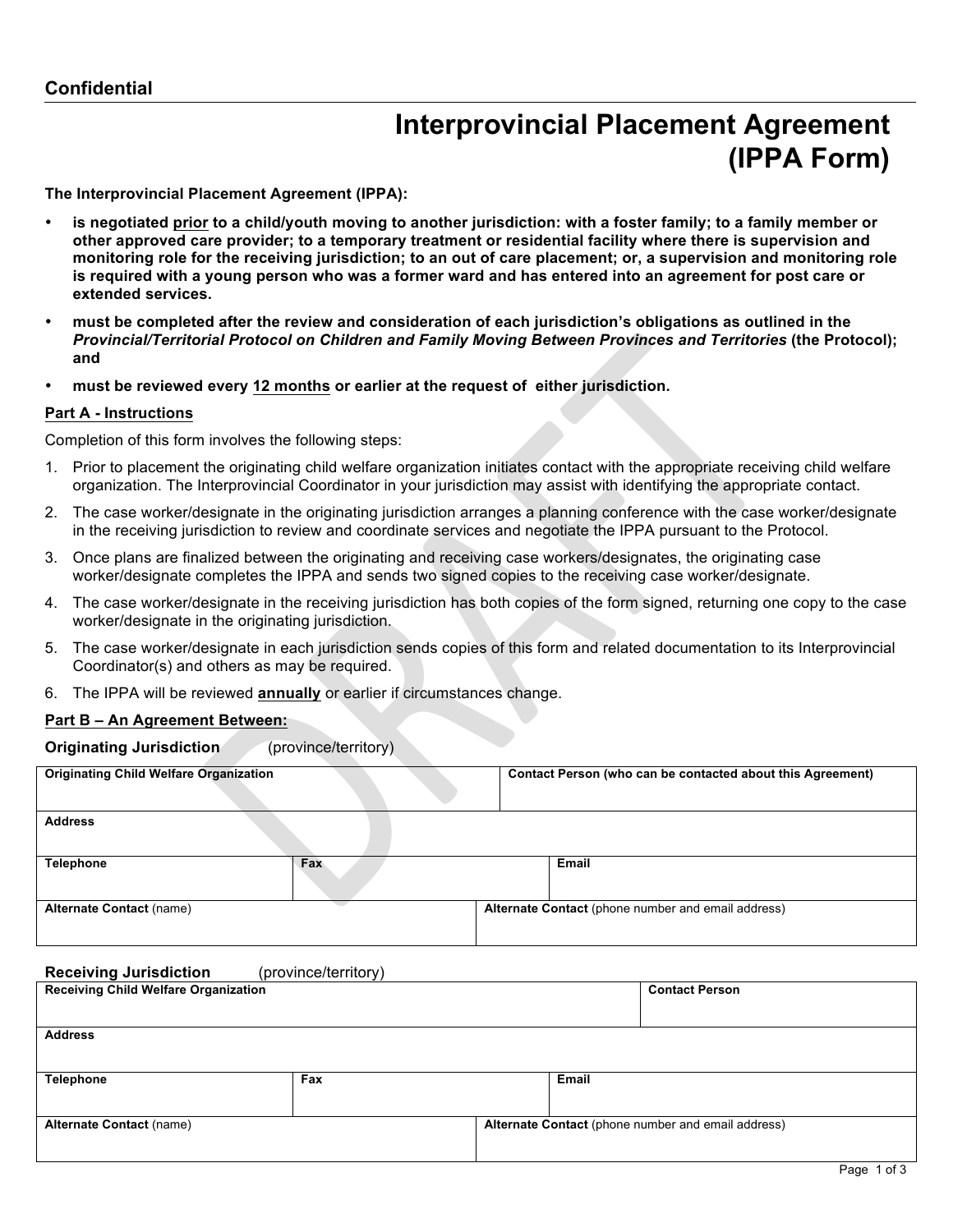#### **Part C – Information on Child or Youth** (you must complete a separate agreement for each child/youth)

| <b>Full Legal Name of Child/Youth</b>                                                                                                 | <b>Alternate Name of Child/Alias</b>                                                                                                               |  |
|---------------------------------------------------------------------------------------------------------------------------------------|----------------------------------------------------------------------------------------------------------------------------------------------------|--|
|                                                                                                                                       |                                                                                                                                                    |  |
| Date of Birth<br>Gender<br>Male $\Box$ Female<br>Transgender                                                                          | <b>Aboriginal Status</b><br>Not Applicable □ Status Indian □ Non-Status Indian<br>Inuit $\Box$ Métis                                               |  |
| Aboriginal Community/Band (include applicable contact information and their level of involvement with the child/youth)                |                                                                                                                                                    |  |
|                                                                                                                                       |                                                                                                                                                    |  |
| Legal Status (indicate and attach a copy of order or Agreement)                                                                       | <b>Expiration Date of Legal Status</b>                                                                                                             |  |
| receiving jurisdiction. Any attempt to change this status will be redirected to the originating jurisdiction.                         | The receiving jurisdiction agrees to support/enforce/defend the status of the child while monitoring and supervising the child/youth's care in the |  |
| jurisdictions will review/ revise this Agreement in the event there is a significant change in circumstances or placement disruption. | The originating jurisdiction agrees to not allow the order/agreement to lapse or terminate without notifying the receiving jurisdiction and the    |  |
| <b>Current Placement</b>                                                                                                              |                                                                                                                                                    |  |
| Name(s)                                                                                                                               | Type of Resource (e.g. family, foster family,<br>residential, out of care placement, etc.)                                                         |  |
| <b>Address</b>                                                                                                                        |                                                                                                                                                    |  |
| <b>Telephone</b>                                                                                                                      | <b>Email</b>                                                                                                                                       |  |
| <b>Receiving Placement</b>                                                                                                            |                                                                                                                                                    |  |
| Name(s)                                                                                                                               | Type of Resource (e.g. family, foster family,<br>residential, out of care placement, etc.)                                                         |  |
| <b>Address</b>                                                                                                                        |                                                                                                                                                    |  |
| <b>Telephone</b>                                                                                                                      | <b>Email</b>                                                                                                                                       |  |

#### **Part D – Summary of Responsibilities**

| <b>Notification &amp; Negotiation</b>                                                                       |
|-------------------------------------------------------------------------------------------------------------|
| □ Child/Youth Moving with Foster Family □ Child/Youth Moving to Family or Other Approved Provider           |
| $\Box$ Child/Youth Moving to Residential Facility $\Box$ Child/Youth Moving to Temporary Treatment Facility |
| $\Box$ Youth Formerly in Care                                                                               |
|                                                                                                             |

**Case Planning & Management** (detail expectations of case workers or any service providers involved and identify schedule/timeframes)

**In collaboration, the case plan will be developed according to the legislation and policy standards of the originating jurisdiction (e.g. case conferencing, contact standards, progress reports, case plan reviews, visitation, decisions and consents that may be authorized by the receiving jurisdiction etc.) The receiving jurisdiction agrees to immediately or as reasonably possible notify the originating jurisdiction of any serious occurrences/incidents as per the Protocol. Both jurisdictions will maintain a file record on the child/youth and will have a case worker assigned to the child/youth. Jurisdictions must notify the other of any change in the assignment of case workers.** 

| Documentation - 8.4 of the Protocol Outlines information on the child to be shared. (list attachments)                  |
|-------------------------------------------------------------------------------------------------------------------------|
| $\Box$ Certified copy of birth registration $\Box$ Legal Order/Agreement $\Box$ Copy of Life Book $\Box$ Social History |
| $\Box$ Medical Assessments $\Box$ Psychological Assessments $\Box$ Educational Assessments $\Box$ Current Case Plan     |
| □ Other                                                                                                                 |
|                                                                                                                         |

**i. The originating jurisdiction agrees to provide the required documentation to the receiving jurisdiction pursuant to the Protocol.** ii. **The receiving jurisdiction agrees to forward to the originating jurisdiction all reports on the progress of a child/youth completed**